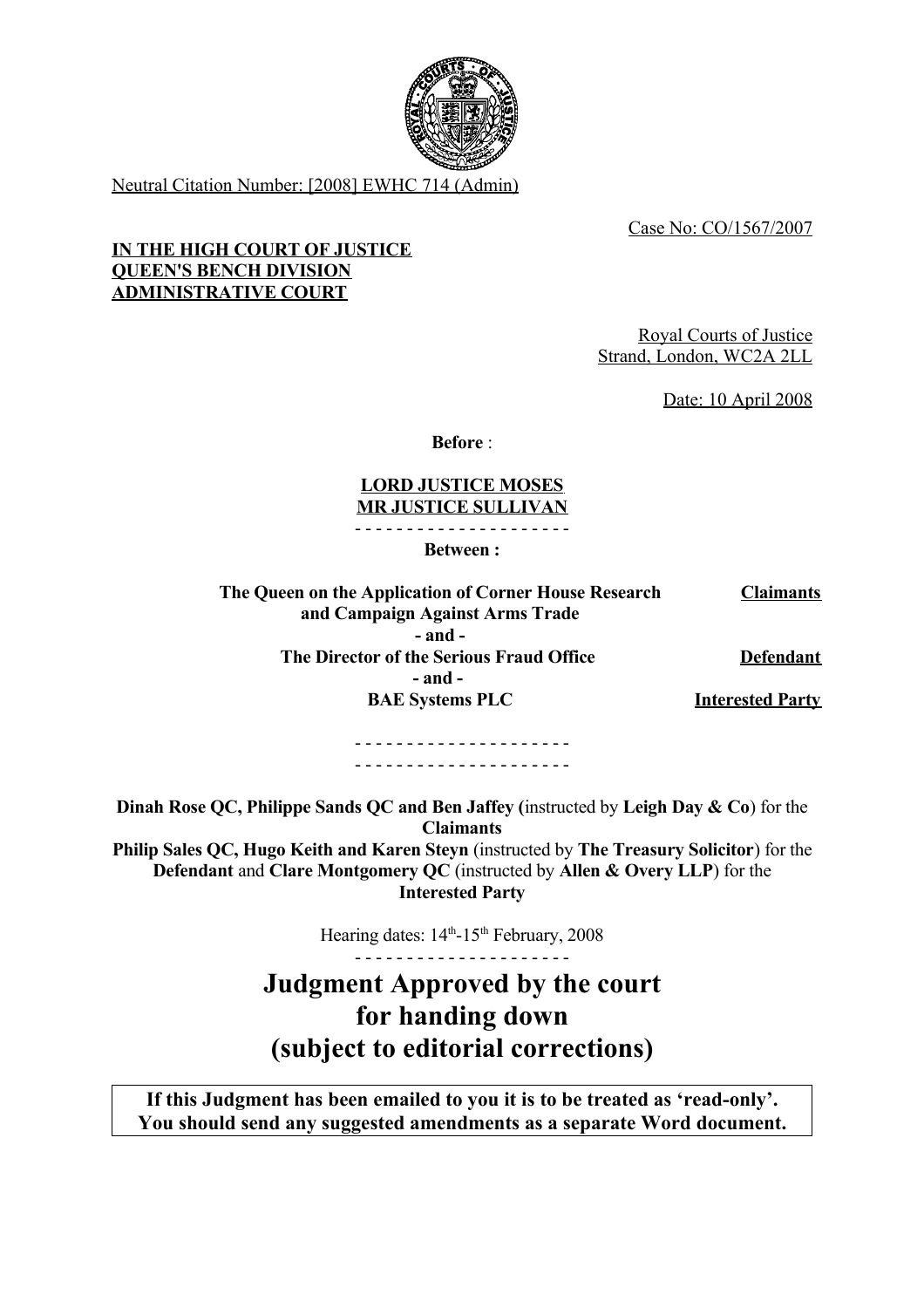### **Lord Justice Moses :**

#### *Introduction*

- 1. This is the judgment of the Court.
- 2. Between 30 July 2004 and 14 December 2006 a team of Serious Fraud Office lawyers, accountants, financial investigators and police officers carried out an investigation into allegations of bribery by BAE Systems plc (BAE) in relation to the Al-Yamamah military aircraft contracts with the Kingdom of Saudi Arabia. On 14 December 2006 the Director of the Serious Fraud Office announced that he was ending the SFO's investigation.
- 3. In October 2005 BAE sought to persuade the Attorney General and the SFO to stop the investigation on the grounds that its continued investigation would be contrary to the public interest: it would adversely affect relations between the United Kingdom and Saudi Arabia and prevent the United Kingdom securing what it described as the largest export contract in the last decade. Despite representations from Ministers, the Attorney General and the Director stood firm. The investigation continued throughout the first half of 2006.
- 4. In July 2006 the SFO was about to obtain access to Swiss bank accounts. The reaction of those described discreetly as "Saudi representatives" was to make a specific threat to the Prime Minister's Chief of Staff, Jonathan Powell: if the investigation was not stopped, there would be no contract for the export of Typhoon aircraft and the previous close intelligence and diplomatic relationship would cease.
- 5. Ministers advised the Attorney General and the Director that if the investigation continued those threats would be carried out; the consequences would be grave, both for the arms trade and for the safety of British citizens and service personnel. In the light of what he regarded as the grave risk to life, if the threat was carried out, the Director decided to stop the investigation.
- 6. The defendant in name, although in reality the Government, contends that the Director was entitled to surrender to the threat. The law is powerless to resist the specific and, as it turns out, successful attempt by a foreign government to pervert the course of justice in the United Kingdom, by causing the investigation to be halted. The court must, so it is argued, accept that whilst the threats and their consequences are "a matter of regret", they are a "part of life".
- 7. So bleak a picture of the impotence of the law invites at least dismay, if not outrage. The danger of so heated a reaction is that it generates steam; this obscures the search for legal principle. The challenge, triggered by this application, is to identify a legal principle which may be deployed in defence of so blatant a threat. However abject the surrender to that threat, if there is no identifiable legal principle by which the threat may be resisted, then the court must itself acquiesce in the capitulation.

### *Facts*

8. Since this case has aroused public concern, we should stress that which is wellrecognised in the field of public law. This court is not concerned to conduct an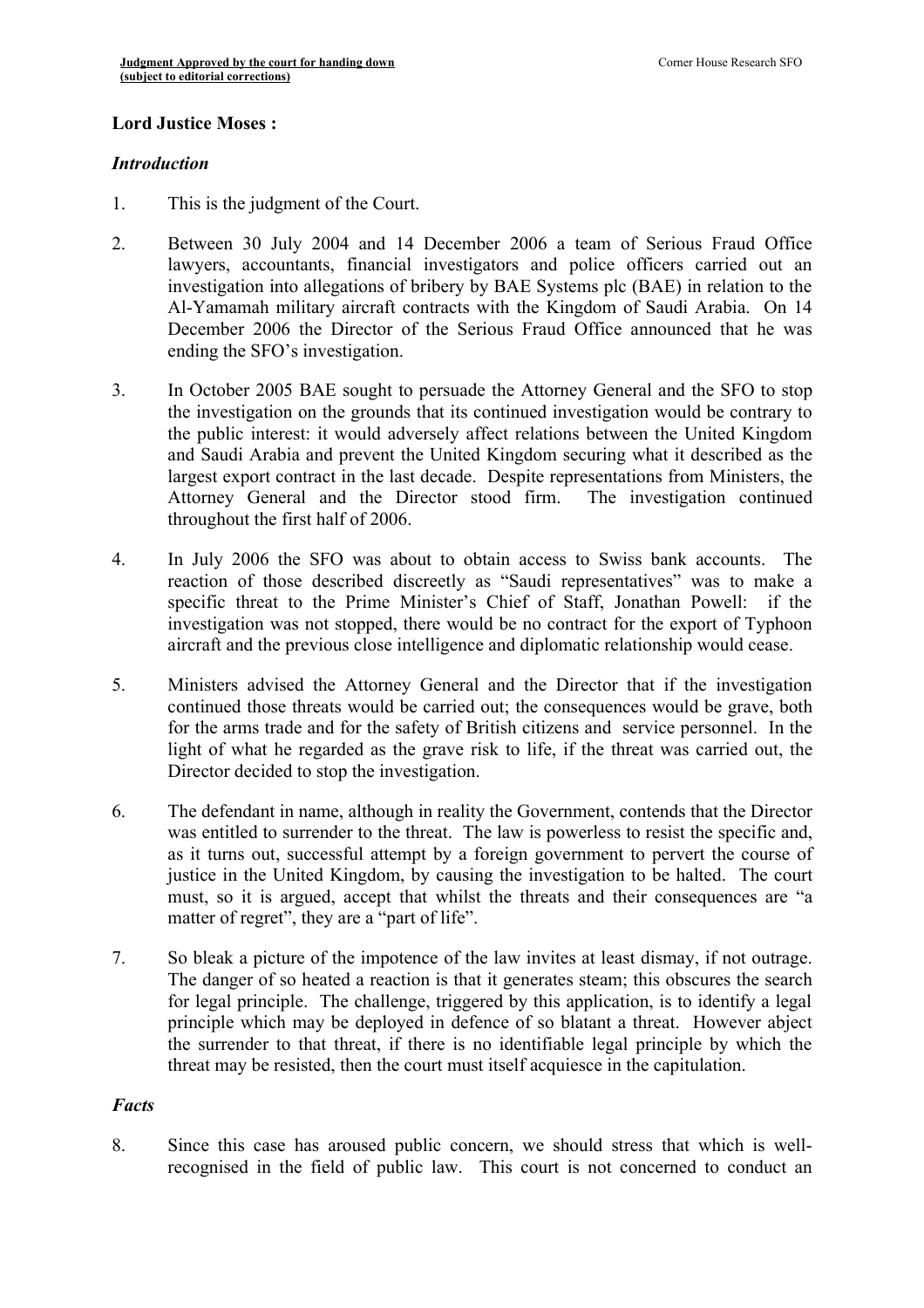enquiry into the facts which led to the Director's decision, save to the extent necessary to reach a conclusion as to whether that decision was lawful. defendant has disclosed facts which are sufficient for the purpose of reaching a conclusion but they are not comprehensive and it is no part of the court's function in these judicial review proceedings to achieve a more complete account of the events, unless omission inhibits a correct legal conclusion. We emphasise that, through the efforts of Treasury Counsel and those by whom he is assisted, there has been sufficient disclosure to enable us to reach a solution to the essential question whether the Director acted lawfully. We turn, then, to the facts on which the court needs to rely.

9. On 14 October 2005 the SFO issued a statutory notice to BAE requiring it to disclose details of payments to agents and consultants in respect of the Al-Yamamah contracts. On 7 November 2005, in response to that notice, BAE's solicitors wrote to the Attorney General in a memorandum described as "strictly private and confidential" seeking to persuade him to halt the investigation on the grounds that it would be:-

> "seriously contrary to the public interest on the grounds that it would adversely and seriously affect relations between the UK and Saudi Arabian Governments and would almost inevitably prevent the UK securing its largest export contract in the last decade".

The Group Legal Director told the Attorney General that he had discussed those issues with the Permanent Secretary at the Ministry of Defence. The Legal Secretary to the Law Officers replied that it was not appropriate for law officers to receive a memorandum cloaked with confidentiality. The representations were then sent to the Director of the SFO. The foundation for BAE's fears, described in its memorandum, was that compliance with the Statutory Notice would be regarded by the Saudi Arabian Government as a serious breach of confidentiality by BAE and by the UK Government.

10. On 15 November 2005 the SFO's Case Controller, Matthew Cowie, questioned BAE's solicitors as to :-

> "…why the pursuance by the SFO *of its independent statutory powers of investigation* could properly be regarded as a breach of duty of confidentiality by the United Kingdom Government." (our emphasis)

He reminded the solicitors for BAE that it was a participant in the Organisation for Economic Co-operation and Development (OECD) process, committed to the principles of the OECD's Convention on Combating Bribery of Foreign Public Officials in International Business Transactions 1997 (The Convention), and set out the terms of Article 5 of the Convention:

"Investigation and prosecution of the bribery of a foreign public official shall be subject to the applicable rules and principles of each Party. They shall not be influenced by considerations of national economic interest, the potential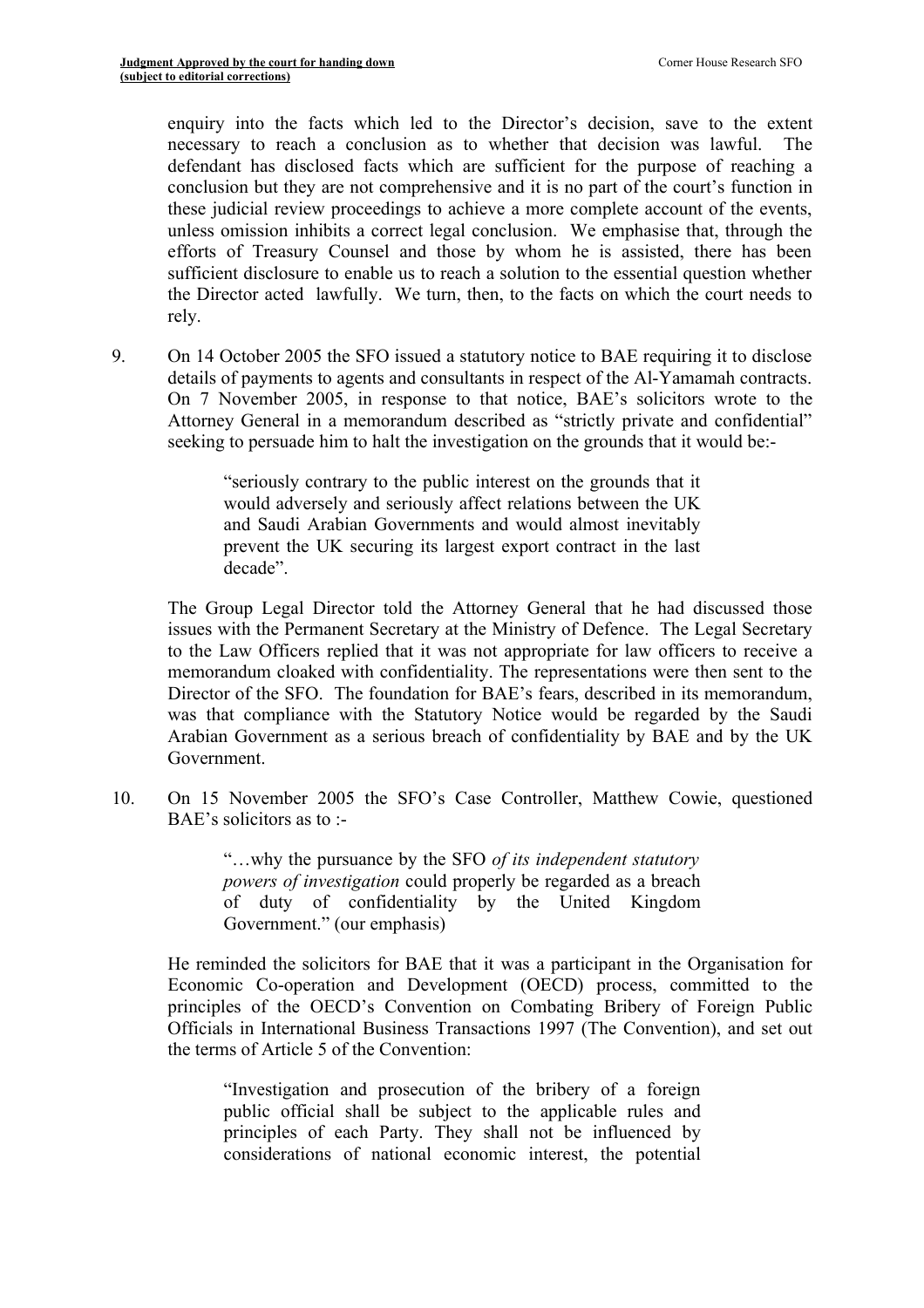effect upon relations with another State or the identity of the natural or legal persons involved."

11. On 6 December 2005 the Director and the Attorney General started what is known as a "Shawcross exercise". We shall consider later the claimants' challenge based on the conduct of that exercise. For the moment, it is sufficient to recall that a Shawcross exercise is the means by which facts including any consideration affecting public policy can be sought from Government ministers by the Attorney General in order to acquaint himself with all that is relevant to his decision whether it is in the public interest to pursue a prosecution. The letter, inviting the views of the Government, drew specific attention to Article 5 of the Convention prohibiting parties to the Convention from being influenced by considerations of national economic interest or the potential effect upon relations with another state. It recorded that the Attorney had assured the OECD working group in 2004 that:-

> "none of the considerations prohibited by Article 5 would be taken into account as public interest factors not to prosecute foreign bribery cases."

The letter reminded the Cabinet Secretary that he would have to have regard to the Convention in any comments made in response.

12. On 16 December 2005 the Cabinet Secretary, in response to the Shawcross exercise, commented that:-

> "it is, of course, for the Attorney General and the prosecuting authorities to decide whether there should be a prosecution, and also to decide how Article 5 bears on the current circumstances. We have, however, assumed that it may be possible for considerations of the kind mentioned in Article 5 at least to be taken into account for the purpose of taking an early view on the viability of any investigation."

- 13. The note did, indeed, take into account those considerations prohibited by Article 5. It emphasised the importance of the relationship with Saudi Arabia and that the Al-Yamamah air defence programme, including the upgrade programme for Tornado aircraft, was a cornerstone of that relationship. It referred to the procurement by the Saudis of the next generation of attack aircraft, the Typhoon. After referring to such commercial considerations it turned to counter-terrorism work and the vital strategic interest of stability in the Middle East. It referred to the importance of Saudi Arabia in the fight against Islamic terrorism and the damage to British security interests should the investigation continue. It described Saudi Arabia as a key country in the Middle East in its advocacy of moderate foreign policy. Its stability was of vital strategic interest to the United Kingdom and to the west generally.
- 14. The response of the SFO is of considerable importance in this application. At this early stage it was, again, the case controller who understood the implications of the Cabinet Office's response. His advice, dated 19 December 2005, to the Director, deserves quotation. In answer to the question as to whether the public interest consequences should be considered by the SFO at the stage the investigation had reached he referred to the duty of the SFO to investigate crime and pursue reasonable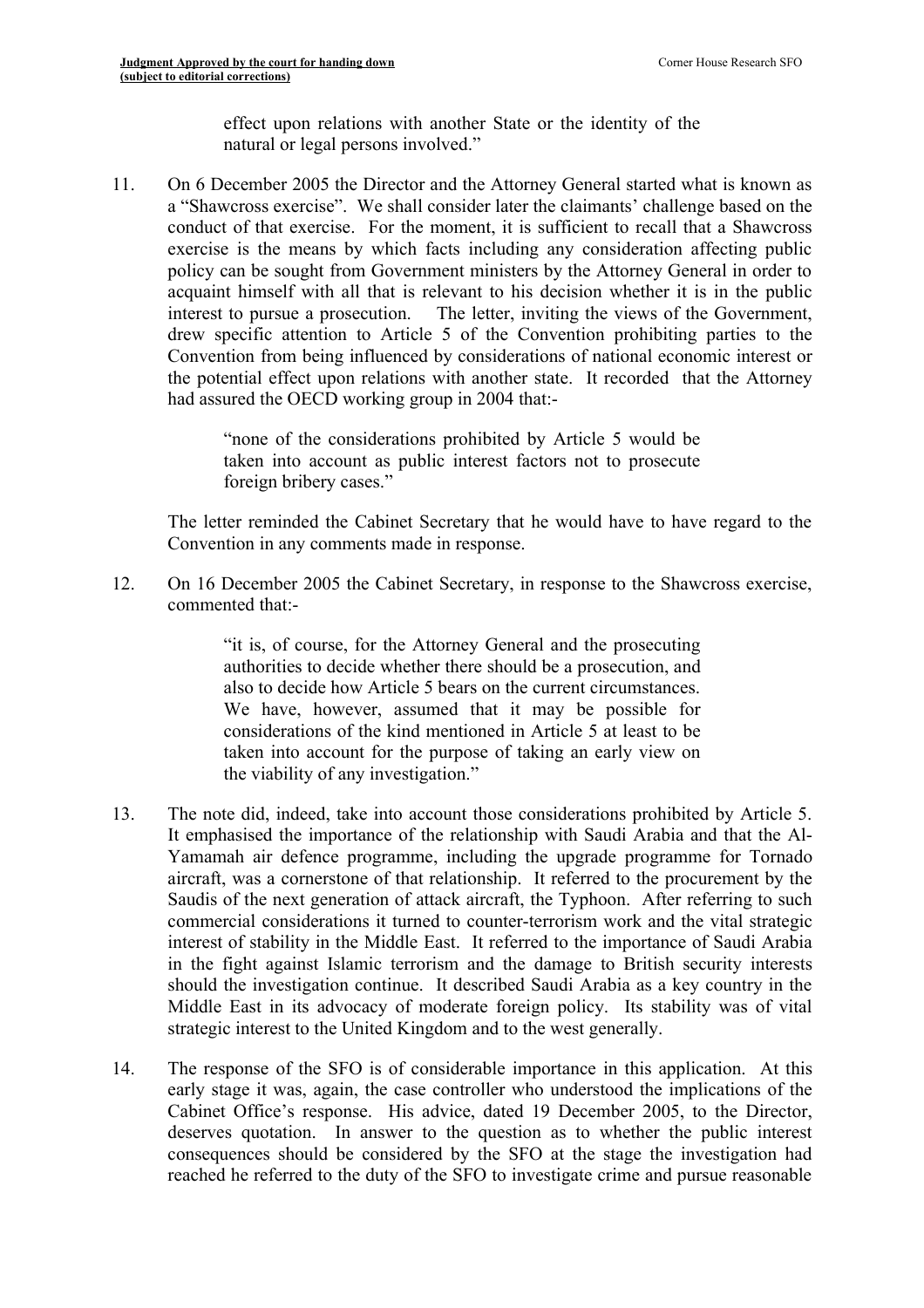lines of enquiry in the light of domestic and international obligations. He referred to Article 5 of the OECD Convention and the likely ratification in the future of Article 35 of the UN Convention on corruption, and then continued:-

> 'those international instruments envisage an independent role for law enforcement outside of (*sic*) economic or political considerations. *To have any meaningful effect they must have application, regardless of the seriousness of the consequences stated*. There are always likely to be economic and political consequences of any major enquiry into defence contracts. That is why such considerations must ultimately be irrelevant to the independent conduct of such enquiries. It is impossible for the Director of the SFO to weigh up these competing public interest considerations.' (our emphasis)

15. The brief then continued:-

"**If it is conceded that public interest features of this importance have to be considered by the investigating authority or by the Attorney General, at this stage in the investigation, how should the public interest in the rule of law as opposed to economic and political consequences be balanced?"**

The SFO does not concede this point and believes identical considerations apply to the role of the Attorney General."

16. The brief summarises the effect of the note in response to the Shawcross exercise and continues:-

> "The only challenge we can make, if it is conceded that this issue is not covered by Article 5 of the OECD Convention is if we have grounds to believe that the Cabinet are not fully apprised of considerations that are capable of altering the balance of the public interest.

> *Have they given full consideration to the public interest in the rule of law, the independence of the SFO and MDP and the role of central government, all of which could suffer reputational damage if it emerged that an investigation by the SFO had been cut short,* [the words which follow have been deleted from public scrutiny]." (our emphasis)

17. The Attorney General and the Director resisted the representations to halt the investigation on public interest grounds. Their view is recorded in a letter dated 25 January 2006:-

> "Having weighed all the public interest considerations and having regard to the OECD Convention…the Attorney General considers that it is in the public interest for the SFO investigation to proceed."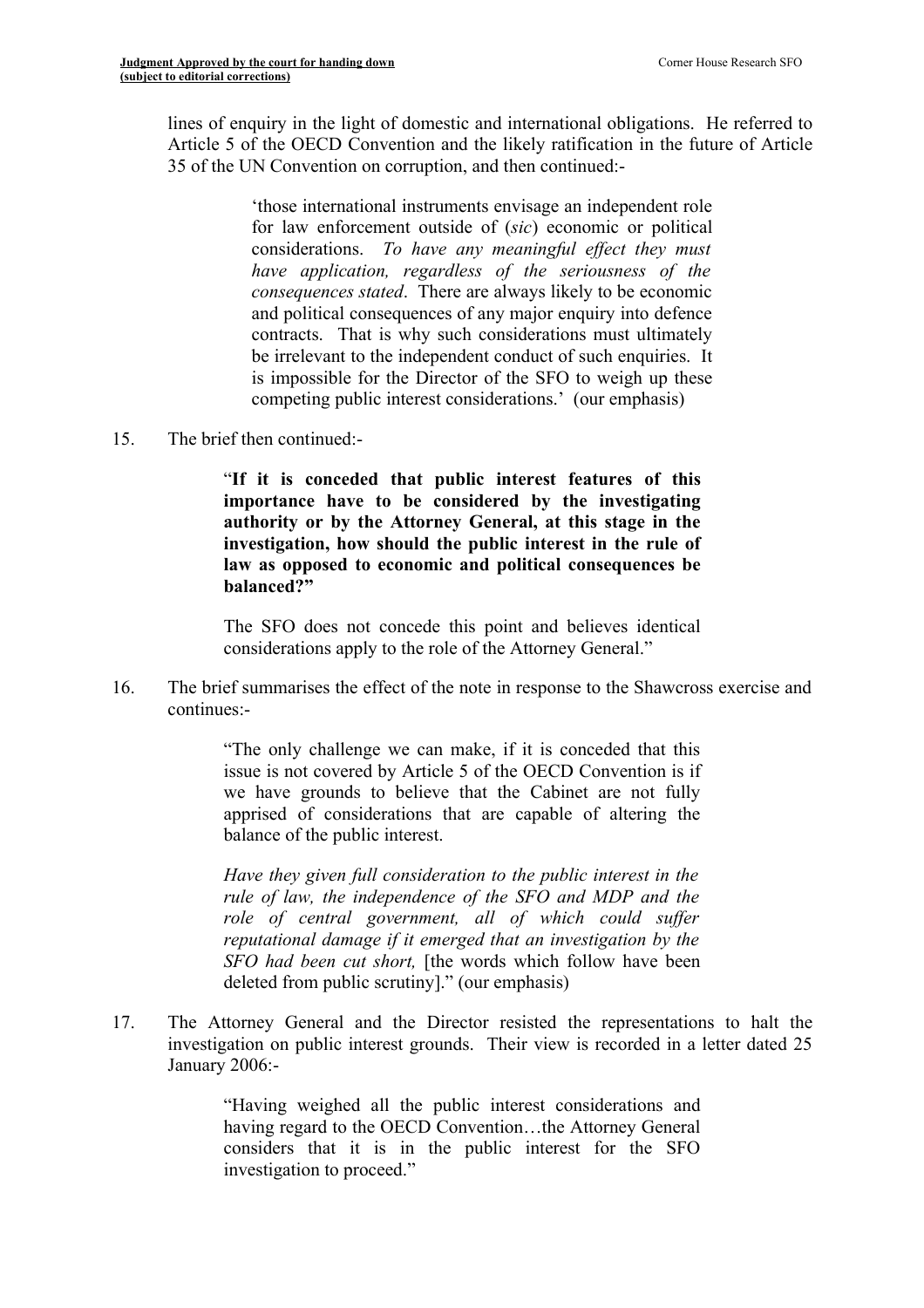- 18. It is important to appreciate that the grounds upon which it was said that the public interest would be damaged by continuing the investigation at the end of 2005 are the same grounds as those resurrected later in 2006. But on this occasion, in early 2006, the Attorney General and the Director were of the view that they were not such as to justify discontinuing the investigation. What changed later in 2006?
- 19. Investigations continued throughout 2006 until, as we have said, the SFO was about to obtain access to bank accounts in Switzerland. This provoked an explicit threat made with the specific intention of halting the investigation. We should pause in the narrative to record the evidence in relation to that threat. On 29 September 2006 the Cabinet Secretary wrote to the Attorney General's Legal Secretariat to report what he described as "some significant recent developments". He referred to the earlier commercial, diplomatic and counter-terrorism co-operation considerations which he said had become even more compelling:

"…the severe damage to the public interest…we feared was likely in December 2005 is now imminent. If the Saudis are already deciding to take such steps in relation to the Typhoon programme, then we must anticipate that they could follow though (*sic*) [redaction] in relation to counter-terrorism and the bi-lateral relationship...the Saudis understanding of the manner and direction of the investigation affect the likelihood of this damage occurring at any given time, and the recent course of the investigation…has taken us to the brink of such consequences. We accept entirely that these matters are for the Attorney General to decide, acting independently of Government. We would be grateful if he would, in light of these developments, consider reviewing the decision recorded in your letter to me of 25 January 2006."

- 20. The Government has contended that it is not in the public interest for the details of those "significant recent developments" to be disclosed. It issued Public Interest Immunity certificates to that effect. We should record that in order to allay concern that the omission might cause these proceedings to be resolved on the basis of a misapprehension as to the true facts, the court was shown unredacted versions of all the documents disclosed, including the letter of 29 September 2006. This is not the occasion to determine the propriety of such a procedure. We have not taken up time, either at an interlocutory stage or at the hearing, to reach any final conclusion as to the correct procedure to be adopted in judicial review proceedings where the Government takes the view that it is not in the public interest to lay all the cards on the table. But, fundamentally, it is the obligation of the defendant, in the instant case the Government, to ensure that its response to the challenge is not misleading.
- 21. However, the opportunity to see the unredacted version has ensured that the challenge can be advanced on a fair and accurate factual basis. We have proceeded on this basis because we take the view that we have sufficient information to do justice to the challenge and to ensure, in the light of the information we have been given by the Government, that its resistance is not on a misleading factual basis.
- 22. The allegation made by the claimants is clear. It sets out a report from the Sunday Times dated 10 June 2007. The report states that:-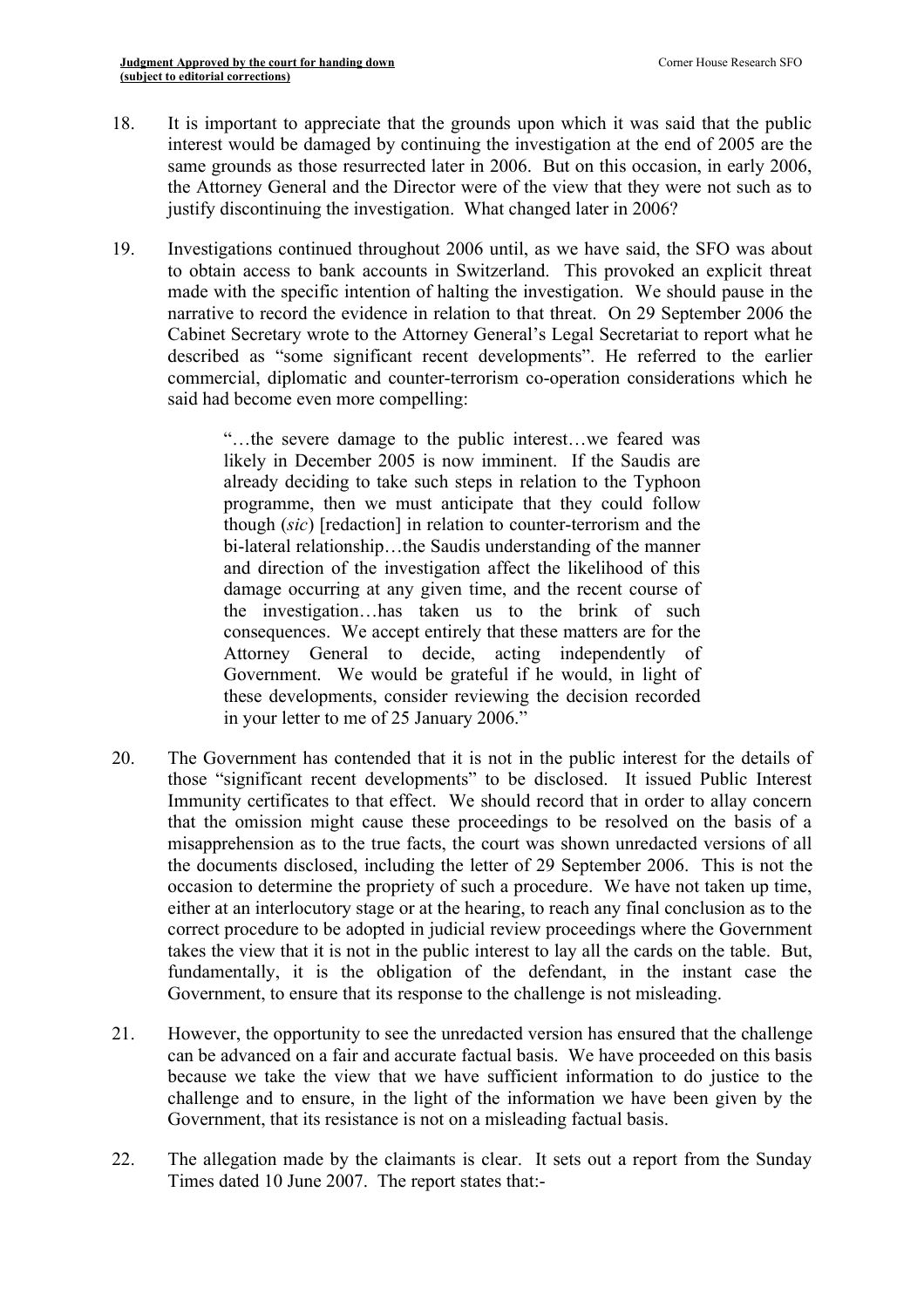"Bandar (Prince Bandar bin Sultan bin Abdul Aziz of al-Saud) went into Number 10 and said 'get it stopped' [words omitted]. Bandar suggested to Powell he knew the SFO were looking at the Swiss accounts…if they didn't stop it, the Typhoon contract was going to be stopped and intelligence and diplomatic relations would be pulled."

- 23. There has never been a specific admission of those facts by the Government. On the contrary, in both the summary and the detailed grounds of resistance, the defendant merely stated that on 29<sup>th</sup> September 2006 the Attorney General's office had received further representations from the Cabinet Secretary regarding the public interest in the light of more recent developments (see  $\S$  7 of the summary and  $\S$  8 of the detailed grounds). It is true that those responses were to a challenge based on Article 5 of the Convention. Accordingly, Collins J, in refusing leave, was unaware that "the recent developments" were an explicit threat designed to interfere with the course of the investigation. It was only as a result of the efforts of Treasury Counsel and Treasury Solicitor that some redacted documents were disclosed. In response to that letter of 29 September 2006, the Legal Secretary to the Law Officers referred to representations made and consequences threatened by "Saudi representatives" (letter 3 October 2006).
- 24. No admission of a specific threat was made in the Government's skeleton argument. In those circumstances the court asked Mr Sales QC, on behalf of the defendant, to explain the factual basis upon which the court should proceed. We were told that we should base our judgment on the facts alleged by the claimants. We shall do so: there is no other legitimate basis. Moreover, the facts alleged are of particular significance in the instant application. The significant event which was soon to lead to the investigation being halted was a threat made by an official of a foreign state, allegedly complicit in the criminal conduct under investigation, and, accordingly, with interests of his own in seeing that the investigation ceased.
- 25. The letter from the Legal Secretariat dated 3 October 2006 recorded that the Attorney General had noted the strength of the representations made by the Saudi representatives, but concluded:-

"The Attorney is of the firm view that, if the case is in fact soundly based, it would not be right to discontinue it on the basis that the consequences threatened by the Saudi representatives may result."

- 26. The history thereafter shows that the Director of the SFO was persuaded that the Government of Saudi Arabia intended to carry out the threat if the investigation was not halted. The Assistant Director appreciated the significance of the source of the threat. In her letter to the Legal Secretary dated 27 October 2006, Helen Garlick suggested that caution should be exercised when considering the views of the official who had made the threat. In addition, she exhibited a healthy scepticism as to the fears expressed by the Cabinet Secretary.
- 27. She pointed out that the arguments were the same as those pressed the previous year. She said:-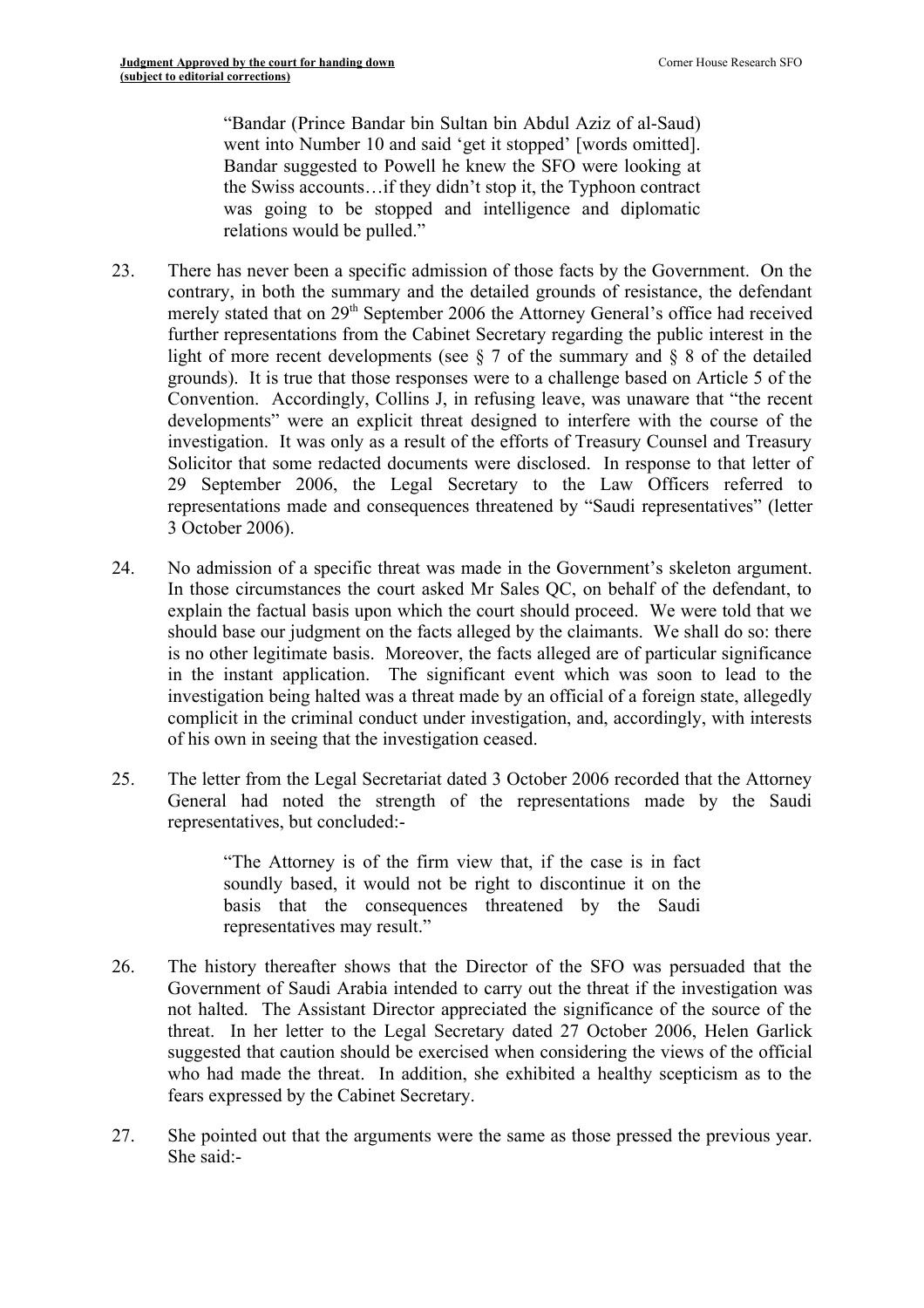"This is an old issue and in our view nothing new emerges from this recent correspondence."

The feared consequences had not occurred despite the fact that the enquiry in October 2005 had provoked submissions on the public interest. Accordingly, she advised that caution should be exercised when considering the views of he who had uttered the threat (the rest of that part of her letter has been redacted) and continued:-

"The SFO and MDP [Ministry of Defence Police] would expect that, if our investigation directly impinges on wider operations, proper guidance and briefing on the substance of that threat and risk would be undertaken and furthermore, that we would have been alerted to this at the outset of the investigation and certainly during the [course] of the Shawcross representation in November last year."

28. In order to assess the likelihood that the threat would be carried out and the consequences of that threat the Director met the United Kingdom Ambassador to Saudi Arabia on three occasions in November and early December 2006. We have no note of those meetings but Mr Wardle recalls in his first statement that on 30 November 2006 the Ambassador directly confirmed to him that the threats to international security were very grave indeed and were as represented by the Cabinet Secretary in his letter dated 29 September 2006.

> "as he put it to me, British lives on British streets were at risk" (see § 28 of his first witness statement).

- 29. The Director and his case team proposed to explore whether BAE might plead guilty to corruption on what the Director describes as a limited basis. On 5 December 2006, he discussed this possible approach with the Attorney, who had no objection. But on the evening of that day, 5 December 2006, the Legal Secretary suggested that the Prime Minister be briefed. The Prime Minister's response was to make further representations to the Attorney General.
- 30. It is apparent that on the same day, 5 December 2006, Prince Bandar met foreign office officials (see Hansard 16 May 2007, Col 781W). He had shortly before spent the week in Paris negotiating the purchase of alternative fighter aircraft with President Chirac.
- 31. The representations made by the Prime Minister are recorded in a personal minute from the Prime Minister to the Attorney General dated 8 December 2006. In that minute the Prime Minister asked the Attorney if he would consider again the public interest issues raised by the ongoing investigation.

**"It is my judgment on the basis of recent evidence and the advice of colleagues that these developments have given rise to the real and immediate risk of a collapse in UK/Saudi security, intelligence and diplomatic cooperation. This is likely to have seriously negative consequences for the UK public interest in terms of both national security and our**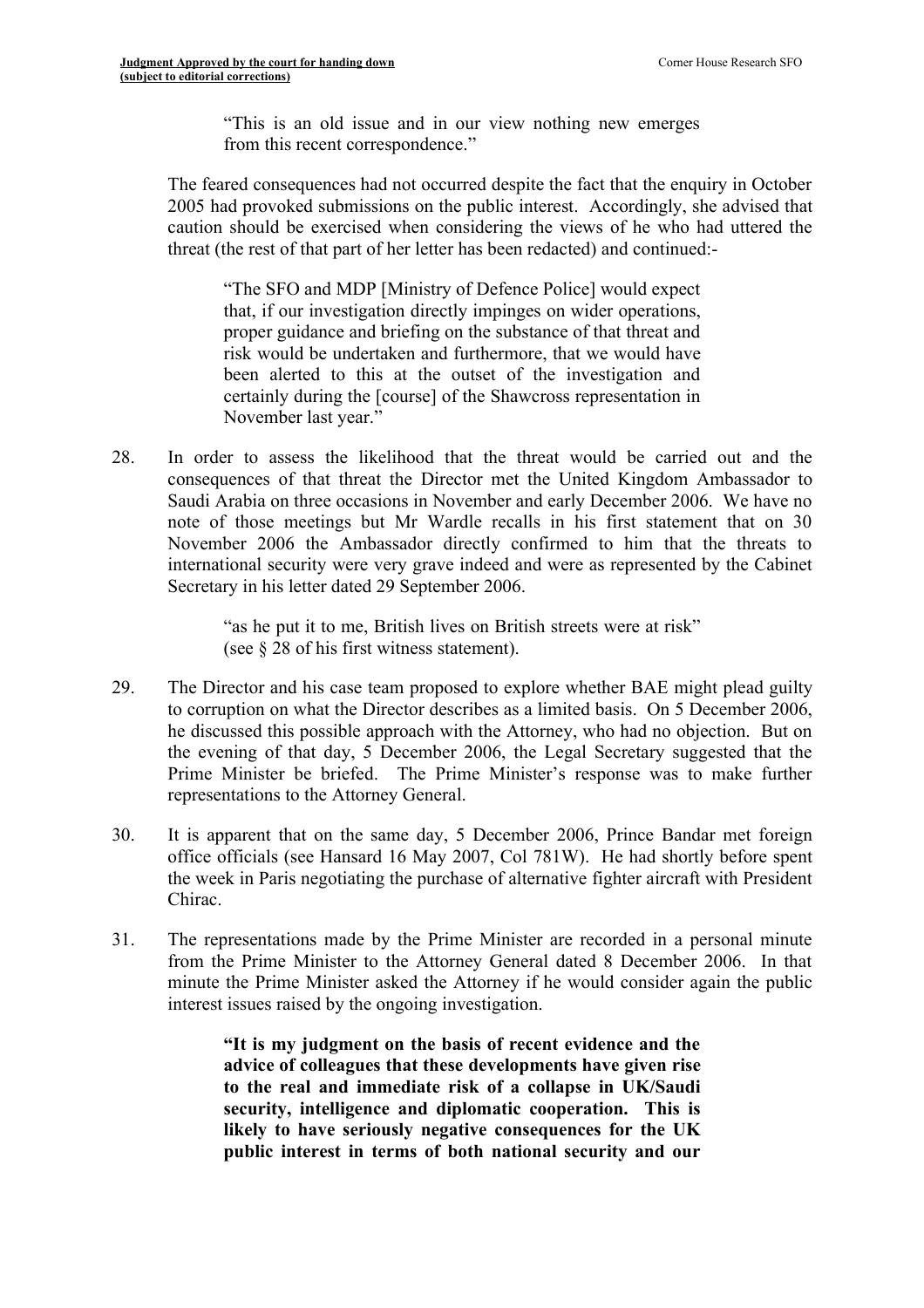## **highest priority foreign policy objectives in the Middle East.** [redaction]

The issue, in Saudi eyes, is not so much about the specifics of any element of the investigation, [redaction] but one of cumulative damage to overall competence in their relationship with the UK. I am advised in strong terms that we are now at high risk of a serious collapse in that confidence.

Article 5 of the OECD Convention on Combating Bribery prohibits you from being influenced by considerations of the national economic interest or the potential effect upon relations with another state. As you know, I strongly support our commitment to the Convention and am proud of this Government's record on putting bribery issues onto the agenda and into law. While this letter is not primarily concerned with the serious damage being done to our bilateral relationship by the investigation, it is of course of concern to me, not least because of the critical difficulty presented to the negotiations over the Typhoon contract.

My primary duty is however to UK national security and it is on this basis that I must urge you to consider the public interest in relation to the pursuit of this investigation.

The damage being currently done to Saudi confidence in the UK as an international partner has these two important consequences for the public interest: our direct national security, through our exchanges with the Saudi authorities in countering international terrorism; and the Government's highest foreign policy priority of working towards peace and stability in the Middle East. As you will know, it is my strong belief that our Middle East work is fundamentally also a matter of our national security – directly in the threat to our soldiers in Iraq, and indirectly through the effects of Middle East stability more widely. In both of these objectives, I want to explain to you how the help and confidence of the Saudi authorities is critical to success, and how recent developments are throwing that cooperation into jeopardy.

…

In summary, it is in my judgement very clear that the continuation of the SFO investigation into Al Yamamah risks seriously damaging Saudi confidence in the UK as a partner. It is also my judgement that such damage risks endangering UK national security, both directly in protecting citizens and service people, and indirectly through impeding our search for peace and stability in this critical part of the world. This letter, and the attached papers, I hope help to explain those judgments. The Defence Secretary endorses what is said earlier in this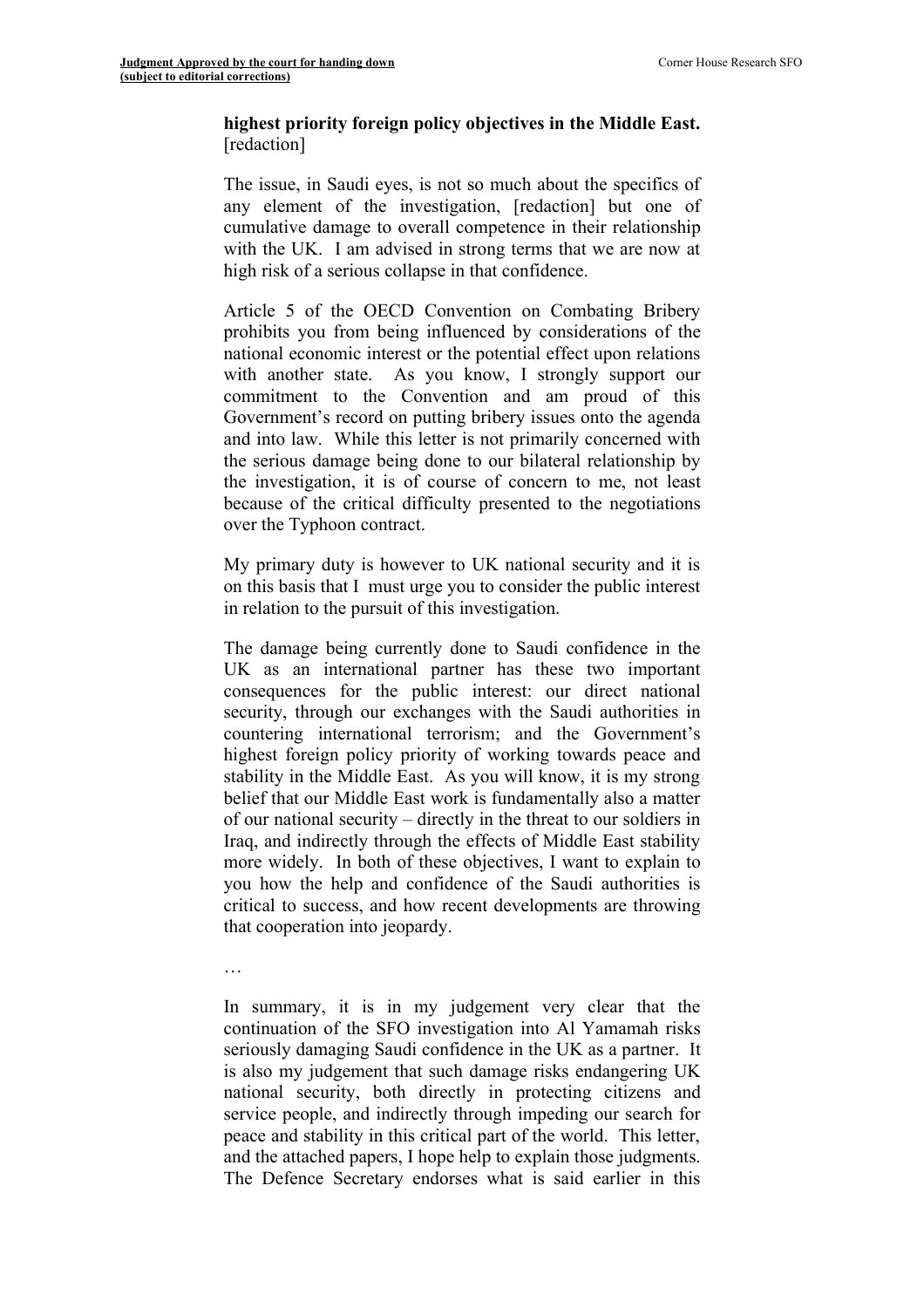letter about the impact on Defence interests and both he and the Foreign Secretary share my overall view, as expressed here, on the damaging impact of the SFO investigation. This assessment is formed on the basis of advice from the Government's most senior national security official advisors.

I understand and respect the constitutional position and the independent judgement you are required to make on extremely difficult and delicate issues of this nature, and I know any intervention you make in the conduct of this investigation must be your decision alone. For my part, after much careful thought I have come to the conclusion that the seriousness of these risks to the national interest is such that I would be failing in my duty if I did not bring them directly to your attention ask you to consider them. That is why I am taking the exceptional step of writing to you myself."

32. The note from the Permanent Secretary, Intelligence, Security and Resilience dated 23 November 2006 stresses that the intelligence and security relationship with Saudi Arabia is fundamental to what he describes as the United Kingdom's global counterterrorist strategy. Were the Saudis to withdraw co-operation, he says that the United Kingdom would be deprived of the support of a key partner in that strategy. He points out that the Saudi leadership has made counter-terrorism a top priority and that:-

> "The Saudis undoubtedly view the US as their key foreign partner, including on security issues. But they continue to be receptive to assistance and advice on security and counterterrorism from the UK."

- 33. The second attachment was a letter from the Permanent Under-Secretary to the Foreign Office, stressing the United Kingdom's dependence on Saudi Arabia's support for its policies in Israel and Palestine. The loss of Saudi co-operation would, he said, severely disable the United Kingdom's efforts to promote peace and security in the Middle East.
- 34. The Director was shown that minute at a meeting with the Legal Secretariat on 11 December 2006. The following day he had a third meeting with the Ambassador at which the Ambassador repeated that the risk that Saudi Arabia would carry out the threat to withdraw co-operation with the UK on counter-terrorism was "real and acute". He repeated that there was a real threat to UK lives and expressed the view that the SFO could not pursue any attempt to prosecute without endangering UK national security. On 11 December 2006 the Prime Minister and the Attorney General met. A letter dated 12 December 2006 sent from the Prime Minister's Principal Private Secretary to the Legal Secretary records the highlights of that meeting:-

"The Attorney, opening the meeting, said that while he could see the force of the points in the Prime Minister's minute, he had to weigh these up against other considerations. In particular, he was concerned that halting the investigation would send a bad message about the credibility of the law in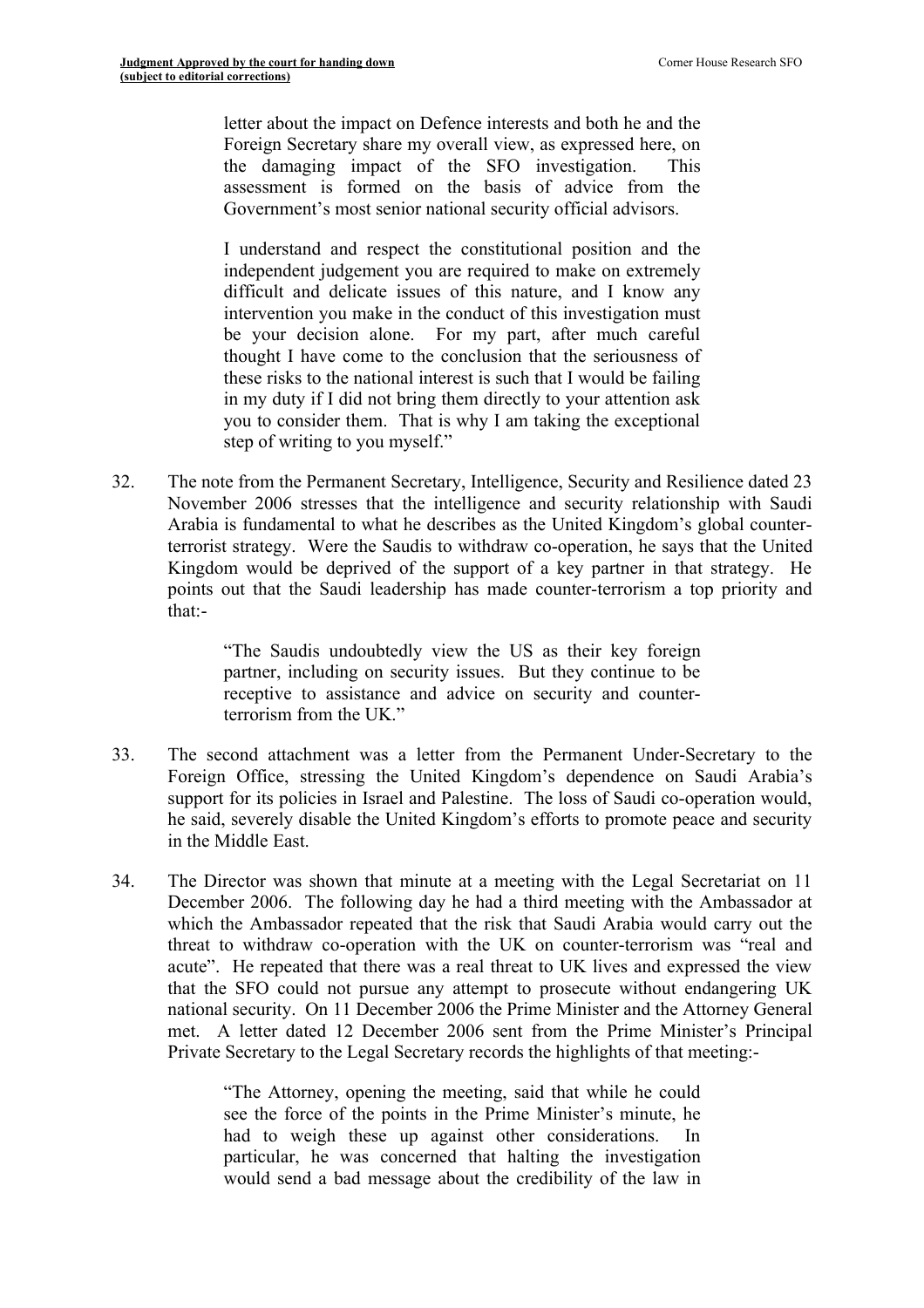this area, and look like giving into threats. He was clear however that he felt justified in questioning whether the grounds of the investigation were soundly based and in exploring legal options for resolving the case as quickly as possible.

The Prime Minister responded that, as per his minute, he felt higher considerations were at stake. Proceeding with the case would result in the end of Saudi-UK cooperation. [Redaction] Losing the confidence Saudi Arabia placed in the UK risked very serious damage to the UK national interest in the fields of counter-terrorism and the search for peace and stability in the Middle East. [Redaction] While the Prime Minister understood that halting the investigation was not a step to be taken lightly, he was clear that in this case there was a supervening national interest at stake, and that the British people would regard these as higher interests.

In discussion, the following main points were made:

- [Redaction]
- Any proposal that the investigation be resolved by parties pleading guilty to certain charges would be unlikely to reduce the offence caused to the Saudi Royal Family, even if the deal were accepted, and the process would still drag out for a considerable period;
- [Redaction]
- It was important that the Government did not give people reason to believe that threatening the British system resulted in parties getting their way. But the Government also needed to consider the damage done to the credibility of the law in this area by a long and failed trial, and its good reputation on bribery and corruption issues compared with many of its international partners.

Summing up, the Prime Minister said that while he accepted that supervision of the investigation had to be a matter for the Attorney, the Prime Minister would be failing in his duty to national security and the public interest not to bring the potential damage to Britain's counter-terrorist effort, Middle East diplomacy and other important aspects of the relationship with Saudi Arabia to the Attorney's attention. This was the clearest case for intervention in the public interest he had seen. The Attorney said he would consider the Prime Minister's representations, with due regard to the need for separation between the law and public policy."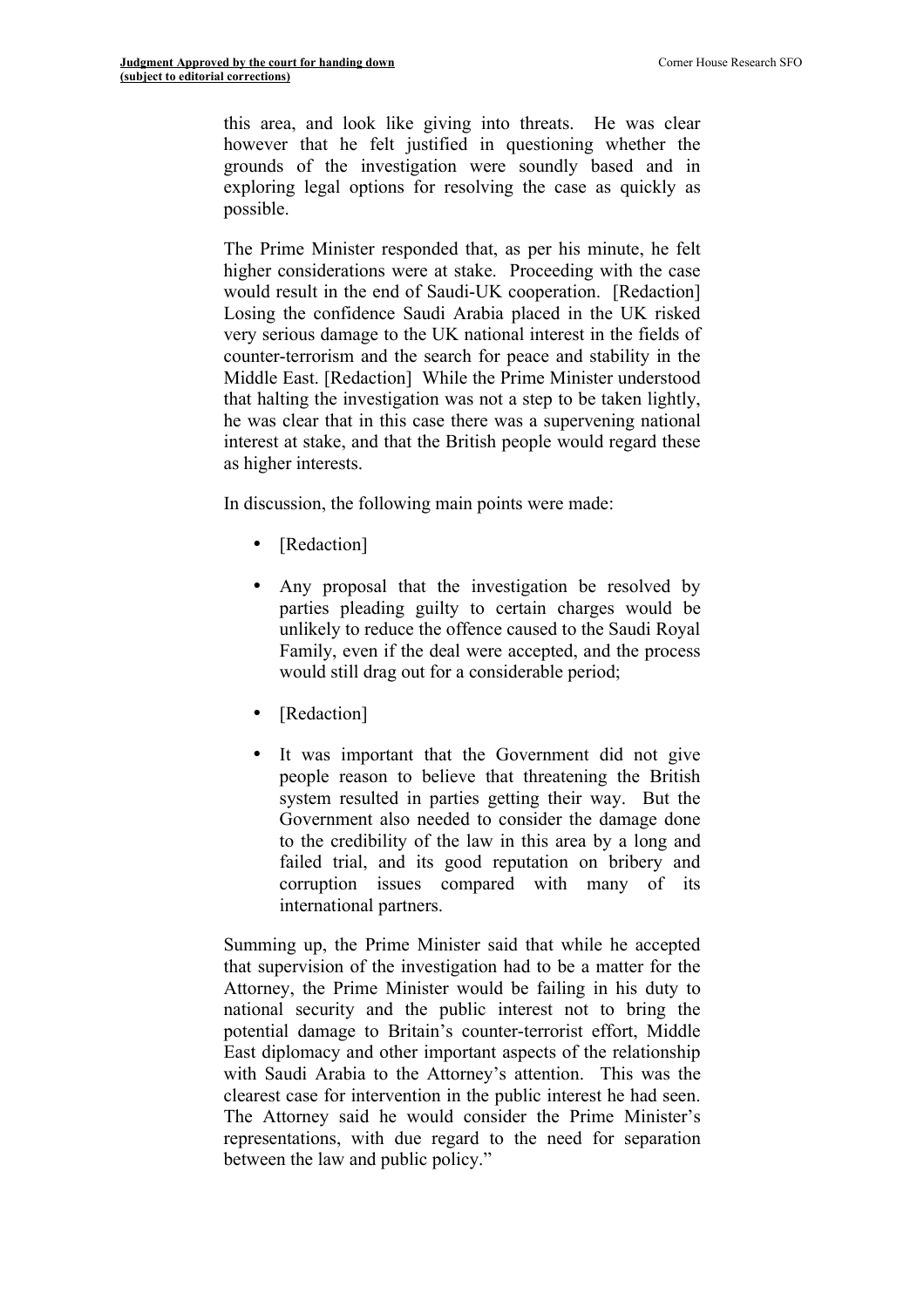It is not clear whether Mr Wardle ever saw this letter before he made his decision to halt the investigation. He attended a meeting with the Law Officers on 13 December 2006. In a note prepared the following day by Helen Garlick; the Director is recorded as saying:-

"In the last few days the representations on public interest had been made with renewed and increasing force by HM Ambassador. If further investigation will cause such damage to national and international security he accepted that it would not be in the public interest."

He and the Attorney General differed as to the sufficiency of the evidence and he is recorded as asking for time to consider the Attorney General's reservations as to the evidence and to take leading counsel's advice.

35. At that meeting the Attorney General asked for Helen Garlick's views and she expressed the view that the SFO had not sought to place the interests of the investigation above those of national and international security. She said that although the Attorney General and the Director were qualified to make judgments on the law and the evidence, on questions of security they had to take the advice of others. She assumed that the Attorney General had better advice and expressed the view that if the investigation:-

> "…caused another 7/7, how could we say that our investigation which at this stage might or might not result in a successful prosecution was more important?"

36. The Attorney General expressed his views about the strength of the evidence and Helen Garlick continued:-

> "If the investigation was ended on public interest grounds there were a number of implications. One [Redaction], two, the US might well take up the case into [Redaction], three, the Swiss might launch a money-laundering and corruption investigation, based on material we had asked them to get which we were not being allowed to acquire.

The AG asked us to enquire into the Swiss and US positions.

Throughout the meeting he made it clear that he, whilst he had wished to test the SFO case, was committed to supporting it provided it was viable, whatever the outcome might be. He was extremely unhappy at the implications of dropping it now."

37. That same day, 13 December 2006, the Director told the Attorney that he had concluded that to continue the investigation risked:-

> "real and imminent damage to the UK's national and international security and would endanger the lives of UK citizens and service personnel."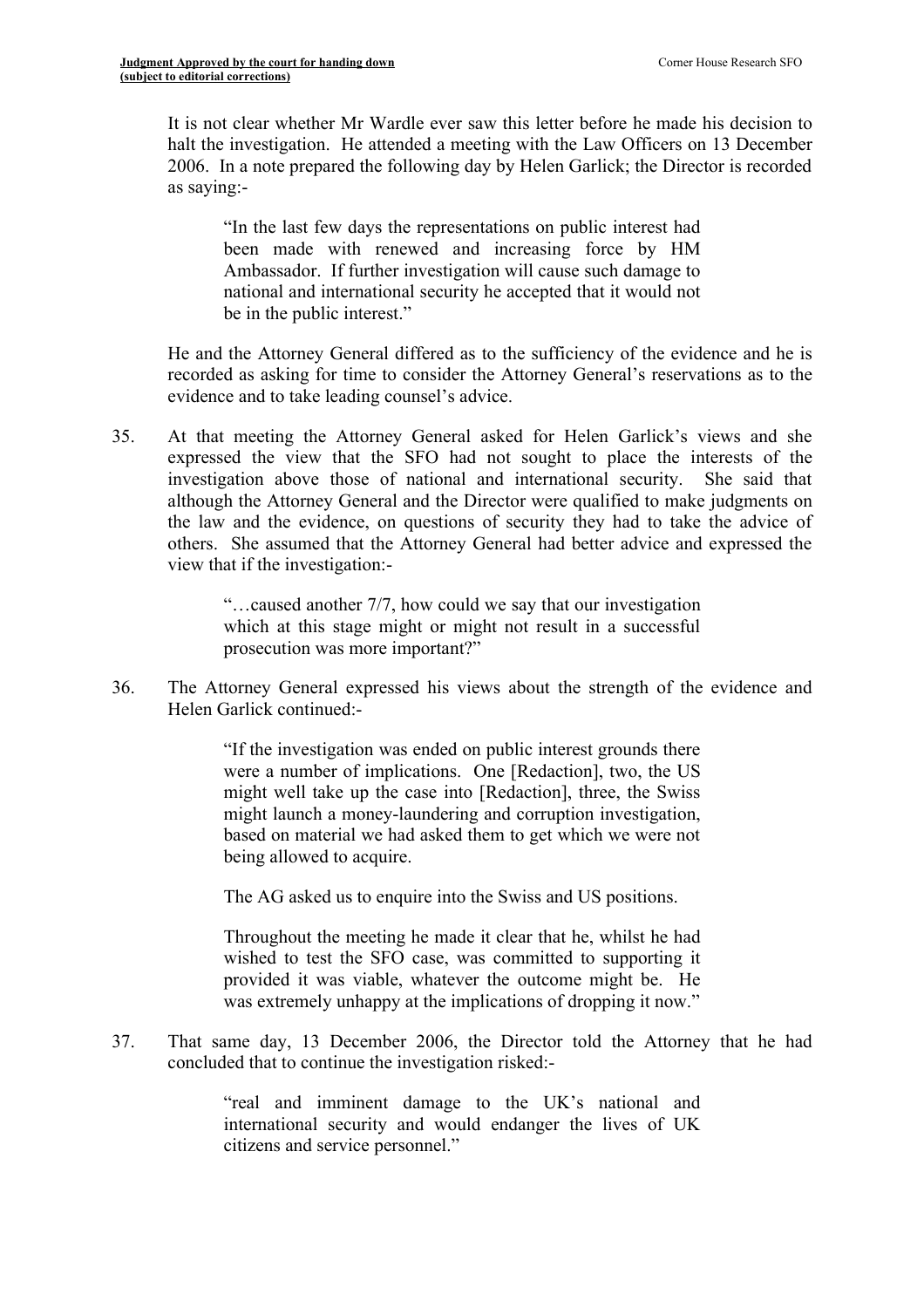He confirmed his decision the next morning, 14 December. The decision was announced in a press release that day:

"This decision has been taken following representations that have been made both to the Attorney General and the Director of the SFO concerning the need to safeguard national and international security.

It has been necessary to balance the need to maintain the rule of law against the wider public interest.

No weight has been given to commercial interests or to the national economic interest."

38. On the same day, 14 December 2006, the Attorney General announced that decision in the House of Lords. He referred to the views of the Prime Minister and of the Foreign and Defence Secretaries that the investigation would cause serious damage to UK/Saudi security, intelligence and diplomatic co-operation, and the likelihood that this would have "seriously negative consequences for the United Kingdom public interest in terms of both national security and our highest priority foreign policy objectives in the Middle East…" He also said:-

> "Article 5 of the OECD Convention…precludes me and the Serious Fraud Office from taking into account considerations of the national economic interest or the potential effect upon relations with another state, and we have not done so."

In response to Lord Thomas of Gresford, who suggested that the Attorney General's two statements were contradictory, the Attorney General spoke of:-

"…a very difficult balance to strike. The short statement from the SFO makes that clear by saying that it has been necessary to balance the need to maintain the rule of law against the wider public interest."

# *The Director's Reasons for Discontinuing the Investigation*

39. The Director, in his first witness statement, states that the reason why he discontinued the investigation was that to continue:-

> "would risk an immediate cessation of co-operation in relation to national and international security which might have devastating effects on the UK's national security interest – both locally in the UK and in the wider international field in the Middle East…a compelling case had been made out that the UK's national security and innocent lives would be put in serious jeopardy if the SFO's investigation continued."  $(848)$

He says:-

"It was this feature of the case which I felt left me with no choice but to halt the investigation."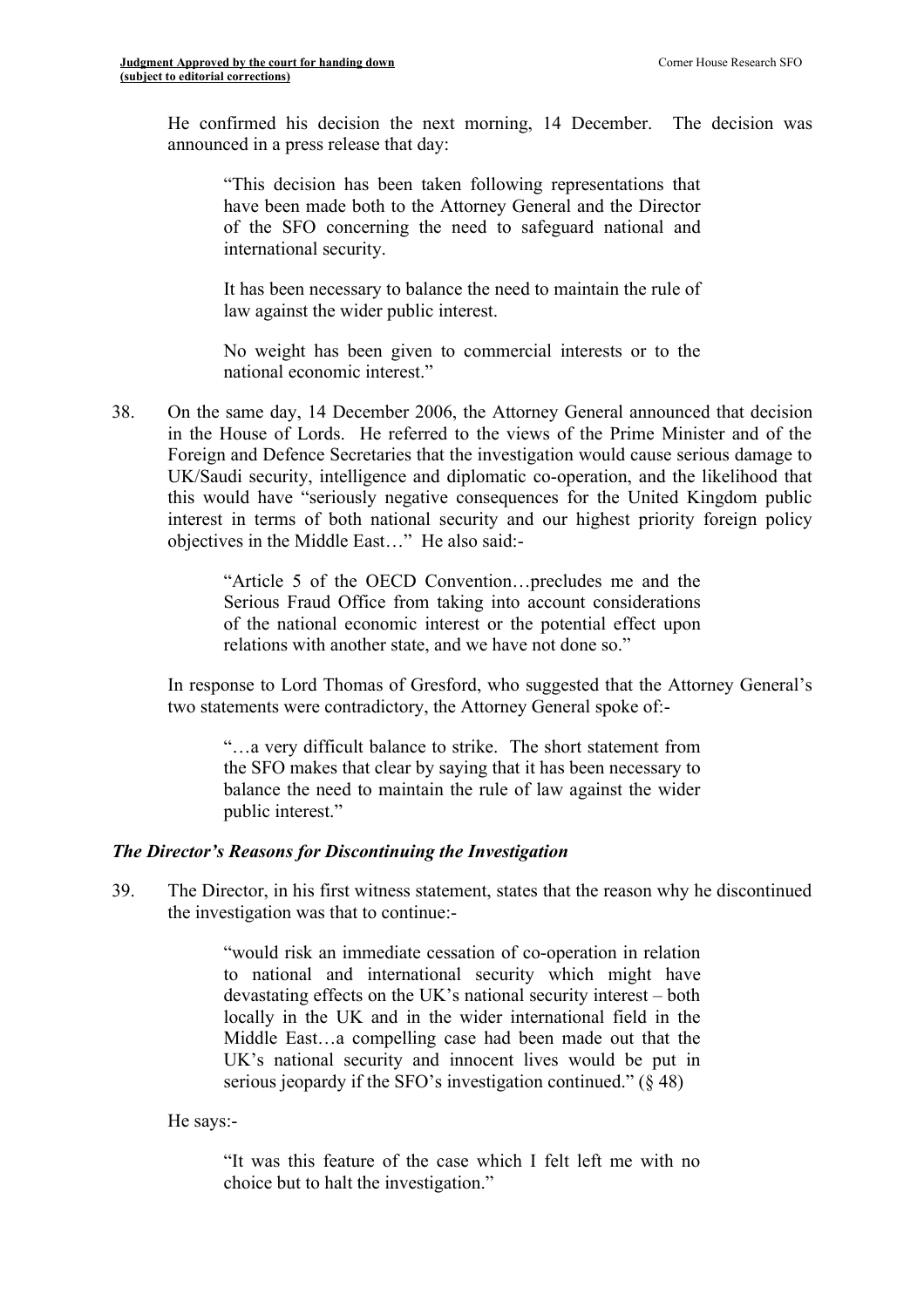40. In reaching that decision he says that he had well in mind that the United Kingdom is a signatory to the Convention and he had in mind Article 5. He took the view that to discontinue the investigation was compatible with Article 5 because he was not influenced by considerations of national, economic interest, nor what he describes as :-

> "the potential effect upon relations with another state, *per se*" (§ 48)

41. He did not consider what his decision would have been had he taken the view that it was not compatible with Article 5 but he says that he is in no doubt whatever that he would have decided to discontinue the investigation even had he thought to do so was incompatible with that Article:-

> "The threat which I considered existed to UK national and international security if the investigation continued was so great that I did not believe that there was any serious doubt about the decision I should make." (§ 51).

- 42. In his second statement, dated 31 January 2008, the Director was in a position to focus on amendments to the grounds of the application and in particular the issue which they raised as to the Director's role in protecting the rule of law. He draws attention to the references to the need for an independent decision by the Director under the superintendence of the Attorney General, rather than for Government. He refers to a letter from Detective Superintendent Allen of the Ministry of Defence Police dated 11 January 2006 to the Attorney General which we have not seen. In the letter the officer drew attention to the rule of law, the OECD Convention and the damage which would be done to the Government's reputation "for leadership and commitment to anti-corruption".
- 43. The Director states that before October 2006 it had not been suggested to him that the danger to Saudi Arabian co-operation with the UK in combating terrorism was imminent. But he says that in that month the position changed significantly, because of-

"…actual representations made by Saudi representatives as to the consequences of continuing the investigation." (paragraph 19)

He says that he instinctively wanted to stand up to such threats but that following his first meeting with the Ambassador he began to entertain the thought that the national security public interest might be so compelling that he would have no real alternative to discontinuing the investigation. He explains the reference to balancing the need to maintain the rule of law against the wider public interest, as a reference to the need to balance the public interest in pursuing a criminal investigation against other public interests.

44. At the end of that second statement he emphasises that the subject of the criminal investigation was BAE and not any Saudi officials. He points out that further investigations were continuing in relation to BAE's conduct in other countries. We suspect that the Director felt the need to refer to those other investigations in an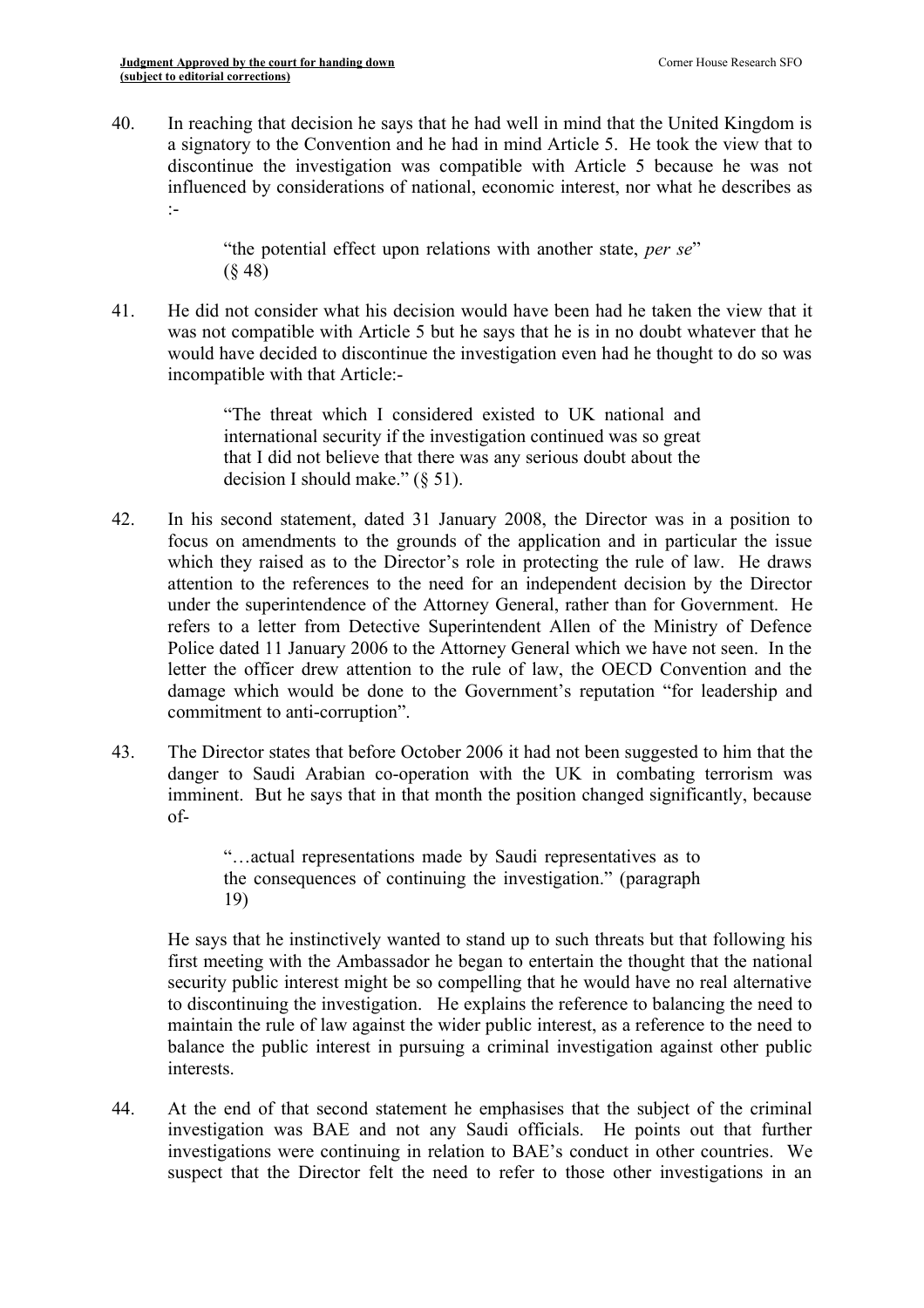attempt to rebut any suggestion that the SFO's investigation of corruption and bribery was less than enthusiastic. That, of course, is not the ground upon which his decision is challenged.

## *The Parties*

- 45. The first claimant, Corner House Research (Corner House) is a non-profit making organisation which conducts research, education and campaigns in relation to overseas corruption and the role of the United Kingdom in combating bribery. It emphasises the corrosive effect of bribery and corruption in its distortion of markets and its contribution to the spread of organised crime. Of particular relevance is the acknowledgement by leaders of all the G8 countries of the impact of bribery and corruption on national security: it encourages terrorism. (See the final communiqué from the 2006 G8 St. Petersburg Summit "Fighting High Level Corruption", July 2006, page 874.) Both the Home Office's strategy document on combating organised crime and the Foreign Office acknowledged the threat to national security caused by the instability which flows from corruption. The second claimant, Campaign Against Arms Trade, is an unincorporated association engaged in campaigning and lobbying against the arms trade.
- 46. It is important to stress the limits of this application for Judicial Review brought by the claimants. The reason given for discontinuing the investigation was not the fear that the evidence would not support the allegation of bribery. Accordingly, this court is not concerned with the issue which troubled the Attorney General, namely that after a lengthy investigation the prosecution would collapse because bribery could not be proved. We emphasise this feature in fairness to BAE. By s.108 of the Antiterrorism, Crime and Security Act 2001, domestic courts have jurisdiction over anything done abroad by a body incorporated under UK law which would constitute an offence at common law, or under the Prevention of Corruption Acts 1889-1916 if done within the United Kingdom. The essence of any bribery offence in relation to payments to an agent is the absence of approval by the employer or principal. The need to rebut the defence of consent is a particular difficulty in relation to offences overseas, as the Attorney General pointed out in his evidence to the Constitutional Affairs Committee (Q335, 27 June 2007) and as is noted at paragraph 4.93 in the Law Commission Consultation Paper (No. 185) "Reforming Bribery".
- 47. According to the Attorney General's evidence, BAE has always contended that any payments it made were approved by the Kingdom of Saudi Arabia. In short they were lawful commissions and not secret payments made without the consent or approval of the principal. The cause of anti-corruption is not served by pursuing investigations which fail to distinguish between a commission and a bribe. It would be unfair to BAE to assume that there was a realistic possibility, let alone a probability, of proving that it was guilty of any criminal offence. It is unfortunate that no time was taken to adopt the suggestion  $(\S$  34) to canvass with leading counsel the Attorney's reservations as to the adequacy of the evidence.
- 48. Equally, we should stress that Prince Bandar has had no opportunity in these proceedings to give his account of the circumstances which have led to the allegation that he threatened the United Kingdom as to the consequences if the investigation was continued. In order to determine the legality of the Director's decision we have, for the reasons we have given, been compelled to proceed on a factual basis which has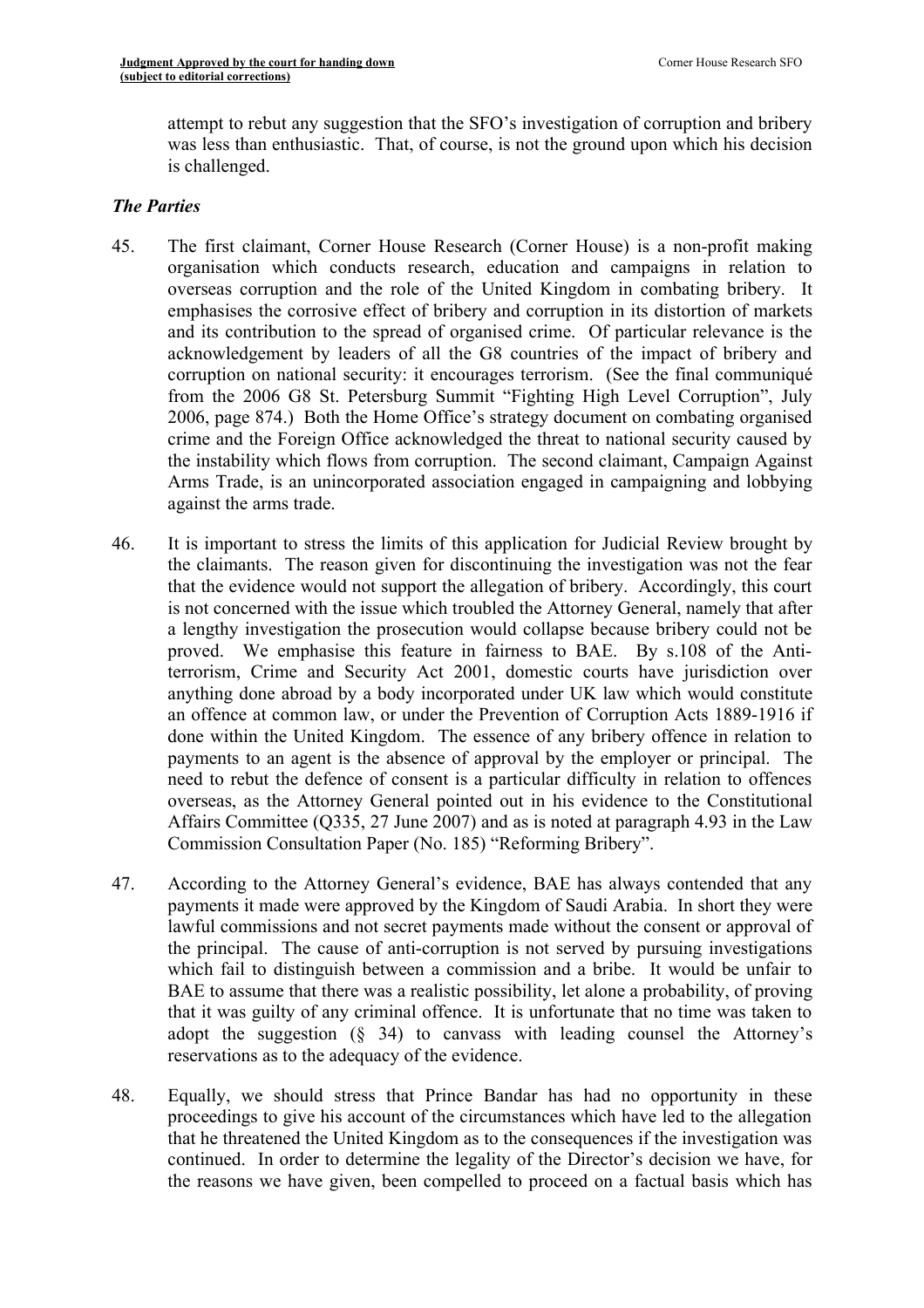not been disputed or denied. It is that factual base, namely that he issued a threat to force the end of the investigation, which gives rise to the first of the issues which found the claimants' challenge. We shall identify all the grounds in the order in which we shall deal with them.

# *The Claimants' Challenge*

- 49. By a process of amendment and re-amendment the Director's decision is challenged on six grounds.
	- i) It was unlawful for the Director to accede to the threat made by Prince Bandar or his agent; such conduct was contrary to the constitutional principle of the rule of law;
	- ii) the Director failed to take into account the threat posed to the UK's national security, the integrity of its system of criminal justice and the rule of law caused by surrender to the type of threats made in the instant case;
	- iii) the Director mis-directed himself and thus took into account irrelevant considerations by mis-interpreting Article 5 of the OECD Convention;
	- iv) the Director failed to take into account as a relevant consideration that if the threats made by Saudi Arabia were carried out, it would commit an act in breach of its international law obligations;
	- v) the advice on the public interest given by ministers was tainted by irrelevant considerations, in particular commercial interests of the United Kingdom and its diplomatic relations with Saudi Arabia;
	- vi) the Shawcross exercise was conducted improperly in that ministers expressed their opinions as to what the Director's decision should be.

# *The Director's Decision and the Rule of Law*

- 50. The power of the Director of the Serious Fraud Office to investigate a suspected offence is conferred by statute (S.1(2) Criminal Justice Act 1987). Although he is required to discharge his functions under the superintendence of the Attorney General, any decision he makes as to investigation or prosecution is for him to reach independently.
- 51. That the width of this prosecutorial discretion is wide cannot be doubted. Although the decision of a prosecutor is susceptible to judicial review, the courts have traditionally been most reluctant to interfere with the exercise of his discretion (see e.g. the citation of domestic authority in *Sharma v. Brown-Antoine* [2007] 1 WLR 780 at 788B-C). Recently Laws LJ said that it would "take a wholly exceptional case on its legal merits to justify a judicial review" of the Director's decision to investigate or not (*R (Bermingham) v. Director of SFO* [2007] QB 727 § 63-64). He described the discretion whether to investigate as even more *open-ended* than the decision to prosecute.
- 52. Thus, in the instant application, to seek to impugn the Director's decision, taken on the grounds that to continue the investigation would be to imperil national security,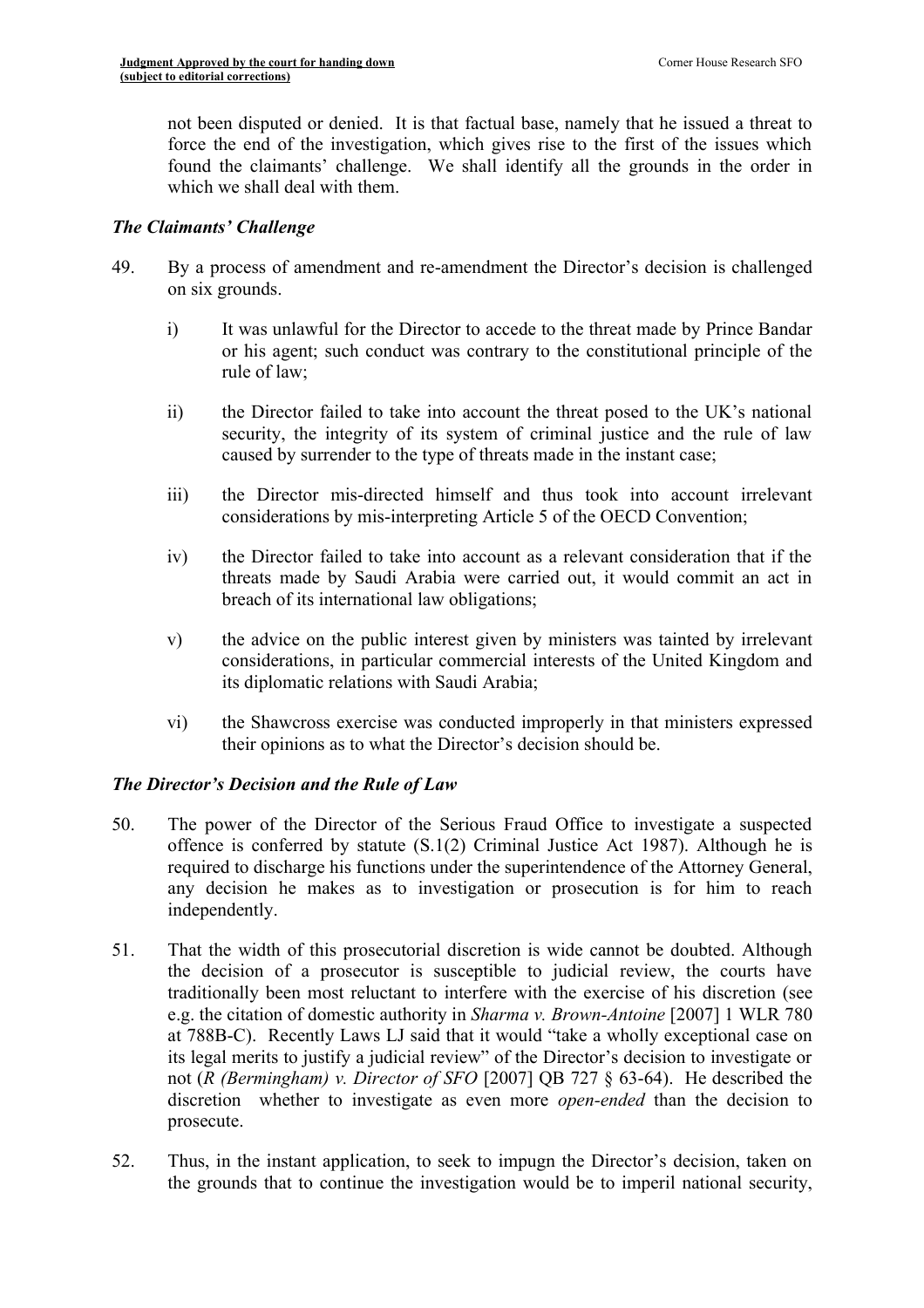seems to be a more than usually Quixotic task. The decision is subject to the Code for Crown Prosecutors, which, since the fourth edition, (published in 2000) makes specific reference to national security. The process by which decisions to prosecute are taken is well-known; there are two stages: the evidential stage and, if passed, the public interest stage . The Code lists a wide range of public interest factors in favour and against prosecution. Amongst the factors identified is the danger that:

"details may be made public that could harm sources of information, international relations or national security"(5.11.i).

- 53. It is true that the question whether a prosecution is in the public interest will usually be decided after the prosecutor has collated all the information necessary to reach a conclusion as to whether the evidence is sufficient to found a successful prosecution. The Code (at 5.1) does not envisage any need to consider the public interest if the evidence is insufficient. But a prosecutor is entitled to conclude an investigation well before all potential evidence is gathered, for example when he foresees that the process will be so long and costly as not to be worth the candle. Moreover, there is a danger in placing the evidential and public interest issues in too confined a pair of compartments. An investigation which raises public interest issues may well be required to pass a more stringent evidential test than one in which no public interest issue arises. The instant case is an example of the overlap: once it is accepted that a prosecution would seriously damage commercial and diplomatic relations with Saudi Arabia, it would be folly to pursue a prosecution without a rigorous analysis of its prospect of success.
- 54. We must start, therefore, by accepting, at least as a generality, that the Director's discretion is of sufficient width to entitle him to take into account risk to life and to national security in deciding whether to continue an investigation. For example, the need to protect the safety, or even the life of an informant may lead to a decision to discontinue a prosecution. Article 2 of the ECHR requires the Director and a government in a democratic society to protect and safeguard the lives of its citizens. The obligation was described by Lord Hope as essential to the preservation of democracy:-

"It is the duty of the court to do all it can to respect and uphold that principle." (See *A v SSHD* [2005] 2AC 68 at paragraph 99.)

- 55. The court, in an application for judicial review, is not in a position to assess the extent of the risk to life or to national security, asserted by those who advised the Attorney General and the Director. The Director, himself, was not in any position to exercise an independent judgment as to the gravity of the risk of which he had been informed in the last three months of 2006, as the Assistant Director acknowledged in the meeting on 13 December. He may lawfully accord appropriate weight to the judgment of those with responsibility for national security who have direct access to sources of intelligence unavailable to him (see *Huang v. Home Secretary* [2007] 2 AC 167 at § 16).
- 56. The separation of power between the executive and the courts requires the courts not to trespass on what Lord Phillips CJ described as one of *the forbidden areas*, a decision affecting foreign policy (*R on the application of Abbasi v Secretary of State*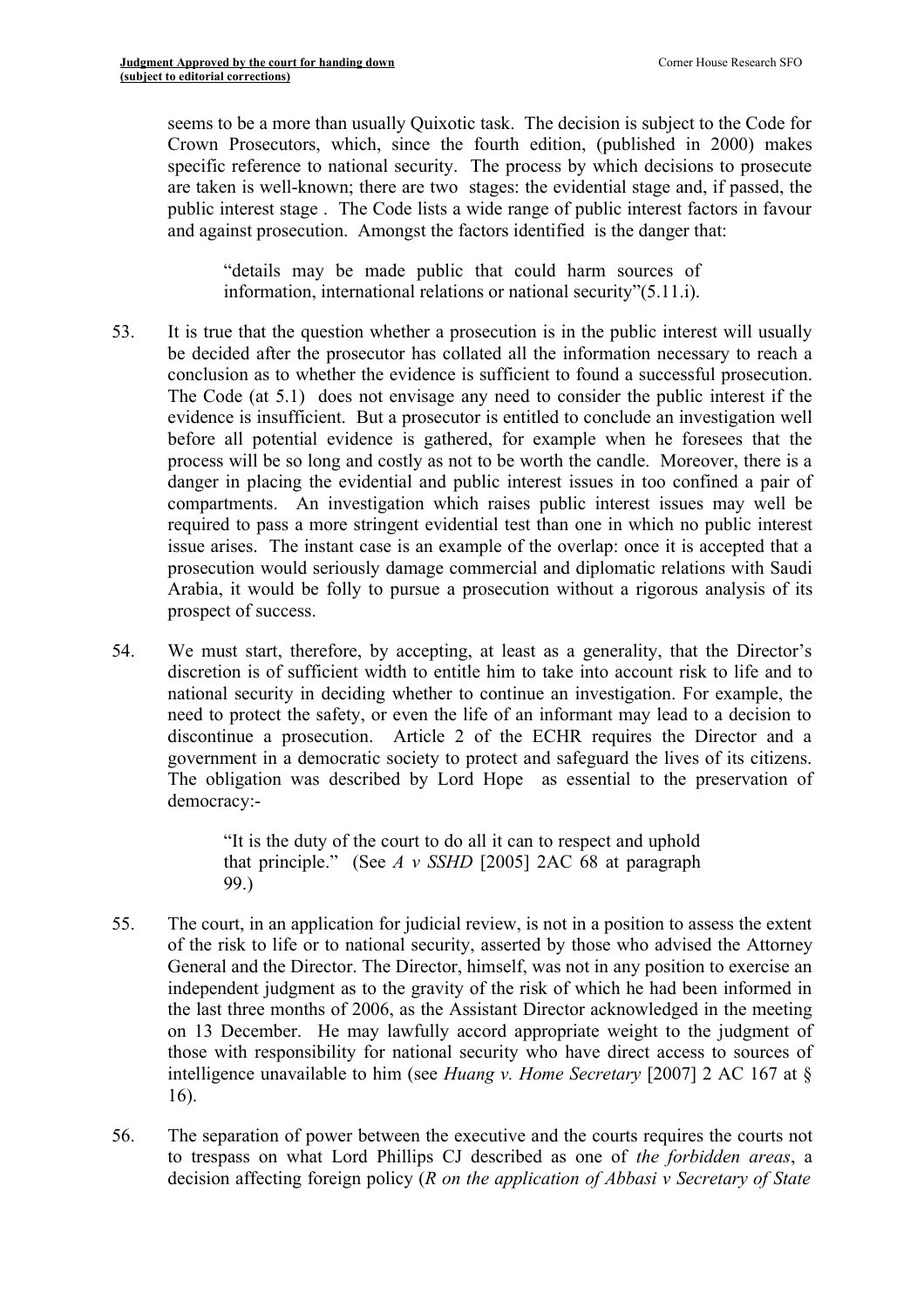*for Foreign and Commonwealth Affairs* [2002] EWCA 1598 § 106). In a case touching foreign relations and national security the duty of decision on the merits is assigned to the elected arm of government. Even when the court ensures that the Government complies with formal requirements and acts rationally, the law accords to the executive an especially wide margin of discretion (*R (Al Rawi) v Foreign Secretary* [2007] 2 WLR 1219  $\S$  148). The courts are under no less an obligation to respect and maintain the boundary between their role and the role of government than the executive.

- 57. But to describe the claimants' application as a challenge either to the relevance of national security to the decision of the Director, or to the Government's assessment of the risk to national security misses the essential point of this application. The essential point, as we see it, derives from the threat uttered, it is said, by Prince Bandar to the Prime Minister's Chief of Staff. The nature and implications of that explicit threat have a significant impact on this application. The challenge was originally resisted, in part, on the basis that the Director was entitled to discontinue the investigation as a result of the *very grave threats* to national and international security (see e.g. Detailed Grounds of Resistance § 10). But there is an ambiguity in the use of the word *threat* in that context. *Threat* as used in response to the claimants' original challenge meant no more than risk. The Director's decision was taken after assessment of the risk to security. But the grounds of resistance did not mention the fact that representatives of a foreign state had issued a specific threat as to the consequences which would flow from a refusal to halt the investigation. It is one thing to assess the risk of damage which might flow from continuing an investigation, quite another to submit to a threat designed to compel the investigator to call a halt. When the threat involves the criminal jurisdiction of this country, then the issue is no longer a matter only for Government, the courts are bound to consider what steps they must take to preserve the integrity of the criminal justice system.
- 58. The constitutional principle of the separation of powers requires the courts to resist encroachment on the territory for which they are responsible. In the instant application, the Government's response has failed to recognise that the threat uttered was not simply directed at this country's commercial, diplomatic and security interests; it was aimed at its legal system. In written argument, the Director suggested that we should attach significance to the fact that the threat was not directed against him. But it was. While he, personally, was not being threatened with any adverse consequences, the threat was effectively being made to him, in his capacity as Director, and in relation to his statutory functions. The Government acted merely as a conduit, passing the threat on to him with an assessment of the danger should it be carried out. That threat was made with the specific intention of interfering with the course of the investigation. The Saudis knew what was proposed: the SFO intended to inspect Swiss bank accounts. Those who uttered and adopted the threat intended to prevent the course which the SFO wished to pursue. It is unlikely that so blatant a threat would have been made had those responsible not believed that it might well succeed.
- 59. Had such a threat been made by one who was subject to the criminal law of this country, he would risk being charged with an attempt to pervert the course of justice. The course of justice includes the process of criminal investigation (*R v Cotter [2002] 2 Cr App R. 29* at § 30 and 31). But whether or not a criminal offence might have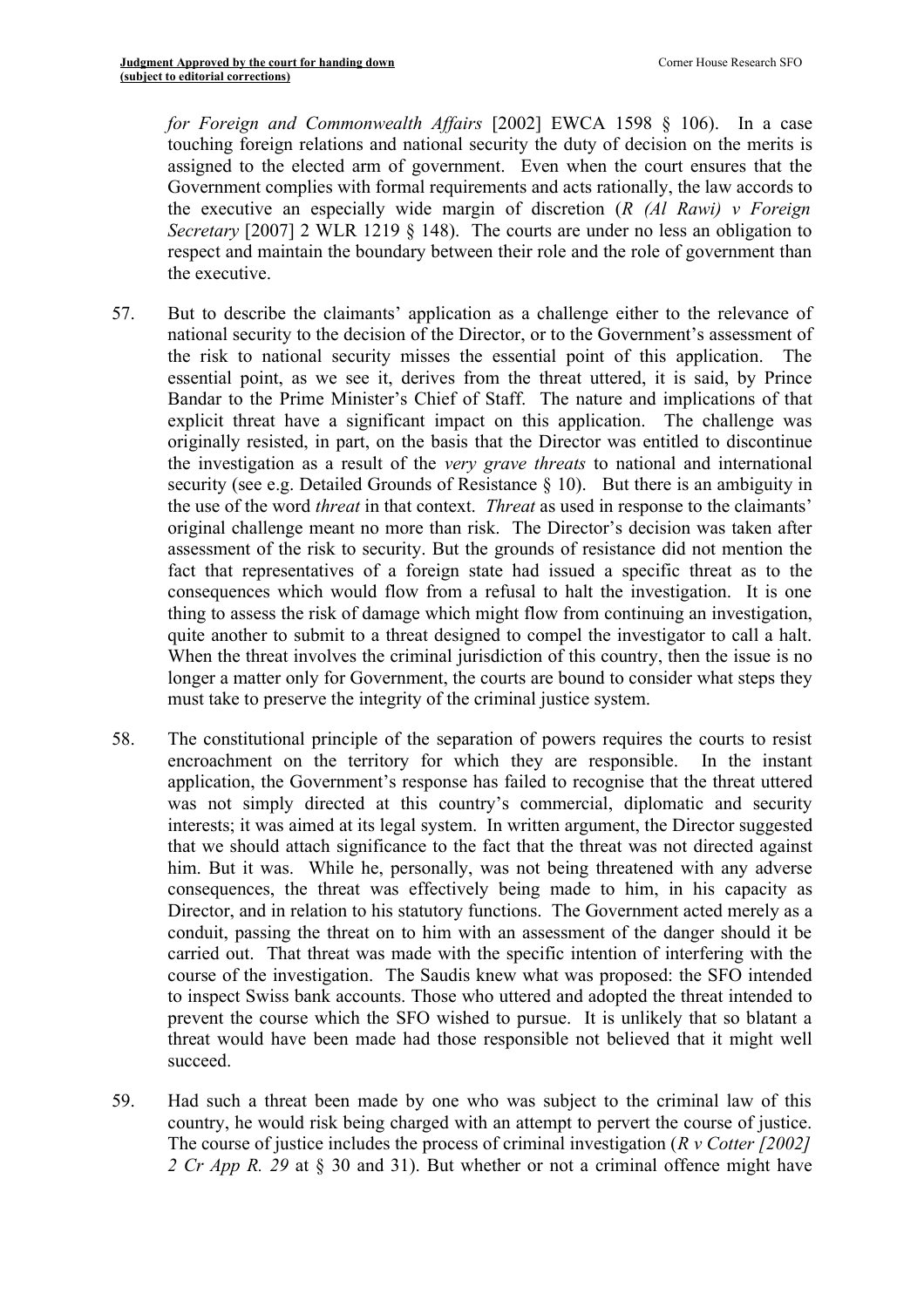been committed, the essential feature is that it was the administration of public justice which was traduced, it was the exercise of the Director's statutory powers which was halted.

60. Threats to the administration of public justice within the United Kingdom are the concern primarily of the courts, not the executive. It is the responsibility of the court to provide protection. To put it plainly:

> "One thread runs consistently through all the case law: the recognition that public authorities must beware of surrendering to the dictates of unlawful pressure groups. The implications of such surrender for the rule of law can hardly be exaggerated. As suggested in certain of the authorities, there may be a lawful response. But it is one thing to respond to unlawful threats, quite another to submit to them---the difference, although perhaps difficult to define, will generally be easy to recognise. Tempting though it may sometimes be for public authorities to yield too readily to threats of disruption, they must expect the courts to review any such decision with particular rigour-this is not an area where they can be permitted a wide area of discretion. As when fundamental human rights are in play, the courts will adopt a more interventionist role."

These words of Simon Brown LJ (in *R v Coventry Airport ex parte Phoenix Aviation [1995]* 3 All ER 37 at p.62) concerned the surrender of the discretion of port authorities to pressure as to which legal trades they should choose to handle. The rationale for the court's intervention is its responsibility to protect the rule of law. Simon Brown LJ's words were obiter but the sources to which he referred establish a well-settled principle. The surrender of a public authority to threat or pressure undermines the rule of law (see Lawton LJ's emphatic response to those who sought to frustrate the exercise of statutory powers in *R v Chief Constable of Devon and Cornwall Constabulary, ex p. CEGB* [1982] QB 458,472-3, cited by Simon Brown LJ at p.61). That principle must apply with even greater force where the exercise of statutory powers in relation to the administration of justice has been halted by threats.

- 61. Mr Sales wisely counselled this court to exercise restraint. He warned that to invoke the rule of law adds nothing to the argument in this case. There continues to be debate about the meaning and scope of the rule of law see Lord Bingham *The Rule of Law* [2007] CLJ 67 at 68 and Professor Craig's paper on the Rule of Law (Appendix 5) in response to the request of the House of Lords Select Committee on the Constitution *Relations between the executive, the judiciary and Parliament* HL Paper 151(2006-2007) (§ 23).
- 62. He argued that, in the context of the Director's decision, the rule of law requires no more than he should act in a manner consistent with the well-recognised standards which the courts impose by way of judicial review. The Director must exercise the powers conferred on him by the 1987 Act reasonably, in good faith , for the purposes for which they were conferred and without exceeding the limits of such powers (see Lord Bingham's sixth sub-rule, p.78). Thus, as Lord Hoffman has observed, judicial review gives effect to the rule of law (*R (Alconbury Developments Ltd) v Secretary of State for the Environment* [2003] 2 AC 295 paragraph 73).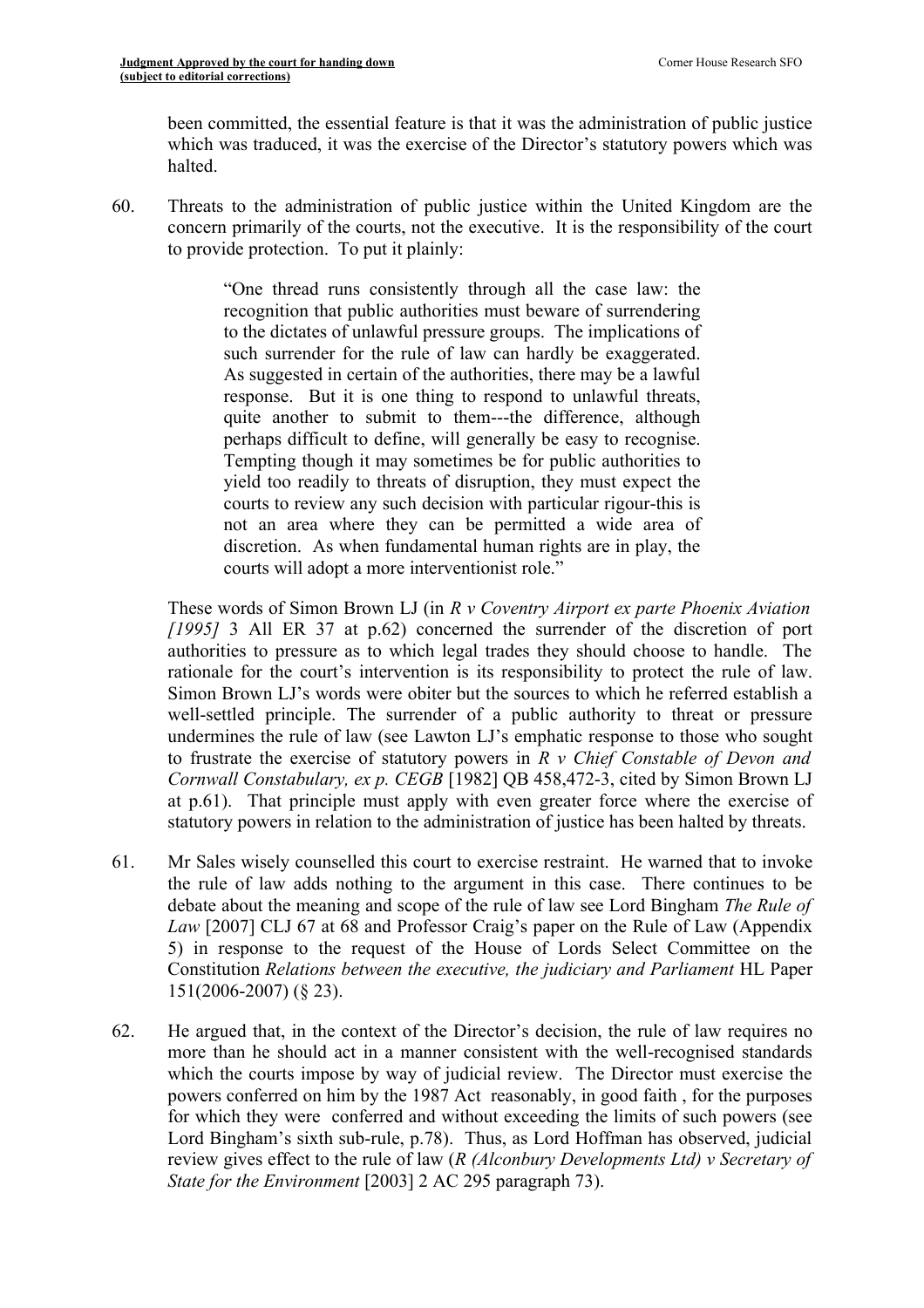63. At the heart of the obligations of the courts and of the judges lies the duty to protect the rule of law :-

> "the rule of law enforced by the courts is the ultimate controlling factor on which our constitution is based"(*per* Lord Hope in *R (Jackson) v Attorney-General* [2006] 1 AC 262 paragraph 107).

- 64. The legislature has sought to reinforce the separation of powers by statutory regulation of the relationship between the Executive and the Judiciary in the Constitutional Reform Act 2005. S.1 recognises the rule of law as an existing constitutional principle. The Act acknowledges the relationship between the independence of the judiciary and the rule of law in s.3.
- 65. The rule of law is nothing if it fails to constrain overweening power. The Honourable J.J Spigelman AC, Chief Justice of New South Wales has described judges and lawyers as :

"boundary riders maintaining the integrity of the fences that divide legal constraint from the sphere of freedom of action" *(Address on Judicial Independence to the 7 th Worldwide Common Law Judicial Conference April 2007*).

So too must the courts patrol the boundary between the territory which they safeguard and that for which the executive is responsible.

- 66. It is beyond question that had the Director decided to halt the investigation in response to a threat made by those susceptible to domestic jurisdiction, the court would have regarded the issues which arose as peculiarly within their sphere of responsibility.
- 67. We turn then to how the courts discharge that responsibility. The courts fulfil their primary obligation to protect the rule of law, by ensuring that a decision-maker on whom statutory powers are conferred, exercises those powers independently and without surrendering them to a third party.
- 68. No revolutionary principle needs to be created. Mindful of Mr Sales' minatory words, we can deploy well-settled principles of public law. In yielding to the threat, the Director ceased to exercise the power to make the independent judgment conferred on him by Parliament. There are many authorities which illustrate the proposition that by the surrender of independent judgment to a third party, a public body abdicates its responsibility ( see *Fordham Judicial Review Handbook, 4 th Edn*.50.2., p.861-2). But we need look no further than *Sharma :*

"It is well established that a decision to prosecute is ordinarily susceptible to judicial review, and surrender of what should be an independent prosecutorial decision to political instruction (*or the Board would add, persuasion or pressure*) is a recognised ground of review."( Governing Principles at [5], p.788 A:"( our emphasis).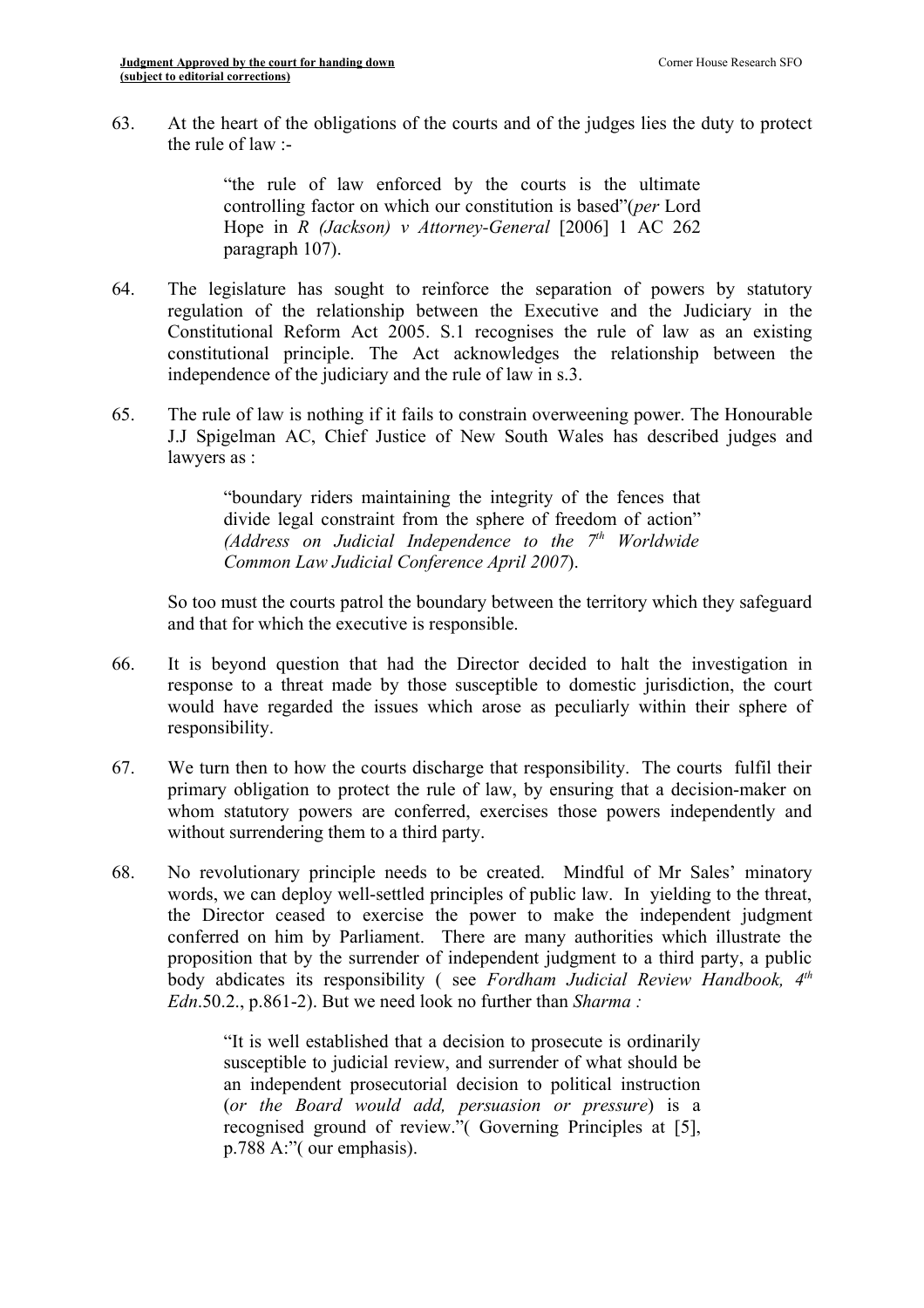- 69. That line of well-established authority demonstrates how the courts protect the rule of law by ensuring the independence of the decision-maker, free from pressure and threat.
- 70. Independence is fundamental to the proper exercise of the Director's powers. Those authorities on which the Director relied to establish the width of his discretion support that proposition. One of the very bases for affording a prosecutor so wide an ambit of judgment is the recognition of his independence (see the references by Lord Bingham CJ to the independence of the Director of Public Prosecutions, answerable to the Attorney General and to no one else and to the independent judgment of Treasury Counsel in *R v DPP Ex p Manning* [2001] 1 QB 330 at § 23). The Director of the SFO is answerable to no one. By the 1987 Act, Parliament has conferred on him alone the power to reach an independent, professional judgment, subject only to the superintendence of the Attorney General. Whatever superintendence may mean, it does not permit the Attorney General to exert pressure on the Director, let alone make a decision in relation to an investigation which the Director wishes to pursue.
- 71. The reason why the executive, the Attorney General and the Director himself stress that the decision was for the Director alone is instructive. All appreciate that to make a decision under the influence of pressure would be to abdicate the responsibility to reach an independent, professional judgment, imposed by statute. The essential purpose of s.1(2) of the 1987 Act is undermined if the Director's decision is made in submission to threats.
- 72. Mr Sales responds that the Director did exercise an independent judgment, in the light of the advice he received as to the dangers to national security were the threat to be carried out. But that is no answer at all. We accept that, in assessing the *consequences* of the threat, the Director exercised what may be described as independent judgment, notwithstanding its total reliance on the advice of others. But that misses the point. In halting the investigation he surrendered to a threat made with the specific intention of achieving surrender. We know he would not have done so but for the threat. He had not stopped the investigation throughout 2005. He was about to pursue it in Switzerland.
- 73. The Government's answer is that the courts are powerless to assist in resisting when the explicit threat has been made by a foreign state. Saudi Arabia is not under our control; accordingly the court must accept that there was nothing the Director could do, still less that the court can do now. Mr Sales said, as we have already recalled, that whilst it is a matter of regret, what happened was *a part of life*. The court cannot intervene but should leave the Government to judge the best course to adopt in response to the threat.
- 74. This dispiriting submission derived from the uncontroversial proposition that the courts in England will not adjudicate upon acts done abroad by virtue of sovereign authority (see *Buttes Gas v Hammer* [1982]AC 888 at 931G-932F and *R v Bow Street Magistrate ex p. Pinochet(no.3)* [2000] 1 A.C. 147 at 210).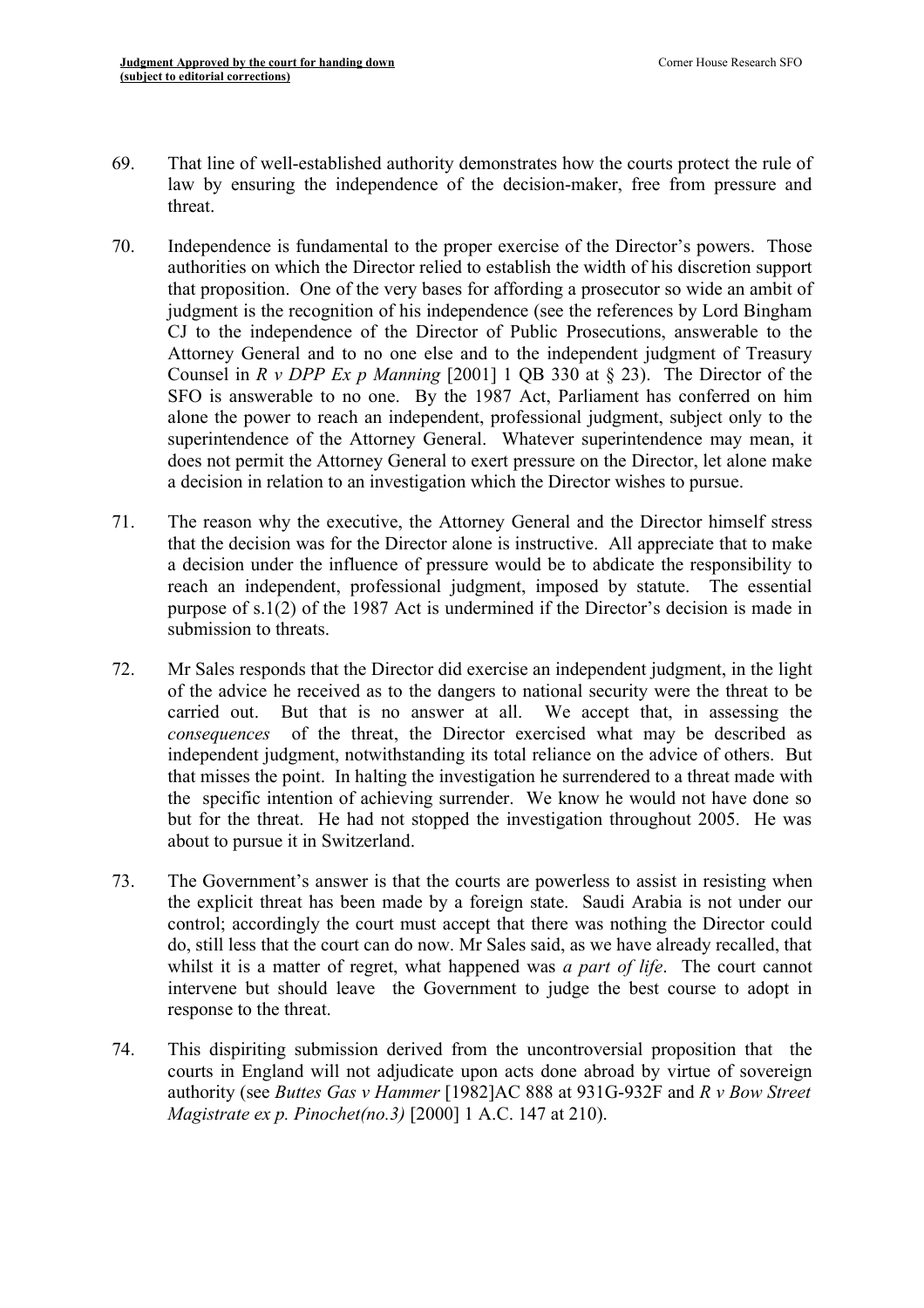- 75. The legal relationships of the different branches of government, and the separation of powers depend on internal constitutional arrangements. They are of no concern to foreign states (see Lord Millett in *R v Lyons* [2003] 1 AC 976 at § 105).
- 76. Those decisions were not concerned with threats to the administration of justice within the United Kingdom. Such threats, as we have sought to demonstrate, are particularly within the scope of the courts' responsibility. It is difficult to identify any integrity in the role of the courts to uphold the rule of law, if the courts are to abdicate in response to a threat from a foreign power.
- 77. Mr Sales' submission appears to us not to be one of principle but rather one of practicality: resistance is useless, the judgement of the Government is that the Saudi Arabian government will not listen and the authorities in the United Kingdom must surrender. That argument reveals the extent to which the Government has failed to appreciate the role of the courts in upholding and protecting the rule of law.
- 78. The courts protect the rule of law by upholding the principle that when making decisions in the exercise of his statutory power an independent prosecutor is not entitled to surrender to the threat of a third party, even when that third party is a foreign state. The courts are entitled to exercise their own judgment as to how best they may protect the rule of law, even in cases where it is threatened from abroad. In the exercise of that judgment we are of the view that a resolute refusal to buckle to such a threat is the only way the law can resist.
- 79. Surrender deprives the law of any power to resist for the future. In *ex p. Phoenix Aviation,* Simon Brown LJ criticised the public authorities who failed to consider what he described as *the awesome implications for the rule of law*, and the inevitable impact upon the *ever more enthusiastic* future conduct of the protesters [p.62]. The context of the threat, in the present case, was the investigation of making bribes to foreign public officials, an offence introduced in 2001. If the Government is correct, there exists a powerful temptation for those who wish to halt an investigation to make sure that their threats are difficult to resist. Surrender merely encourages those with power, in a position of strategic and political importance, to repeat such threats, in the knowledge that the courts will not interfere with the decision of a prosecutor to surrender. After all, it was that appreciation which, no doubt, prompted the representatives of the Saudi Arabian government to deliver the threat. Had they known, or been told, that the threat was futile because any decision to cave in would be struck down by the courts, it might never have been uttered or it might have been withdrawn.
- 80. Certainly, for the future, those who wish to deliver a threat designed to interfere with our internal, domestic system of law, need to be told that they cannot achieve their objective. Any attempt to force a decision on those responsible for the administration of justice will fail, just as any similar attempt by the executive within the United Kingdom would fail.
- 81. Mr Sales suggests that the law must recognise that there are cases when the prosecutor has no choice but to accede to the threat. He draws attention to the case of Leila Khalid in 1970 (described by Edwards, in *The Attorney General, Politics and the Public Interest (1984)* p.324). Khalid was a member of the PLO, in custody following her attempt to hijack an aeroplane. The PLO threatened to kill Swiss and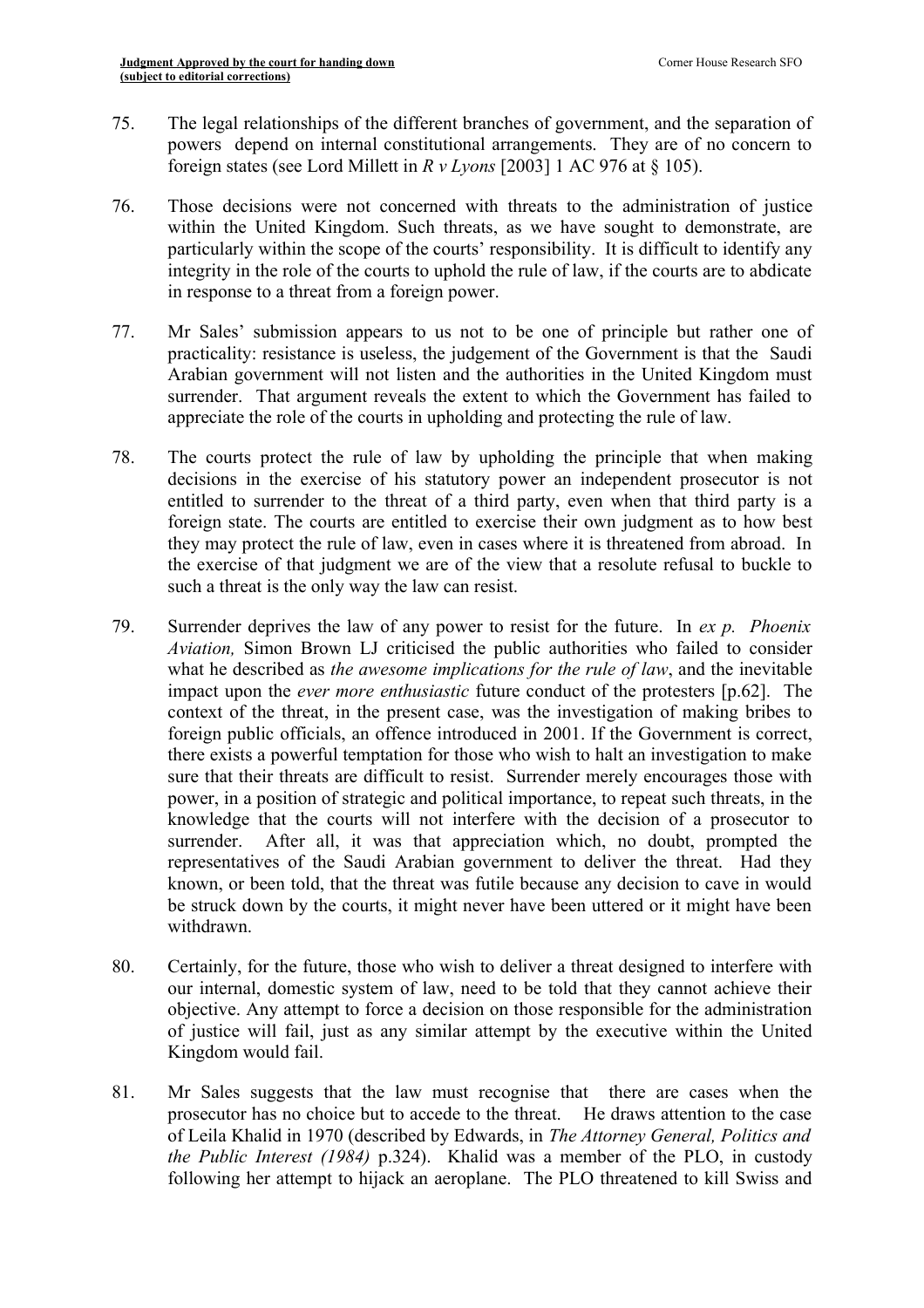German hostages, unless she was released. Sir Peter Rawlinson, the Attorney General accepted the advice that prosecution would increase the danger to the lives of those hostages and ordered her release. Edwards describes the decision as *clearly defensible,* since the Attorney General was faced with the *awful dilemma of measuring the freedom and, possibly, the lives of the hostages against nonenforcement of the criminal law* (p.325).

- 82. The release of Khalid was not the subject of any review by the courts. But we acknowledge that there may be circumstances so extreme that the necessity to save lives compels a decision not to detain or to prosecute. But it is for the courts to decide whether the reaction to a threat was a lawful response or an unlawful submission. As Simon Brown LJ recognised (*ex p Phoenix* at p.62*,* cited § 60*)* although the difference is difficult to define, it will be generally easy to recognise. And it is for the courts in drawing the line between unavoidable submission and unlawful surrender to review *with particular rigour* a decision and rule whether the decision-maker yielded *too readily*.
- 83. In the case of Khalid, those who had made the threat had the power to carry it out immediately; the Attorney General's choice was to release Khalid or let the foreign nationals whose governments were in the process of negotiations be killed. Both in domestic and in customary international law (as to which see below at [§ 144), the law recognises the defence of duress and, in some circumstances the justification of necessity (see e.g., the conjoined twins case at *Re A (children)* [2002] 4 All ER 961 and the discussion in *Smith & Hogan Criminal Law 11<sup>th</sup> Edn.* 314-325).
- 84. It is unnecessary for this court to attempt to identify those circumstances in which necessity may justify submission to a threat, designed to prevent a prosecutor from exercising his power to continue an investigation. There is no reported case of so blatant a threat. To say that the threat must be imminent merely opens the discussion as to what that means and what standard is to be applied to test the imminence of the threat. Mr Wardle says that *he felt he had no choice* (paragraph 50 of his 1 st statement). It is for the court to assess whether he and the Government yielded too readily.
- 85. It was not suggested either in evidence or in argument that the threat to the lives of citizens and servicemen was to be likened to that made against the Swiss and German hostages in *Khalid*. There was, it is true, ample reference to direct threats to UK citizens (e.g. Prime Minister's minute 8 December, 2006 and the references to the risk described by the ambassador). But we must recall that, unlike the Khalid incident, there was no specific, direct threat made against the life of anyone. The threat made was to withdraw co-operation in relation to counter-terrorism. In order to assess the risk to life, it is necessary to hypothesise that a terrorist outrage was planned within the United Kingdom or elsewhere against British citizens or servicemen, of which Saudi Arabian intelligence had become aware and which it deliberately withheld. We readily accept that in 2006 and even now there is a serious risk of unpredictable terrorist attack, the greater the sources of intelligence the better that may be avoided and, as we are told, Saudi Arabia remains an irreplaceable source. But those factors do not, in our view, require us to accept that the Director was faced with the same degree of compulsion as the Attorney General in Khalid had to confront.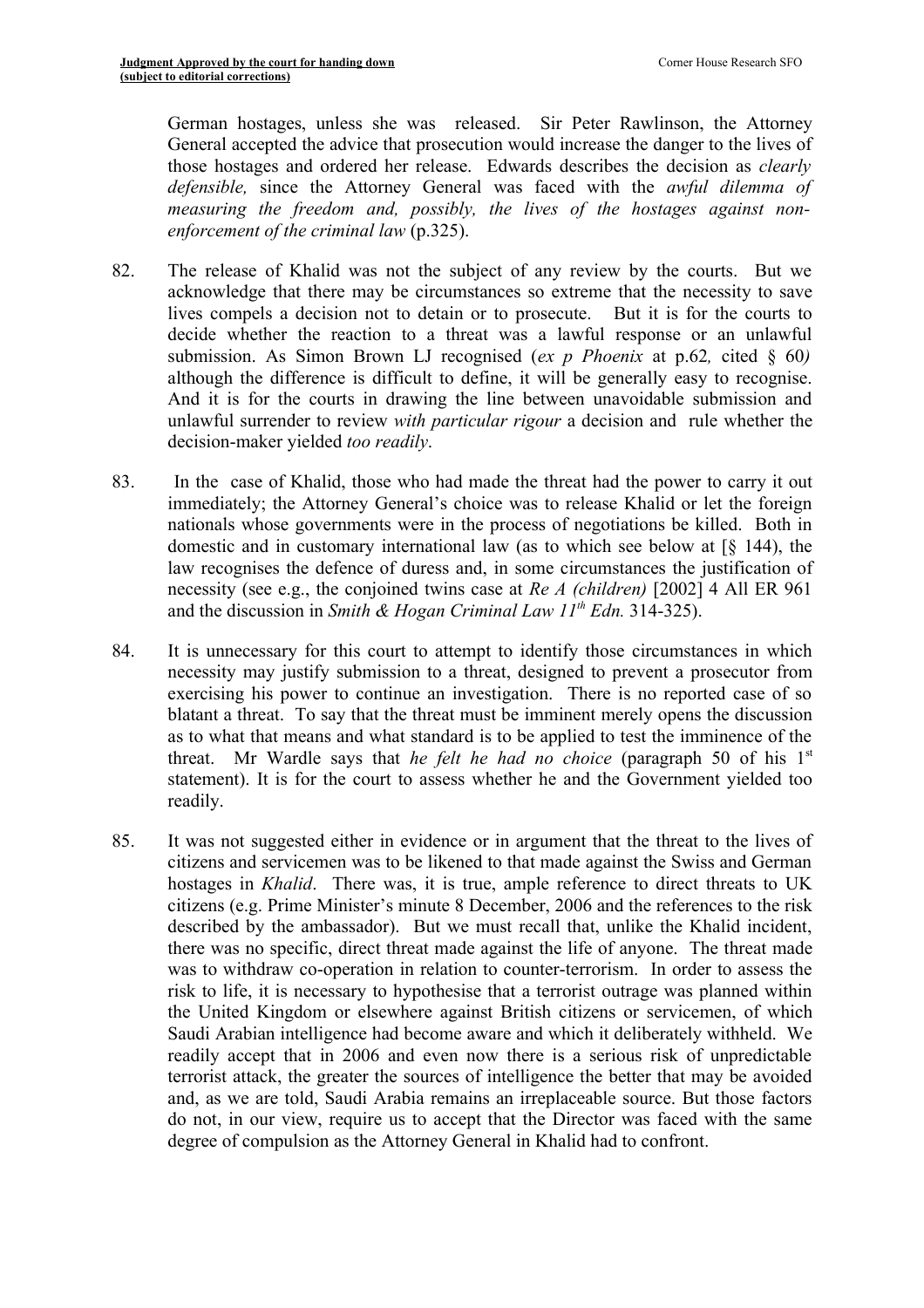- 86. Apart from the absence of a specific, immediate threat there is another significant feature. In order properly to scrutinise the decision taken to submit, the courts are bound to question whether all the steps which could reasonably be taken to divert the threat had been pursued. Absent such an inquiry, the courts are in no position to assess whether the decision-maker has yielded too readily. In Khalid it was plain that the dilemma was *awful*. It is difficult, at least on the information now disclosed in relation to Khalid, to see what other steps could have been taken after prolonged negotiations, short of military intervention. The facts as described show how imminent was the risk to life and why it was the Attorney General had no choice if he was to save the lives of the hostages.
- 87. Contrast the instant case. There is no evidence whatever that any consideration was given as to how to persuade the Saudis to withdraw the threat, let alone any attempt made to resist the threat. The Director did not himself consider this issue. His assessment of the threat and its consequences relied on the advice of others. There is nothing to suggest that those advising him on this issue had made any attempt to resist the threat. They merely transmitted the threat to the Director, and explained the consequences if it was carried out. When this question was raised, in argument, Mr Sales responded that that issue was not one which the defendant had come to court to meet. Moreover, he suggested the court should assume that due consideration had been given as to whether the Saudis might be persuaded to withdraw their threat and as to how its consequences might be avoided.
- 88. We are not prepared to make any such assumption. It is not implicit in Mr Wardle's statement. The defendant and Government were well aware that the accusation was that they had surrendered too readily; it was for them to show not only that the consequences of the threat were dire but that the threat itself could not be mitigated or withdrawn. It was explicitly argued by the claimants, in the context of state necessity, that it cannot be plausibly asserted that the decision was the only means of safeguarding the state's interest against a grave and imminent peril:

"There is no indication of any assessment by the UK of whether there were other means available to safeguard the UK's essential interest…"(paragraph 47, (vi)(e) claimants' written submissions).

- 89. This challenge was not met by any additional evidence either before the proceedings started or when the point was raised during the first day of oral argument. We accept that Mr Sales has had to look after the interests of four other departments, besides those of the Director. But if it was to be argued that the Director had no alternative, then to focus merely on the consequences of the threat, if it was carried out, was insufficient. It was incumbent on the Director, once it was alleged that he ought not to have succumbed to the threat, to satisfy the court that he had not given way without the resistance necessary to protect the rule of law.
- 90. No-one suggested to those uttering the threat that it was futile, that the United Kingdom's system of democracy forbad pressure being exerted on an independent prosecutor whether by the domestic executive or by anyone else; no-one even hinted that the courts would strive to protect the rule of law and protect the independence of the prosecutor by striking down any decision he might be tempted to make in submission to the threat. If, as we are asked to accept, the Saudis would not be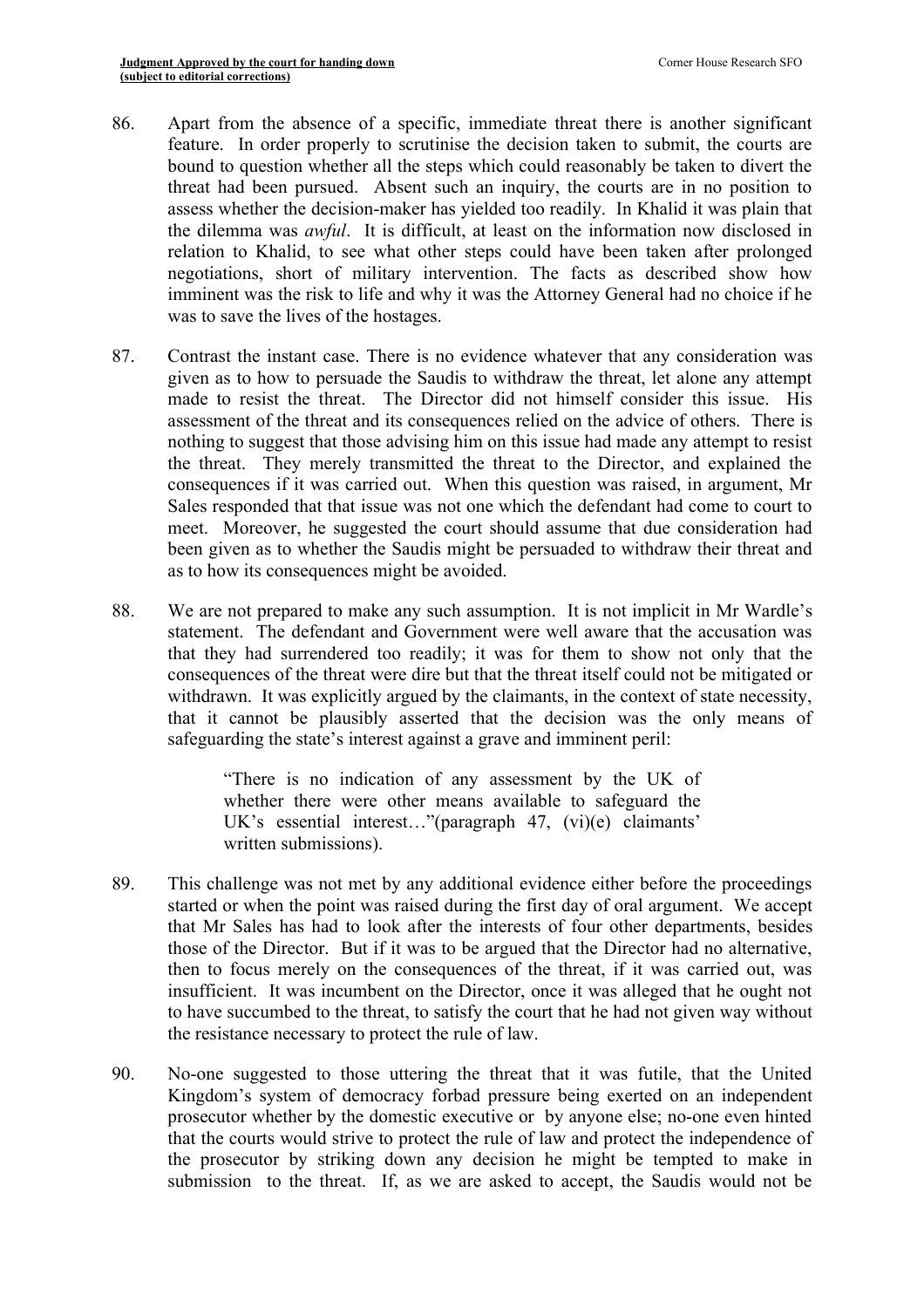interested in our internal, domestic constitutional arrangements, it is plausible they would understand the enormity of the interference with the United Kingdom's sovereignty, when a foreign power seeks to interfere with the internal administration of the criminal law. It is not difficult to imagine what they would think if we attempted to interfere with their criminal justice system.

- 91. The reason no attempt appears to have been made to persuade the Saudis that the threat could not succeed is not difficult to find. The response of the Case Controller on 19 December 2005 and of the Ministry of Defence detective superintendent (§ 42) never seems to have reached the higher reaches of Government: to submit would damage the rule of law and the independence of the SFO. Mr Cowie spoke of *reputational* damage; but as Lawton and Brown LJJ understood, the damage is not merely to the reputation of the SFO and the government but to the reputation and very existence of the rule of law. The evidence laid before us shows no sufficient appreciation of the damage to the rule of law caused by submission to a threat directed at the administration of justice.
- 92. In response to the challenge on the second ground we have identified  $(\S$  48(ii)), Mr Wardle accepts that he did not take into account the damage to national security, the integrity of the criminal justice system and to the rule of law by discontinuing the investigation in response to the threat (1st statement paragraph 58). He is bound to acknowledge that omission. Before the House of Lords Constitutional Committee he was asked by Mr Tyrie (Q246):

"What was your reaction when you discovered that another government, effectively, was putting a gun to our heads and saying, "You are not to investigate further, otherwise we will withdraw co-operation arrangements and leave your country less well defended

"My reaction was, I suppose, I was resigned to it"

Q269 David Howarth: Does that also apply to the obvious problem which would flow from Mr Tyrie's question, which is that if other countries get to know that Britain gives in to this sort of pressure, that in itself could be a threat to our national security? Was that risk taken into account in the decision?

Robert Wardle: No, it was not expressed in the risk, and I am not sure how much of a risk it really is. I think this was an exceptional case. We are continuing other investigations, both into BAE Systems Plc and into other areas, where we are doing our best to pursue them. I think that the risk of people thinking we can get away with it, which is effectively, I think, what you are saying, will be lessened if we are able to pursue those investigations, which we are, indeed, doing [3/1564]."

93. The Director now asserts that although he did not consider the issue, it was considered at the meeting between the Prime Minister and the Attorney General on 11 December 2006, an assertion also made in his Amended Summary Grounds (§ 68). This is not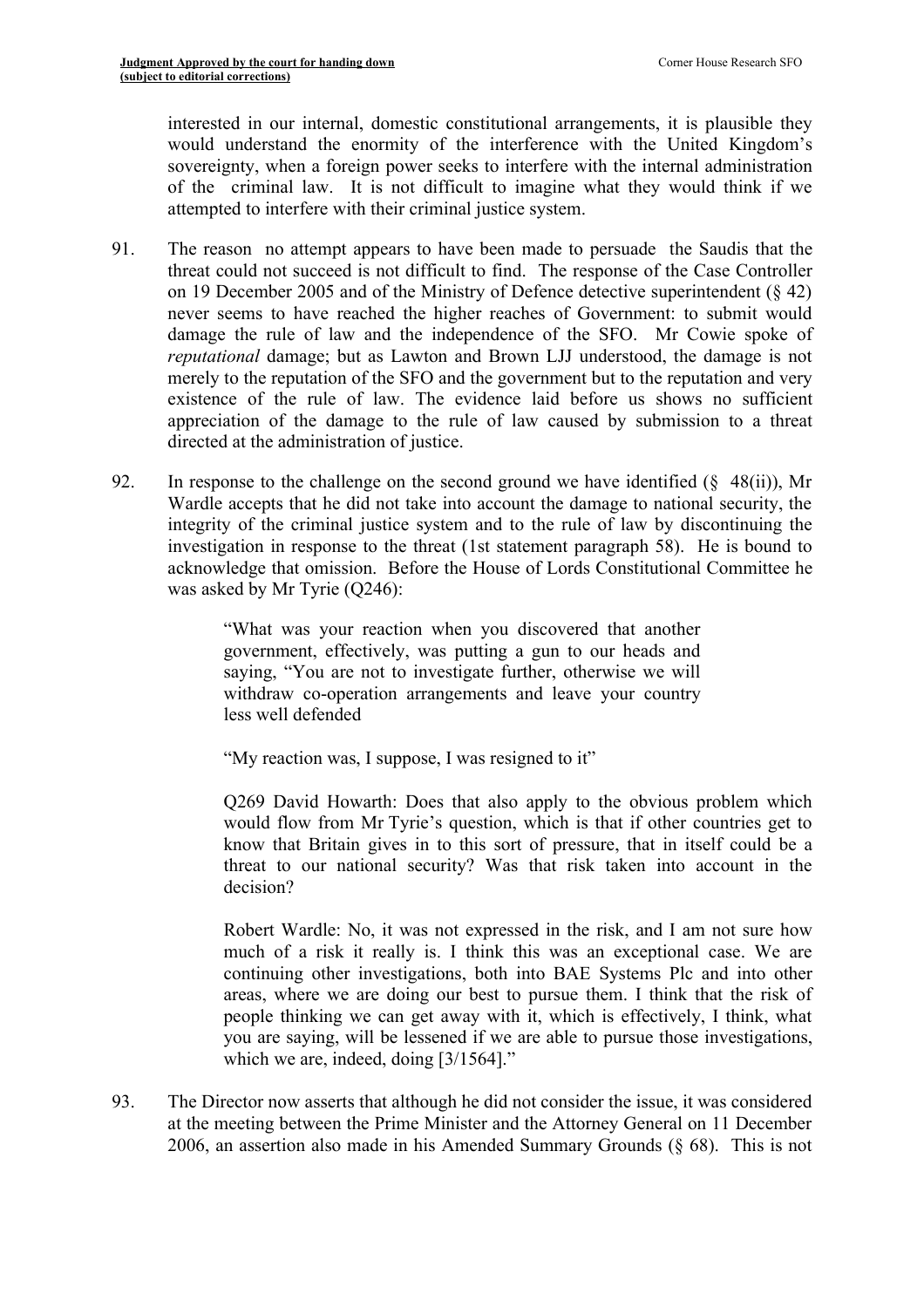borne out by the note of the meeting on 11 December 2006, at which the Attorney General's concern is recorded :

"halting the investigation would send a bad message about the credibility of the law in this area and look like giving in to threats", and

"It was important that the Government did not give people reason to believe that threatening the British system resulted in parties getting their way. But the Government also needed to consider the damage done to the credibility of the law in this area by a long and failed trial, and its good reputation on bribery and corruption issues compared with many of its international partners."

- 94. These passages reveal that the issue of damage to the rule of law was never properly considered. It was indeed important that *the British system* did not give way to threats but the response recorded is no answer to that issue; the discussion appears to have been diverted onto a different path, the adequacy of the evidence on which the Director's view differed from that of the Attorney General, nor does the reference to the Government's good reputation on bribery and corruption issues compared with many of its international partners begin to meet the issue of damage to the rule of law.
- 95. The Director's response in Committee (cited at § 93) again misses the point; the suggestion was that damage to the criminal justice system could be alleviated by pursuing other investigations. But there is no suggestion that those other investigations were being pursued despite threats. A failure to resist a threat cannot be excused by demonstrating a willingness to prosecute absent such a threat. The question was how to avoid threats in the future; to say that other investigations will be pursued provides no answer, without assurance that any threat to stop an investigation would be resisted.
- 96. The issue for the Government and for the Attorney General, in the exercise of the task he acknowledged of *making sure the Government upholds the Rule of Law* (*evidence to Constitutional Affairs Committee Q.363 27.6.2007),* was how the rule of law might be protected. The point was missed as to the effect on national security and on the rule of law of submission to the threat.
- 97. There can be no dispute as to the need for the courts to safeguard the integrity of the judicial process and to avoid bringing British justice into disrepute (Lord Brown's description of *A v SSHD (No 2)* [2006] 2 AC 221 in *SSHD v MB(FC)* [207] UKHL at § 91). The fulfilment of that need is demonstrated in the recognition by the House of Lords in *A (No 2)* of the rule which excludes evidence obtained by torture, and their refusal to allow so fundamental a rule to be compromised even to fight terrorism*. A (No2)* is an illustration of how the law demands that the means used to resist terrorism must be lawful. The different approaches, the one permitted to the executive, the other demanded of the judiciary, were explained by Lord Nicholls (§ 70-71). The demands on the judiciary stem from their obligation to enforce the rule of law.
- 98. Lest it be thought that there is any true distinction between national security and the rule of law, we need only refer to the Attorney General's adoption of the principle that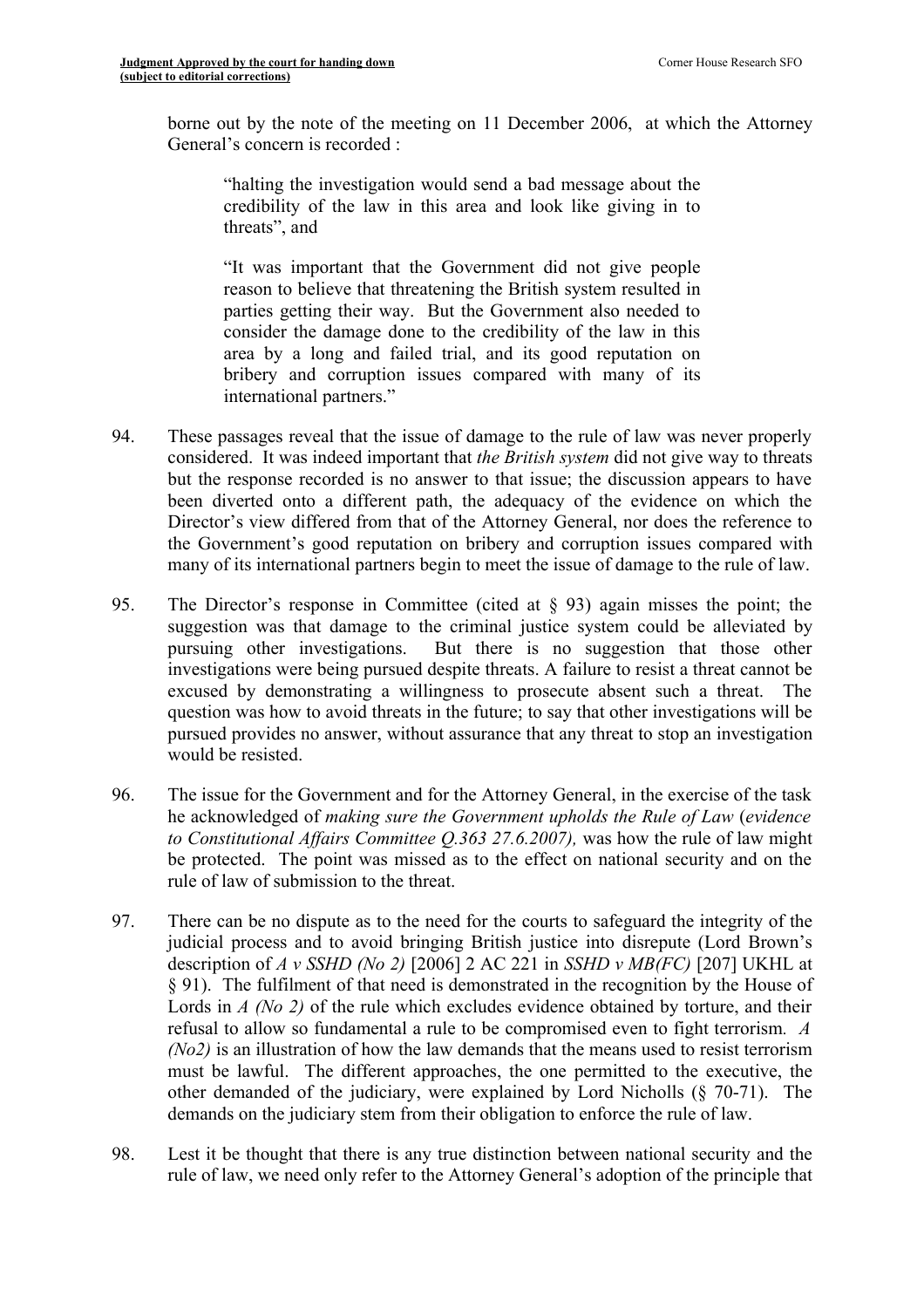preserving the rule of law constitutes an important component in the means by which democracy is secured (speech to the Cour de Cassation June 2004). This was echoed by the G8 communiqué (referred to at § 45).

- 99. The principle we have identified is that submission to a threat is lawful only when it is demonstrated to a court that there was no alternative course open to the decisionmaker. This principle seems to us to have two particular virtues.
- 100. Firstly, by restricting the circumstances in which submission may be endorsed as lawful, the rule of law may be protected. If one on whom the duty of independent decision is imposed may invoke a wide range of circumstances in which he may surrender his will to the dictates of another, the rule of law is undermined.
- 101. Secondly, as this case demonstrates, too ready a submission may give rise to the suspicion that the threat was not the real ground for the decision at all; rather it was a useful pretext. It is obvious, in the present case, that the decision to halt the investigation suited the objectives of the executive. Stopping the investigation avoided uncomfortable consequences, both commercial and diplomatic. Whilst we have accepted the evidence as to the grounds of this decision, in future cases, absent a principle of necessity, it would be all too tempting to use a threat as a ground for a convenient conclusion. We fear for the reputation of the administration of justice if it can be perverted by a threat. Let it be accepted, as the defendant's grounds assert, that this was an exceptional case; how does it look if on the one occasion in recent memory, a threat is made to the administration of justice, the law buckles? The Government Legal Service has every reason to be proud of its reputation for giving independent and, on occasion, unpalatable advice; but can that be maintained if in exceptional cases, when a threat comes from a powerful and strategically important ally, it must yield to pressure? Our courts and lawyers have the luxury and privilege of common law and statutory protection against power which threatens the rule of law. All the more important, then, that they provide support and encouragement to those in a less happy position. How do they do so, if they endorse surrender, when in Uganda the courts are forced to resist when those whom they have released on bail are re-arrested on the court-room steps by armed agents of the executive, or when the Chief Justices of Fiji and Pakistan are deposed by military rulers?
- 102. The Director failed to appreciate that protection of the rule of law demanded that he should not yield to the threat. Nor was adequate consideration given to the damage to national security and to the rule of law by submission to the threat. No-one took any steps to explain that the attempt to halt the investigation by making threats could not, by law, succeed. The Saudi threat would have been an exercise in futility, had anyone acknowledged that principle. We are driven to the conclusion that the Director's submission to the threat was unlawful.

# *Article 5*

103. Throughout the period of 2005-2006, during which the Director considered whether to halt the investigation, both he and the Attorney General were determined that the decision should be consistent with the United Kingdom's obligations under Article 5 of the OECD Convention. For convenience we set it out again, with emphasis added:-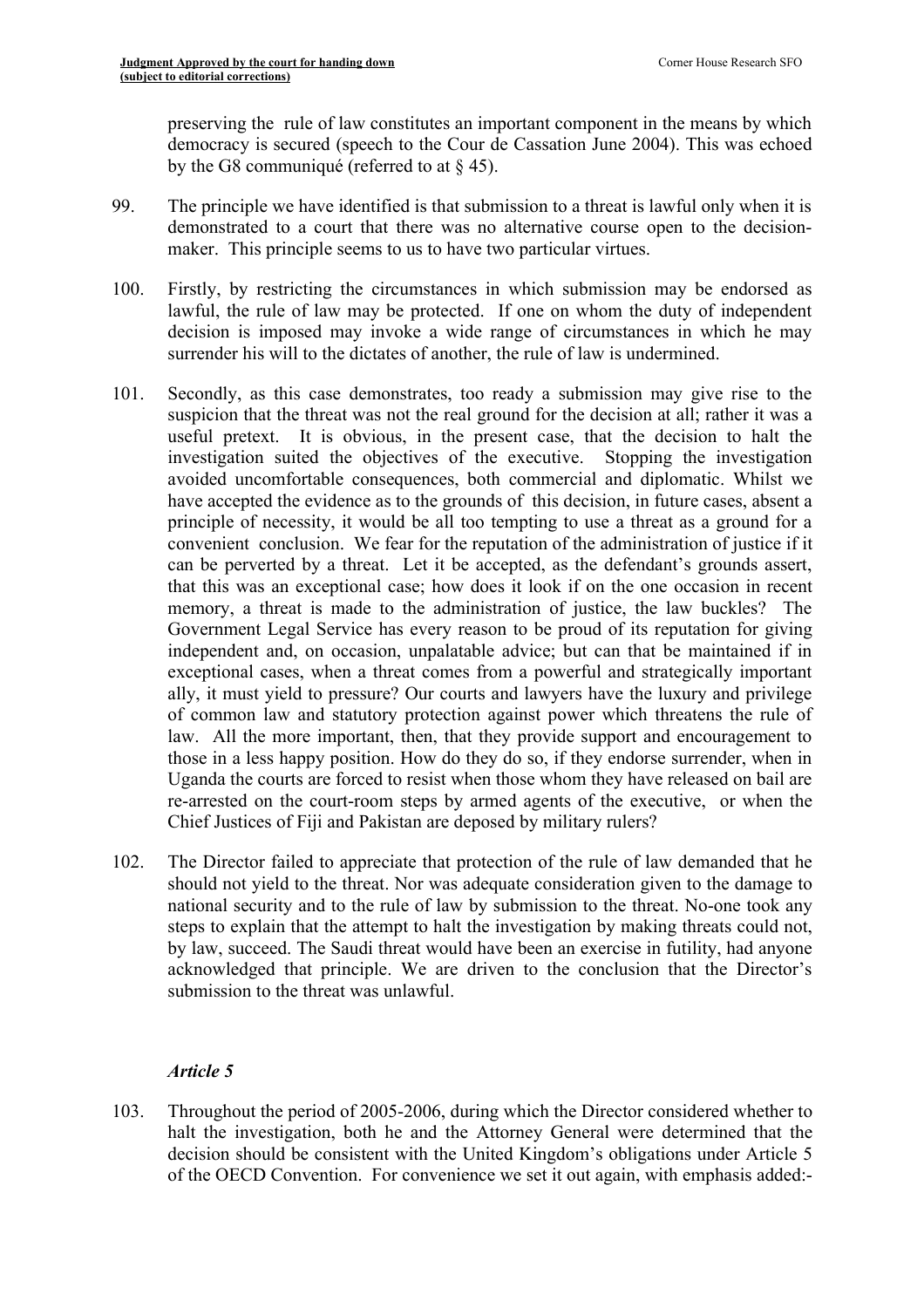"Investigation and prosecution of the bribery of a foreign public official shall be subject to the applicable rules and principles of each Party. They shall not be influenced by considerations of national economic interest, the potential effect upon relations with another State or the identity of the natural or legal persons involved."

104. The Legal Secretary to the Law Officers had made it clear, on 6 December 2005, that his consideration of the responses received from other departments as a result of the Shawcross exercise would be governed by Article 5. He recorded the Attorney General's assurance to the OECD Working Group in 2004 that none of the considerations prohibited by Article 5 would be taken into account as public interest factors not to prosecute foreign bribery cases. Neither the Attorney General nor the Director ever indicated that they would resile from that approach. On the contrary, when the decision to discontinue the investigation was taken on 14 December 2006, the Attorney General made it clear to Parliament that:-

> "Article 5 of the OECD Convention…precludes me and the Serious Fraud Office from taking into account considerations of the national economic interest or the potential effect upon relations with another state, and we have not done so." (Hansard 14 December 2006 Col 1712)

This assurance was repeated to the OECD on 12 January 2007.

105. The claimants' essential argument is that the decision was taken because of the potential effect of the investigation upon relations with another state. For that reason, the grounds upon which the decision was taken were contrary to the prohibition contained within Article 5. In taking the view that his decision to discontinue was compatible with Article 5, the Director mis-directed himself and erred in law.

### *Justiciability*

- 106. Despite the repeated assertions that his decision was compatible with Article 5, the defendant contended that the court should not rule on whether the decision was compatible with the Convention. To do so would require the court to give its own view as to the meaning of Article 5 of the Convention. That Convention is an international instrument which does not form part of English law; consequently the court has no jurisdiction either to interpret it or to apply it.
- 107. The starting point for this submission must be the principle that municipal courts do not and cannot have competence to adjudicate upon or to enforce rights arising out of transactions entered into by independent sovereign states between themselves at the level of international law (see *J H Rayner (Mincing Lane) Limited v Department of Trade and Industry* [1992] AC 418 at 499F-500D and *R v Lyons* [2003] 1 AC 976 at § 27 and *R (Campaign for Nuclear Disarmament) v Prime Minister & Others* [2002] EWHC 2777 (Admin) at § 23).
- 108. *CND* provides a useful benchmark against which to test the claimants' invitation to rule on the compatibility of the Director's decision with Article 5. In that case, CND sought declaratory relief by way of an advisory declaration as to the true meaning of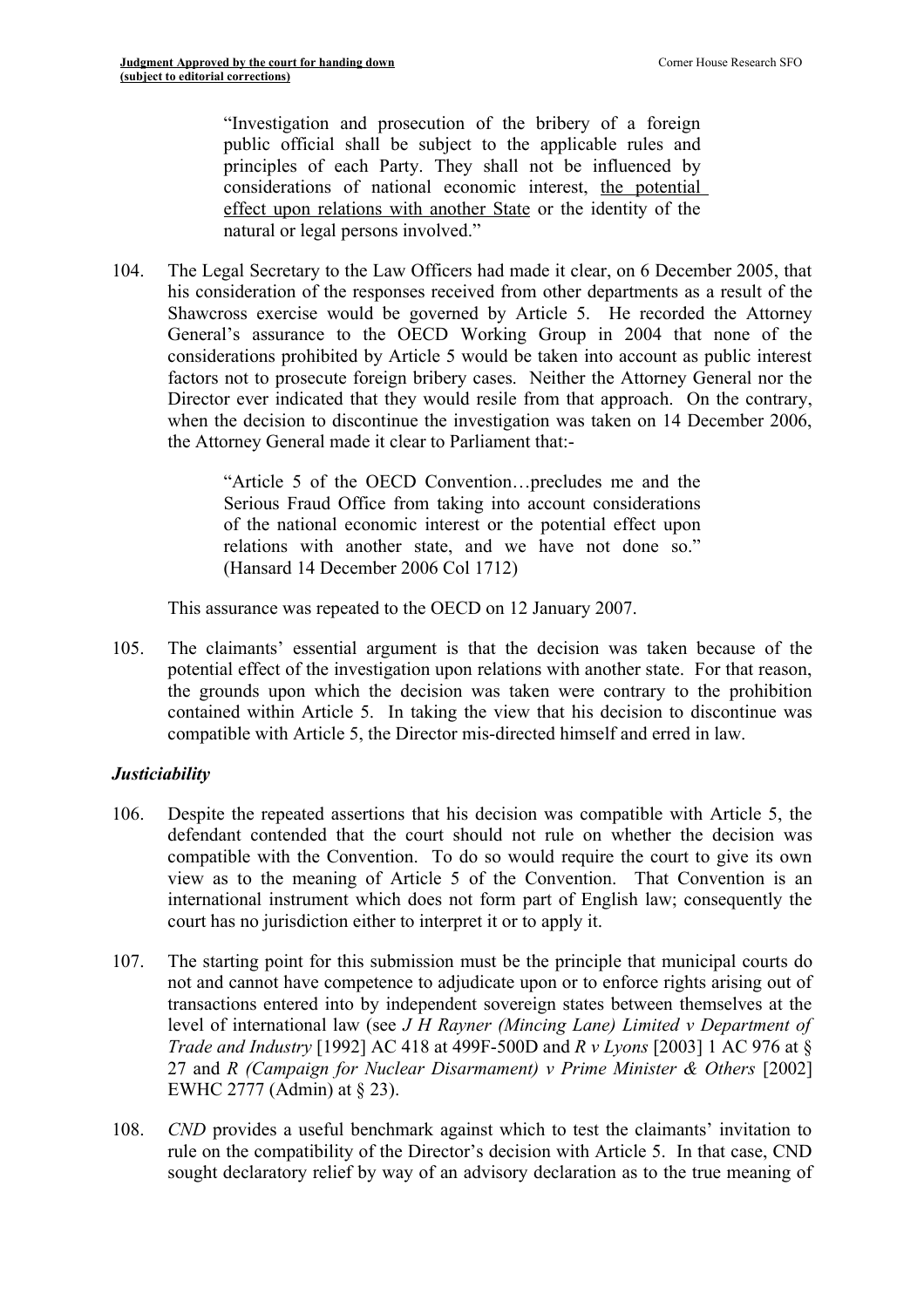Resolution 1441 at a time when it feared that the UK Government would take military action against Iraq without a further Resolution. It is important to note that the Government had not itself publicly declared any definitive view of the position in international law. The court was being asked to interpret an international instrument, not incorporated into English domestic law, in circumstances where no right, interest or duty under domestic law required determination (see § 36).

- 109. Further, in circumstances in which the Government had not given any view as to the legal effect of Resolution 1441, to require the court to give its interpretation would damage the United Kingdom's interests in international relations, themselves a forbidden area (see § 41 and 42).
- 110. In the course of his judgment Simon Brown LJ contrasted that application with a case where it is necessary to examine an international convention for the purpose of reviewing the legality of the decision under domestic law (see § 36). Richards J, in concurring, identified what he described as a further exception to the basic rule enunciated in *Lyons*:-

"Where a decision-maker has expressly taken into account an international treaty and the court thinks it appropriate to examine the correctness of the self-direction or advice on which the decision is based." (Paragraph 61 (iv))

- 111. He contrasted that exception with CND's application in which the Government had avoided any direction on the interpretation of Resolution 1441.
- 112. Further, it is important not to overlook the context in which it is said that the court should depart from the basic rule that national courts have no jurisdiction to interpret or apply international treaties. Since there is no domestic legal obligation which expressly requires the Director to take into account Article 5 of the Convention, we are prepared to accept, for the purposes of these submissions, that it was for him to decide whether it was a relevant consideration for his decision, not for the court (see, e.g., *R (Al Rawi) v Foreign Secretary* [2007] 2 WLR 1219 at 1269 § 131-2). But we add this caveat: in view of the Attorney General's assurance to the OECD Working Group in 2004, a failure to have regard to the Convention would probably have been flawed on the basis that it was an "obviously material" consideration: see *In re Findlay* [1985] AC 318 at 334.
- 113. The authorities which Richards J described as a further exception were *R v Secretary of State for the Home Department ex p Launder* [1997] 1 WLR 839, 867C-F and *R v Director of Public Prosecutions ex p Kebilene* [2002] AC 326, 341 and 367E-H. As Richards J pointed out, both of them were cases where the court had regard to the European Convention on Human Rights before the Human Rights 1998 came into force. These cases do no more, submits Mr Sales, than establish the limited grounds upon which the courts may derogate from the basic rule enunciated in *Lyons*.
- 114. In *Launder* the question relevant for the purposes of this application was the extent to which the court could review the Secretary of State's decision to extradite an accused if to do so would violate the accused's rights under the European Convention prior to the incorporation of that Convention into United Kingdom law. The accused had contended that the legal, penal and judicial system in Hong Kong, after 1 July 1997,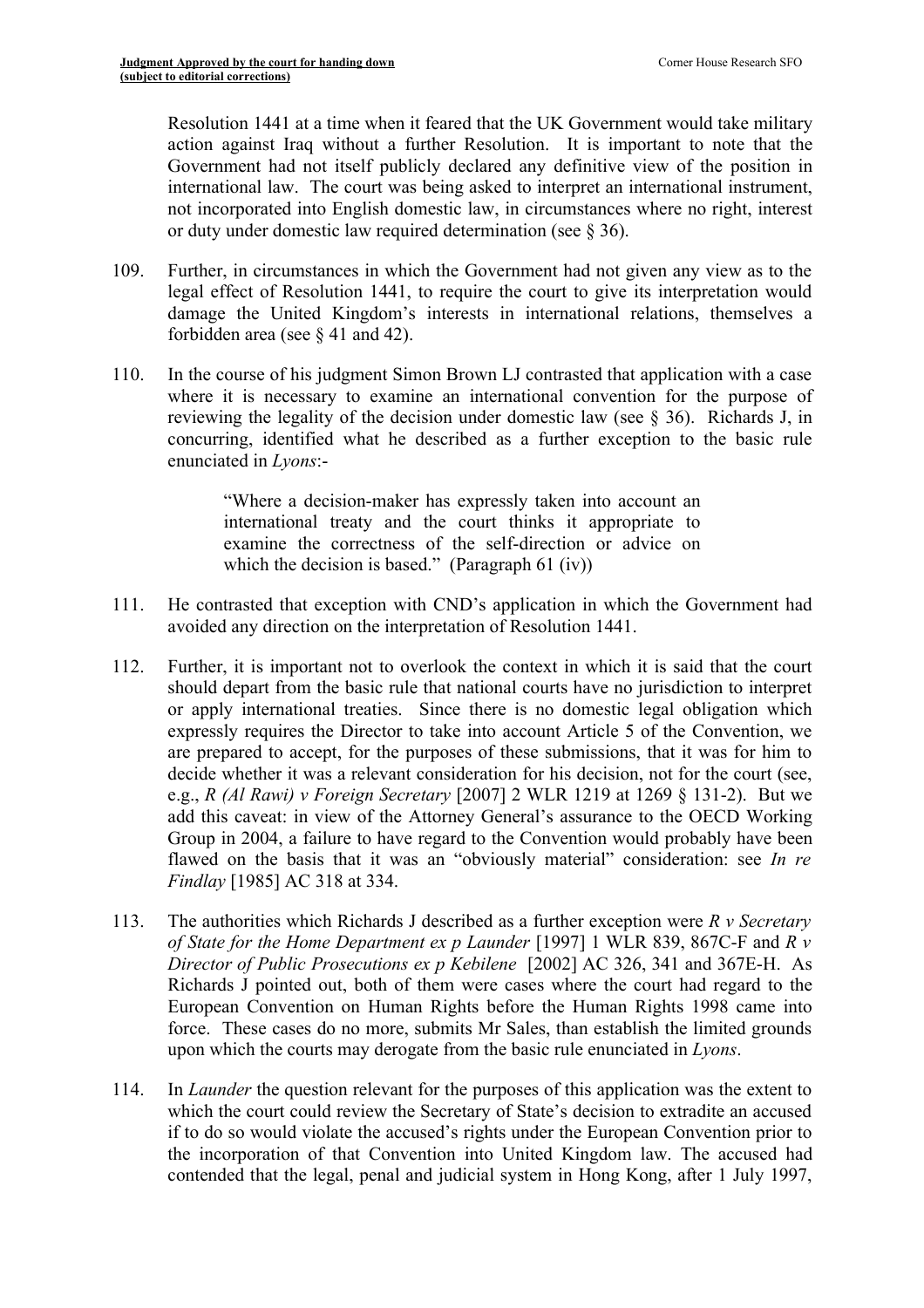would not protect his right to a fair trial and, if convicted, to appropriate punishment. The Secretary of State had asserted that he had taken account of the applicant's representations that extradition to Hong Kong would be a breach of the Convention in reaching his decision that he should be extradited. The court took the view that the Secretary of State was entitled to reach the conclusion that there was no serious risk of injustice or oppression and had not overlooked what he described as the Human Rights context (page 869A-B).

115. In reaching that conclusion Lord Hope pointed out that prior to incorporation, whilst the Convention might influence the common law, it did not bind the Executive. He continued:-

> "The whole context of the dialogue between the Secretary of State and the applicant in this case was the risk of an interference in the applicant's human rights. That in itself is a ground for subjecting the decisions to the most anxious scrutiny...then there is the question whether judicial review proceedings can provide the applicant with an effective remedy, as Article 13 requires, where complaints are raised under the Convention in extradition and deportation cases.…If the applicant is to have an effective remedy against a decision which is flawed because the decision-maker has mis-directed himself on the Convention which he himself says he took into account, he must surely be right to examine the substance of the argument. The ordinary principles of judicial review permit this approach because it was to the rationality and legality of the decisions, and not to some independent remedy that Mr Vaughan directed his argument." (867C-F).

- 116. Mr Sales contended that that passage, which provides the foundation for the claimants' arguments, also sets the boundaries to the circumstances in which the court is permitted to interpret an international instrument for the purposes of considering whether a domestic decision is compatible with the International Convention. It identifies four conditions which must be satisfied before it is appropriate for the court to do so. They are said, by Mr Sales, to be demonstrated in the passage of Lord Hope's speech which we have already cited:
	- i) that the decision relates to an individual's human rights where domestic law requires anxious scrutiny of the grounds upon which the decision was taken;
	- ii) that the Treaty obligation requires the domestic legal order to produce a remedy;
	- iii) that there exists an authoritative legally developed jurisprudence as a source of interpretation. In *Launder* (and in *R v Director of Public Prosecutions ex p Kebilene* [2002] AC 326) the court was able to draw upon the authority of the European Court of Human Rights. Absent such an authoritative source domestic courts would only be arrogating to themselves a power which rests only in an international authority;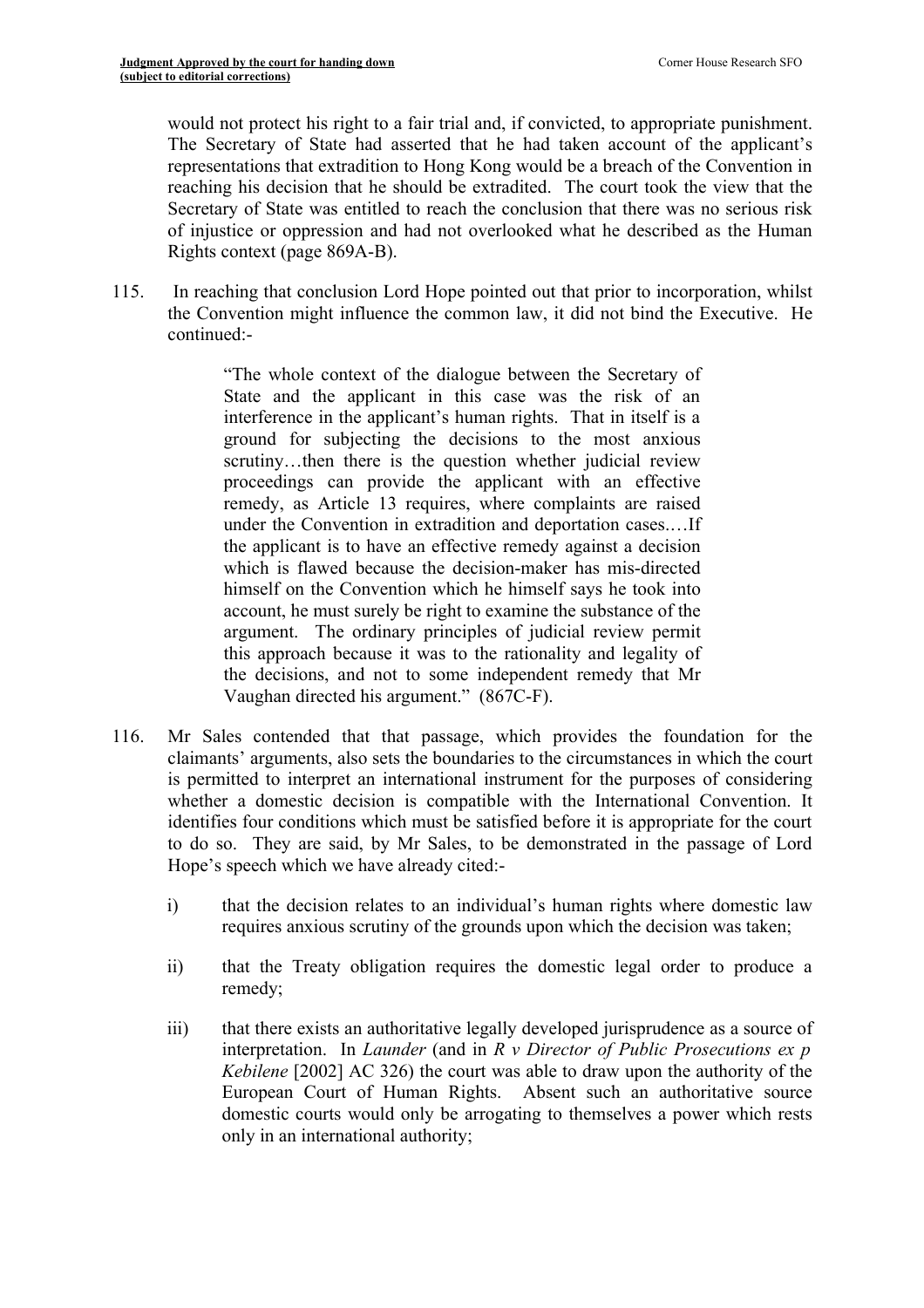- iv) even if those conditions were satisfied, the subject matter of the case, in the instant application, foreign relations and national security may be such as to require the courts to refrain from intervention.
- 117. *Ex p Kebilene* adopts the principles identified by Lord Hope in *ex p Launder*. In *Kebilene* the question was whether the court could review the soundness of the advice on the basis of which the DPP consented to the prosecution of the applicants under the Prevention of Terrorism (Temporary Provisions) Act 1989. The Director had sought advice as to whether s.16A was compatible with the European Convention on Human Rights. Lord Bingham CJ took the view that it was appropriate for the court to review the legal advice:-

"…on which the Director has made clear, publicly, that he relied; for if the legal advice he relied on was unsound he should, in the public interest, have the opportunity to reconsider the confirmation of his consent on a sound legal basis." (page 341E)

He considered that that approach was compatible with Lord Hope's observations and *Ex p Launder*. Lord Steyn endorsed that approach although he cited only a short portion of the speech of Lord Hope, referring to the need for an effective remedy (367E-G and Lord Hope at 375F-376A).

- 118. Under ordinary principles of public law a court may be required to determine the lawfulness of a self-direction or advice on which a decision is based. Where that selfdirection or advice turns on a point of interpretation of an international instrument then the court may be compelled to consider the correctness of that interpretation. But in doing so, it is not purporting to do any more than assess the legality of the decision under domestic law. As Lord Hope put it, in doing so, the court is doing no more than reviewing the rationality and legality of the decision by testing that decision against the standard which the decision-maker has chosen to adopt. A court may only interpret an international instrument in the context of reviewing the legality of a decision under domestic law and only for that purpose (see Simon Brown LJ at paragraph 36 in *CND*).
- 119. In the instant application, the Director has chosen, publicly, (to echo Lord Bingham's description of the decision of the Director in *Kebilene*) to justify his decision by reference to Article 5. The public justification for the decision depended upon the assertion that it was necessary to discontinue the investigation for reasons which were compatible with Article 5, that is, national security. In order to achieve public acceptance of a controversial decision, he invoked compliance with the UK's international obligations under Article 5. If the Director mis-directed himself as to such compatibility then his public justification and reasons for the decision are flawed. The fact that the Attorney General and Director chose to justify the decision by invoking compatibility with the Convention entitles this court to review the legality of the decision under ordinary domestic law principles. For example, if it could be demonstrated that the true reason for the decision was commercial, contrary to the assertion of the Director, then that decision would be susceptible to review on the grounds that no reasonable decision-maker could have reached that view.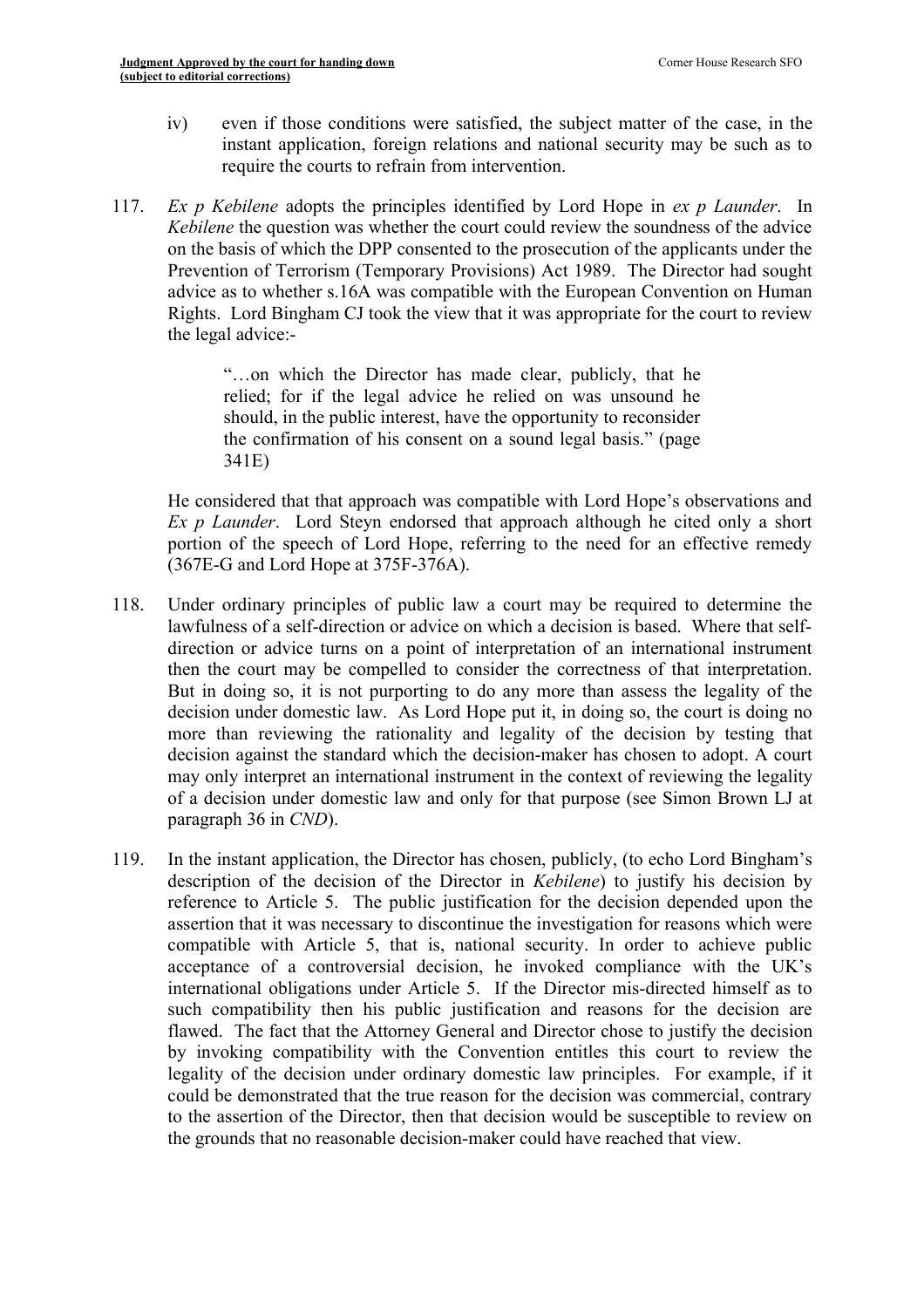- 120. Nor do we think that the court should refrain from assessing compliance with Article 5, because of the reference to *the potential effect on relations with another* state. We accept that assessment of the potential effect of relations with another state is a matter for Government and not for the courts. Since the public justification for this decision was that it was not taken under the influence of the potential effect upon relations with another state, the court is entitled to assess the legality of the decision, because that requires consideration of the scope of the prohibition. By reason of the grounds upon which the Director and the Attorney General have publicly chosen to rely, the court is not debarred, on the grounds of trespass into a forbidden area, from seeking to interpret the Convention in determining the legality of the exercise of the Director's discretion under domestic law; we distinguish *CND* where no domestic law issue arose.
- 121. There is a further ground which affords justification for the court to venture upon an interpretation of the Convention. It is true, as Mr Sales points out, that the Convention, unlike the European Convention on Human Rights, does not require any effective domestic remedy. But Article 1 of the Convention requires the parties to create a criminal offence for the bribery of a foreign public official. Section 109 of the Anti-terrorism, Crime and Security Act 2001 was brought into force for the very purpose of complying with the UK's obligation under Article 1. In those circumstances the exercise of discretion, whether to continue to investigate or to prosecute in a manner which undermines the very purpose for which the criminal offence was created seems to us a matter susceptible to the review of the courts. Parliament has chosen to honour the UK's international obligation under Article 1 and the decision of the Director ought to be considered in that context.
- 122. In the light of our view that we are doing no more than applying ordinary public law principles to the decision we turn then to the interpretation of Article 5.

# *The Absence of any reference to National Security in the Convention*

- 123. The claimants adopt the position that absent any express reference to national security it was not open to the Director to discontinue the investigation on national security grounds.
- 124. It is true that a number of bilateral and multilateral treaties to which the United Kingdom is a party refer specifically to national security (e.g., the bilateral 1994 Treaty Between the USA and the United Kingdom on Mutual Legal Assistance in Criminal Matters (Article 3(1)) and the multilateral 1996 International Covenant on Civil and Political Rights).
- 125. The flaw in this argument is that Article 5 preserves *the applicable rules and principles of each party* by which investigation and prosecution of the bribery of a foreign public official are to be pursued. In the case of three of the Contracting Parties, the United Kingdom, Canada and Germany, the OECD Working Group on Bribery in International Business Transactions ( the WGB) has evaluated their applicable rules. We shall return later to the importance of the WGB in ensuring compliance under Art. 12 of the Convention. In Canada, as in the United Kingdom, the prosecutorial code refers to disclosure which might harm international relations or security. We were informed that the WGB had raised no objection to either code. In German domestic law, proceedings may be discontinued in circumstances where there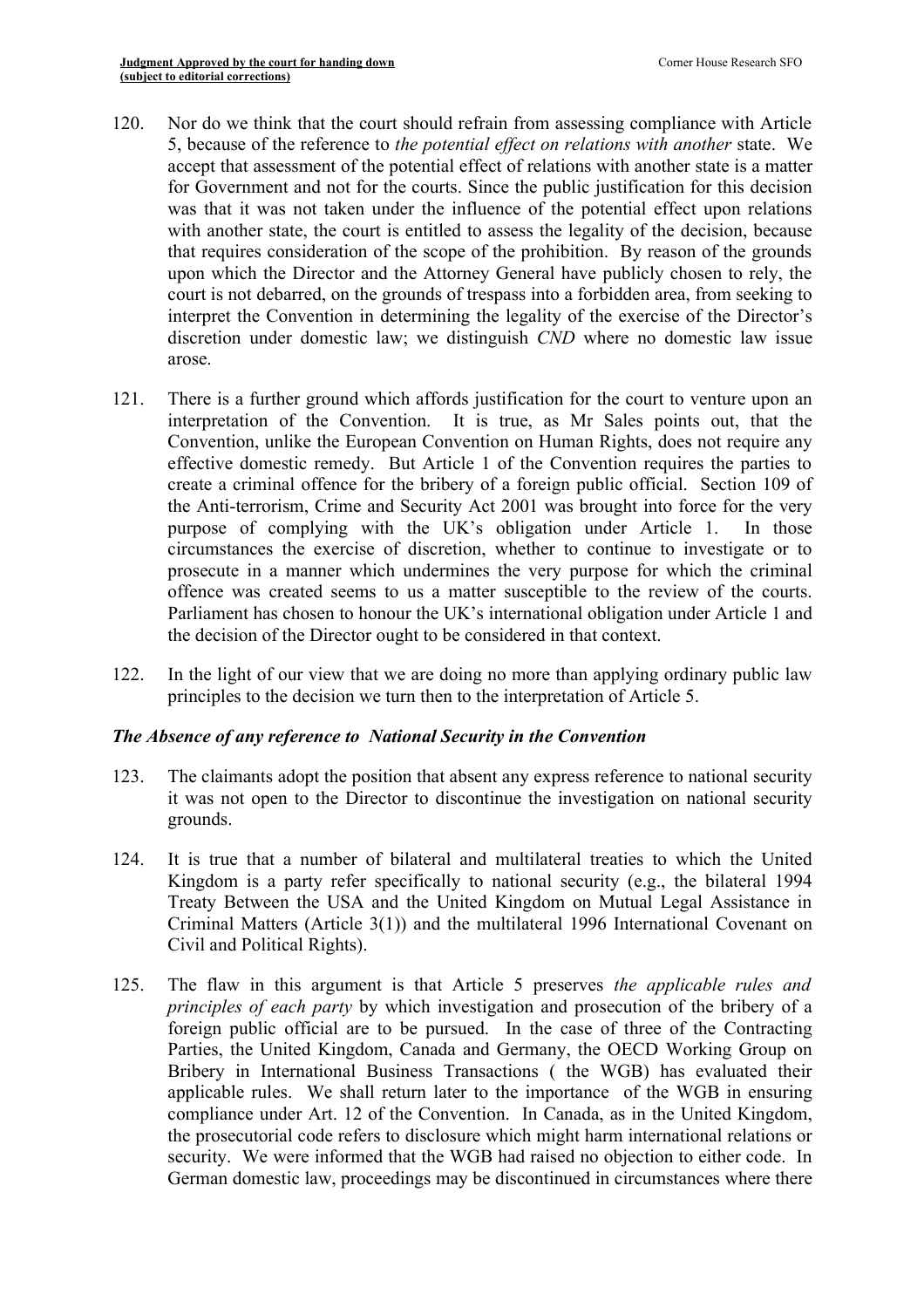is a risk of a severe disadvantage for Germany or an overriding public interest against prosecution. The OECD Review of Implementation described those provisions as references mainly to offences involving national security interests (see page 11 of the OECD Review). The WGB recorded that those provisions complied with the standards of the Convention (page 19). Since the wide discretion of the prosecutor is preserved in the opening sentence of Article 5, there was, in our view, no need for specific reference to national security.

126. Further, the right of a State to protect its security in the sense of protecting the lives of its citizens against terrorism is fundamental. As the PCIJ put it in the case of the *SS Wimbledon* (PCIJ Reports Series A No. 1 (1923) page 37:-

> "The right of a State to adopt the course which it considers best suited to the exigencies of its security and to the maintenance of its integrity, is so essential a right that in case of doubt, treaty stipulations cannot be interpreted as limiting it, even though those stipulations do not conflict with such an interpretation" .

- 127. Associated with the right of a state to take those measures which it considers necessary to protect its citizens, is the importance of those international norms which protect human rights and, in particular, the right to life. Some norms have a special or privileged status because of their content (see *Higgins, President of the International Court of Justice* [2006] ICLQ 800). Their special or privileged status is recognised by international law in the maxim that a general provision does not derogate from a special one. The right to life is expressed in Article 3 of the Universal Declaration of Human Rights 1948, Article 6 of the International Covenant on Civil and Political Rights (1996) and, of course, Article 2 of the ECHR. The obligation of a government in a democratic society to protect and safeguard the lives of its citizens was, as we have already recalled, described by Lord Hope as essential to the preservation of democracy.
- 128. Accordingly, we reject the claimants' contention that because the Convention makes no specific reference to national security, in the sense of protecting and safeguarding the lives of UK citizens and soldiers, it was a prohibited consideration.
- 129. But that does not dispose of the issue. Article 31(1) of the Vienna Convention on the Law of Treaties requires that:-

"A treaty should be interpreted in good faith in accordance with the ordinary meaning to be given to the terms of the treaty in that context and in the light of its object and purpose."

130. In order to achieve the objective of the Convention, two features are essential. Firstly, that some distinction is drawn between national security, consideration of which is not excluded by Article 5, and *the potential effect upon relations with another state*. Unless a distinction is drawn, Article 5 is deprived of any sensible effect. Secondly, that distinction must be applied in a manner which is uniform throughout the Contracting Parties. Without uniformity of standards , the Convention cannot achieve its objective: uniformity of standards requires uniformity of interpretation.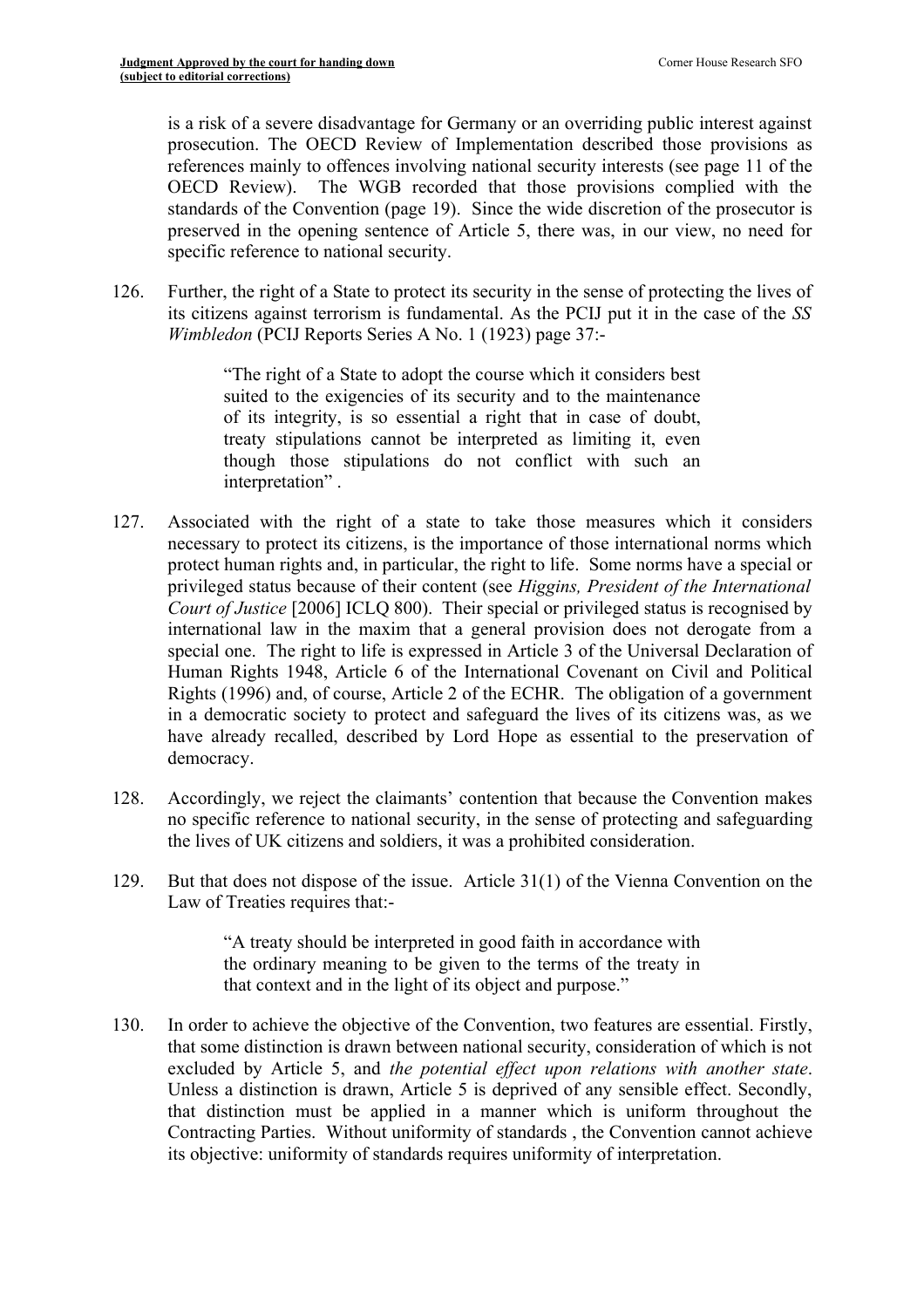## *The Distinction between National Security and Relations with Another State*

- 131. We deal first with the distinction on which the efficacy of Article 5 depends. Reliance upon the commentary adopted by the negotiating conference on the same day as the OECD Convention is relevant, either pursuant to Article 31(3)(b) of the Vienna Convention as declarations constituting state practice, or as part of the context under Article 31(1), or as a supplementary means of interpretation under Article 32. Paragraph 6 of the Annex to the 1997 OECD Revised Recommendation, which the commentaries describe as complementing Article 5, states that prosecutorial discretion should not be influenced by consideration of national economic interest and *fostering good political relations*.
- 132. That commentary does not seem to us to be of assistance in determining how to distinguish between being influenced by considerations of the potential effect upon relations with another state and being influenced by fears for national security. Yet, if the reference to the potential effect upon relations with another state in Article 5 is to have any effective content, a line must be drawn.
- 133. The very context of the Convention demonstrates how important it is to draw that line. The context is the intention of one state to investigate and prosecute bribery of a public official of another state. The purpose of the Convention is to ensure that the Contracting Parties resist a damaging reaction by a state which wishes to avoid the investigation and prosecution of its public official. The Convention foresees that the reaction of the other state may be to threaten to damage the investigating state's economic interests, and to impede co-operation. A foreign state whose public official is under investigation, is likely, if it wishes to escape investigation, to deploy threats to the relationship with the investigating state in the most effective way it can. If that foreign state is powerful and of strategic importance, it is all the more likely that one of the effects of a deterioration in relations will be damage to the national security of the investigating state by a diminution or withdrawal of co-operation in intelligence, nowadays an essential currency of the exchange between states which share a friendly relationship.
- 134. The defendant's submissions demonstrate the difficulty in making any distinction. He contends (at § 66 of the written argument) that it matters not if the cause of the damage to national security is a deterioration in relations with the foreign state. He contends that "it cannot plausibly be supposed" that the contracting states intended that that causal mechanism should be taken to govern the ability of the investigating state to base its decision on national security.
- 135. Moreover, the facts of this investigation in 2005 and 2006 demonstrate the difficulty in drawing the line between a consideration which may properly influence the prosecutor and that is which is proscribed by Article 5. The reasons given, in the representations to the Attorney General of the Government, are replete with references to the effect on relations with Saudi Arabia. The letter dated 29 September 2006 referred back to the response of Government to the Shawcross exercise on 16 December 2005. That response in December 2005 referred not only to the Al-Yamamah Air Defence Programme but:-

"the importance of relations with Saudi Arabia, in terms of the UK national interest, range more widely. The central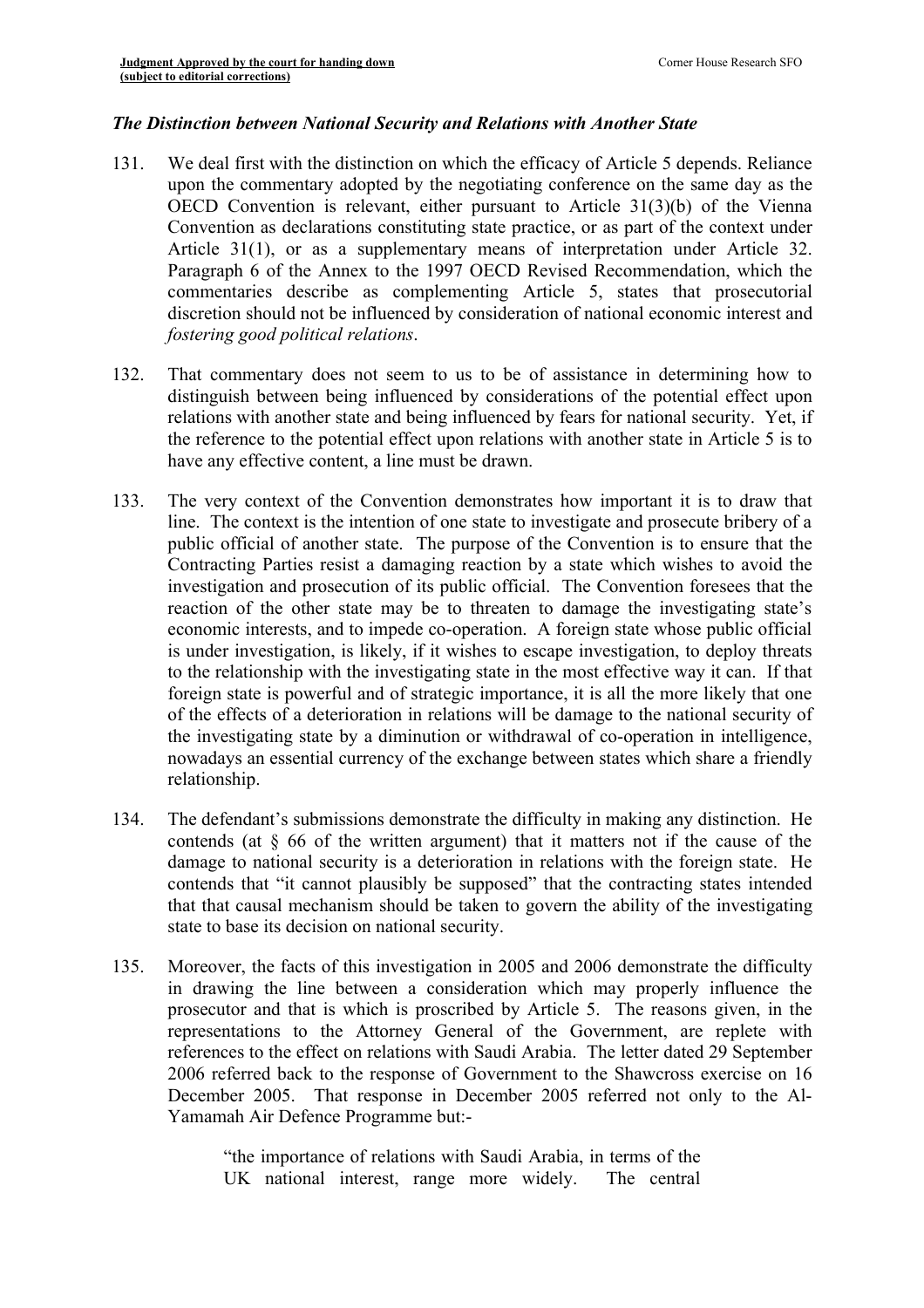consideration is the potential impact on our national security and particularly as regards our counter-terrorism work, and the broader search for stability in the Middle East."

The letter of 29 September 2006 referred to:-

"very strong indications that the severe damage to the public interest (over and above that to the national economic interest covered by Article 5…) we feared was likely in December 2005 is now imminent. If the Saudis are already starting to take such steps in relation to the Typhoon programme, then we must anticipate that they could follow though (*sic*) then [redaction] in relation to counter-terrorism *and the bilateral relationship*." (our emphasis)

It is noteworthy that the Cabinet Secretary appears to have overlooked that not only the national economic interest but also what he calls the "bilateral relationship" was covered by Article 5.

136. The personal minute from the Prime Minister dated 8 December 2006 spoke of the real and immediate risk of collapse not only in security and intelligence but also in diplomatic co-operation. The minute acknowledged that Article 5 covered not only influence by consideration of national economic interest but also the potential effect upon relations with another state. It explained the damage to UK national security, consequential on:-

> "…our exchanges with the Saudi authorities in countering international terrorism; and the Government's highest foreign policy priority of working towards peace and stability in the Middle East. As you will know, if is my strong belief that our Middle East work is fundamentally also a matter of our national security."

- 137. The attachments to the minute make clear that it is the breakdown in a joint approach with the Saudi authorities in relation to the Middle East which would cause consequential damage to national security. This is emphasised in the attachments to the minute, particularly from Sir Richard Mottram, who speaks of the danger if the Saudis withdrew co-operation that the United Kingdom would be denied the support of a "key partner in our Global counter-terrorist strategy". The second attachment, the letter from the Permanent Under-Secretary, speaks of the dramatic impact withdrawal of Saudi co-operation on Middle East issues would have on the UK's ability to pursue its objectives in the region. The UK depends on Saudi Arabian support in advancing its policies on Israel and Palestine. Saudi Arabia had potential to act as a moderating influence in what he described as a highly-charged region.
- 138. The letter, dated 12 December 2006, records the Prime Minister's fear that if Saudi Arabia lost the confidence it placed in the UK, it would very seriously damage the UK's national interest in what he describes as the fields of counter-terrorism and the search for peace and stability in the Middle East. The Prime Minister's summary linked the UK counter-terrorist effort, Middle East diplomacy, and what he describes as other important aspects of the relationship with Saudi Arabia.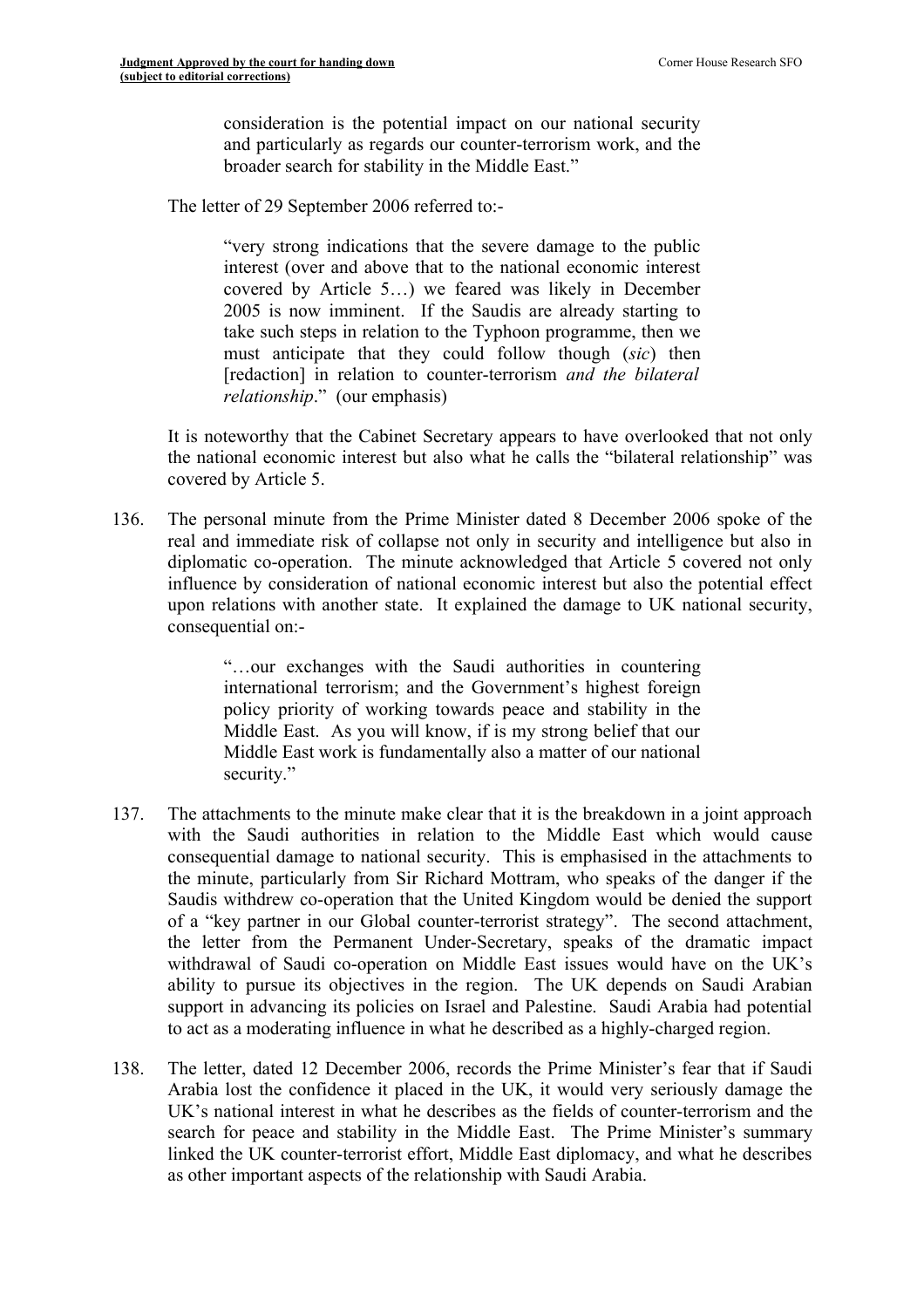139. The causal connection between damage to the relationship with Saudi Arabia and damage to national security was echoed in the Attorney General's references to the views of the Prime Minister and the Foreign and Defence Secretaries which he repeated in the House of Lords on 14 December 2006:-

> "They have expressed the clear view that continuation of the investigation would cause serious damage to UK/Saudi security, intelligence and diplomatic co-operation, which is likely to have seriously negative consequences for the United Kingdom public interest in terms of both national security and our highest priority foreign policy objectives in the Middle East."

He then continued, in the passage we have already quoted, by assuring Parliament that those considerations precluded by Article 5 had not been taken into account.

140. This evidence again demonstrates the difficulty of distinguishing between consideration of the potential effect upon relations with another state and consideration of national security. National security is, to a significant extent, dependent upon co-operation with other states. That co-operation is dependent on fostering or maintaining good relations. If the investigating state depends upon good relations with the foreign state whose public official it seeks to investigate for its own national security, Article 5 seems to have little, if any, utility. It is all too easy for a state which wishes to maintain good relations with another state whose official is under investigation to identify some potential damage to national security should good relations deteriorate, all the more so where that other state is powerful and of strategic importance.

### *Uniformity of Interpretation*

141. Article 5 recognises how susceptible each of the contracting Parties may be to permitting self-interest to overcome the need to combat bribery. Only by multilateral co-operation and uniformity can the object of the Convention to stamp out bribery in international business transactions be achieved:-

> "…recognising that achieving equivalence among the measures to be taken by the Parties is an essential object and purpose of the Convention, which requires that the Convention should be ratified without derogations affecting this equivalence;" (see  $8<sup>th</sup>$ preamble)

142. Self-interest is bound to have the tendency to defeat the eradication of international bribery. The Convention is deprived of effect unless competitors are prepared to adopt the same discipline. The state which condones bribery in its economic or diplomatic self-interest will merely step into the commercial shoes of the states which honour their commitment. Unless a uniform distinction is drawn between the potential effect upon relations with another state and national security, some signatories of the Convention will be able to escape its discipline by relying upon a broad definition of national security, thus depriving the prohibited consideration of the effect upon relations with another state of any force.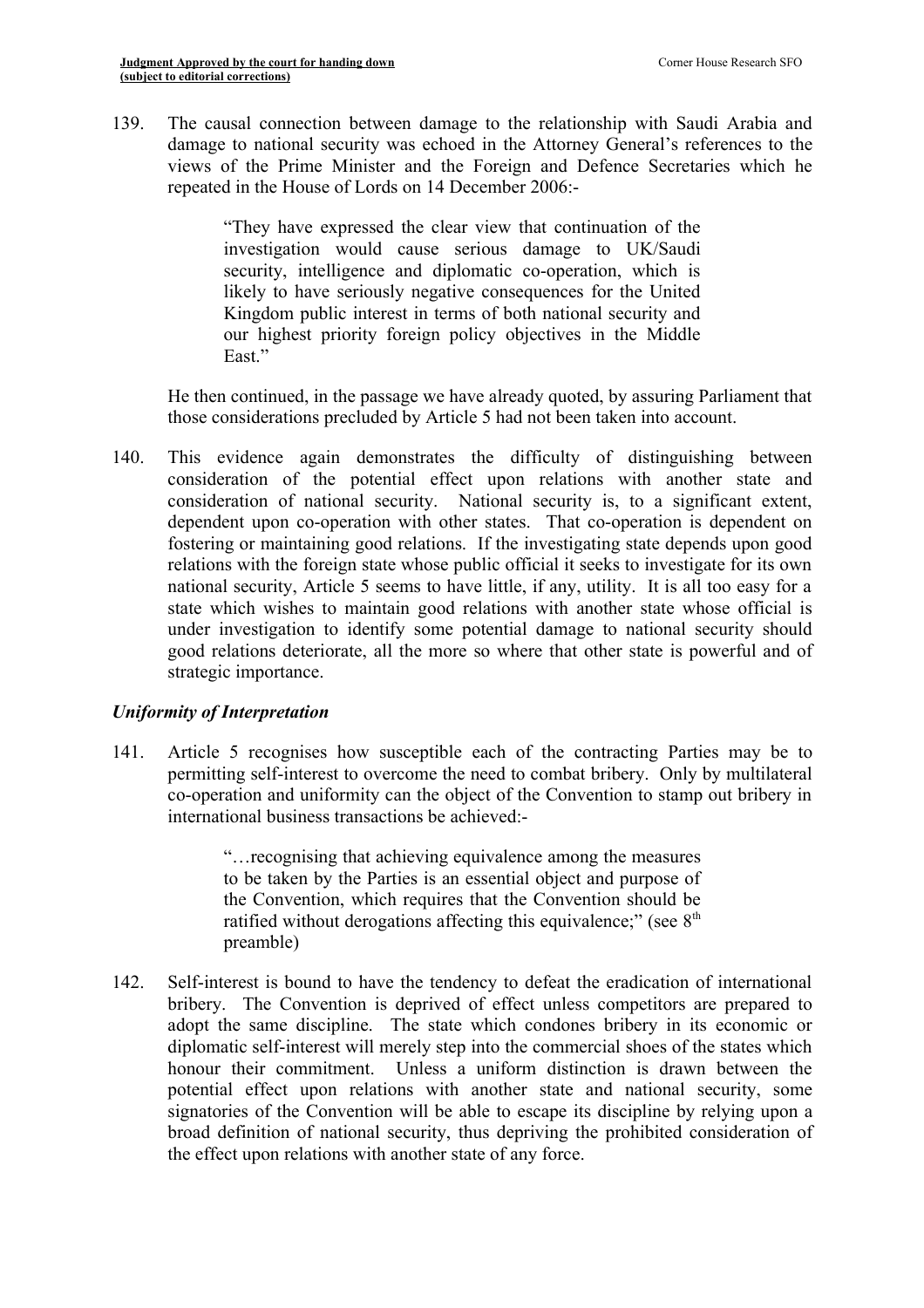#### *State Necessity*

- 143. The solution offered by the claimants is more likely to achieve uniformity and the objective of the Convention by closely defining the circumstances in which considerations of the potential effect on relations with another state may be taken into account, notwithstanding Article 5, because of the potential impact on an investigating state's national security. It does so by invoking the doctrine of necessity in customary international law which is recognised as excusing a state from a breach of its international obligation or, as it is put in the *argot* of international law, as precluding the wrongfulness of an act not in conformity with an international obligation.
- 144. The source of this submission is Article 25 of the International Law Commission's Draft Articles on State Responsibility. Article 25 provides that:-

"1. Necessity may not be invoked by a State as a ground for precluding the wrongfulness of an act not in conformity with an international obligation of that State unless the act:

(a) Is the only way for the State to safeguard an essential interest against a grave and imminent peril; and

(b) Does not seriously impair an essential interest of the State or States towards which the obligation exists, or of the international community as a whole.

2. In any case, necessity may not be invoked by a State as a ground for precluding wrongfulness if:

(a) The international obligation in question excludes the possibility of invoking necessity; or

(b) The State has contributed to the situation of necessity."

145. It is important to appreciate that this doctrine of necessity only arises where a state has not acted in conformity with an international obligation. The doctrine does not provide that there has been no breach, but that the state is not responsible for that breach. Thus the conditions under which a state may escape the consequences of its breach of an international obligation are narrowly defined. It applies only to exceptional cases where:-

> "The only way a state can safeguard an essential interest threatened by grave and imminent peril is, for the time being, not to perform some other international obligation of lesser weight or urgency." (See the commentary to the ILC articles, Report of the ILC 53rd Session 2001 at 80.)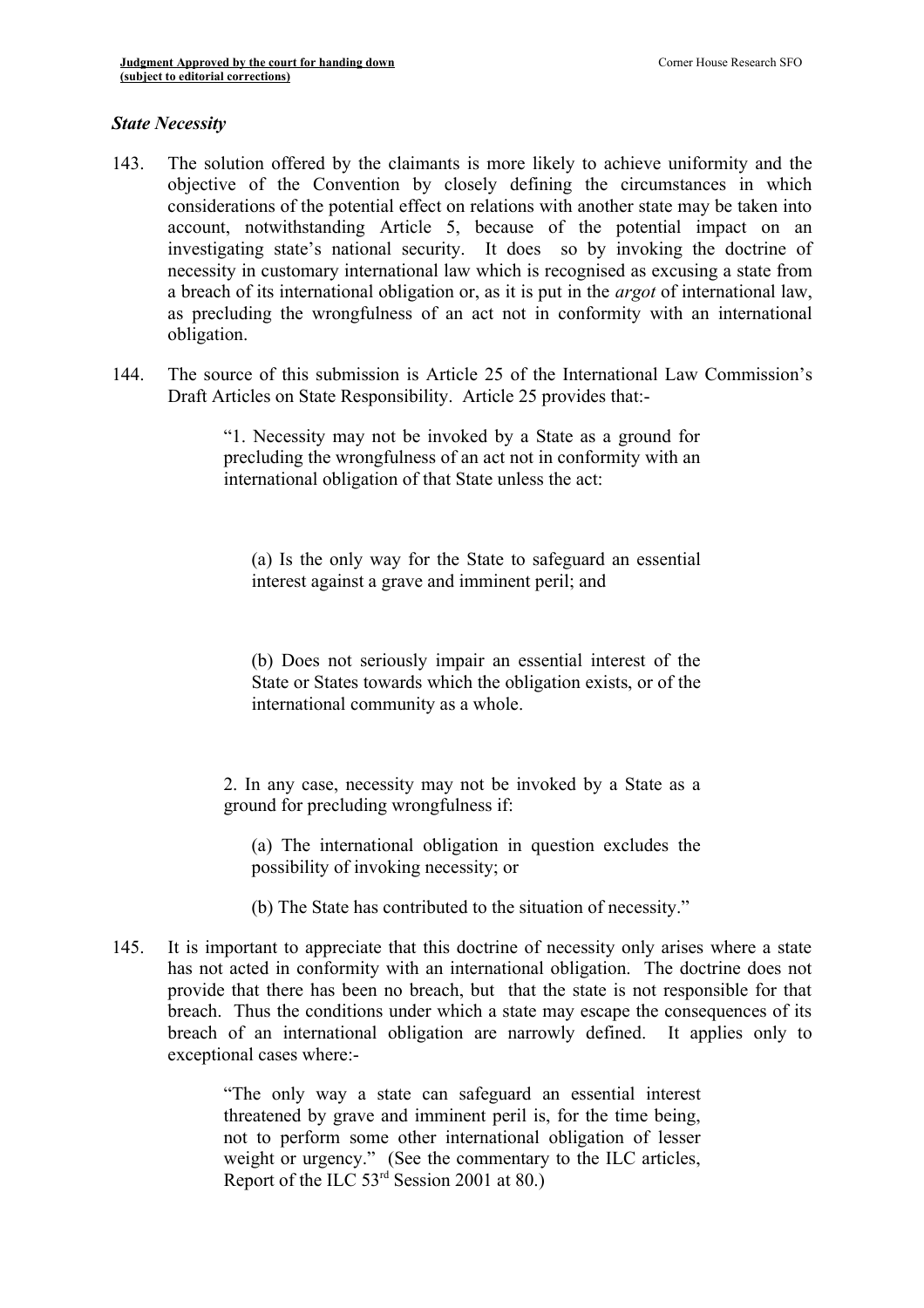- 146. In the case concerning the *Gabcikovo-Nagymaros* project (International Court of Justice Judgment of 25 September 1997) the International Court of Justice confirmed that those strict conditions reflect customary international law.
- 147. The doctrine of necessity provides a clear basis for distinguishing between those decisions which are influenced by the potential effect upon relations with a foreign state and those decisions which, while they are influenced by those considerations, are nevertheless justified by national security. A prosecutor would only be able to discontinue an investigation or prosecution in circumstances where that was the only means of protecting the security of its citizens. Moreover, such an approach would achieve uniformity since each of the contracting states would be required to bring itself within the strict conditions identified in Article 25 before it could justify its action. That uniformity would be enhanced by the principle identified by the ICJ in *Gabcikovo-Nagymoros* that the state in question cannot be the sole judge of whether the conditions of necessity had been met (see paragraph 51).
- 148. The only way, as we see it, of achieving the purpose of Article 5 is to permit consideration of national security only in circumstances which on an international plane would be regarded as justifying the defence of state necessity. We can see no other way of distinguishing national security and relations with another state.
- 149. Were such a distinction not to be drawn, in every case where an investigating state fears that the consequences of a deteriorating relationship will be a loss of intelligence co-operation and consequential damage to national security, the investigating state will be able to withdraw. The feared consequences to national security were caused by the fear of loss of Saudi co-operation in counter-intelligence. But that counterintelligence was only a part, if an essential part, of the UK's relations with Saudi Arabia. There is no rational means of distinguishing between the counter-intelligence relationship and any other aspect of the relationship between the UK and Saudi Arabia. The sharing of intelligence information was integral, as all the advice and memoranda from Government emphasised, to the relationship between Saudi Arabia and the UK.

# *Conclusion on Article 5*

150. Before we base any decision on that ground, we must recall that we are a national court exercising jurisdiction in relation to a domestic decision. If each of the Contracting Parties draws a line between that which is a permitted consideration and that which is forbidden, the objective of uniform discipline cannot be achieved. The Convention provides its own mechanism for uniform interpretation and compliance in Art. 12 :

> "The Parties shall co-operate in carrying out a programme of systematic follow-up to monitor and promote the full implementation of this Convention. Unless otherwise decided by consensus of the Parties, this shall be done in the framework of the OECD Working Group on Bribery in International Business Transactions and according to its terms of reference…  $\cdot$ "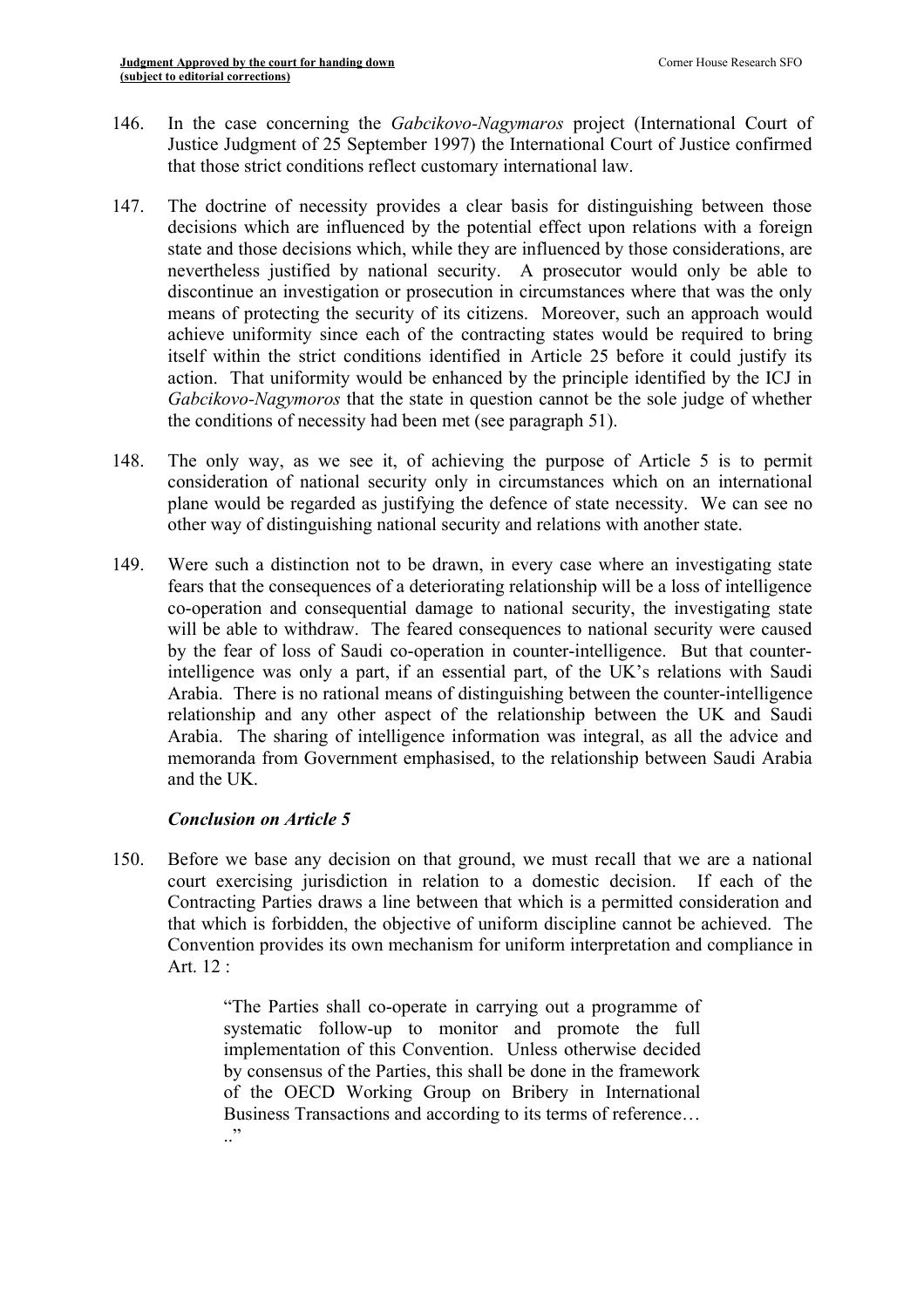- 151. A Foreign and Commonwealth official, Nigel Dickerson, has described the defence advanced by the Government to the WGB's investigation of the decision to discontinue and Phase 2(bis) of WBG's continuing assessment. Mr Dickerson is anxious to ensure that the UK's defence is not hampered by any decision of this court.
- 152. As Miss Rose QC points out, the considerations which inhibited this court's intervention in *CND* are not the same. In that case the UK had not purported to give any interpretation of the international instrument. In this case, the UK has invoked the Article in its public domestic defence of its decision. Moreover, it has informed the WGB of these proceedings, and told the WGB that the question whether the Director's decision "was compatible with Article 5…is therefore now likely to be determined by the English High Court". In these circumstances, we would not regard the fact that the UK now has to defend itself at an international level as a ground for precluding this court from assessing the legality of the decision in accordance with domestic law.
- 153. But there are two considerations which seem to us to compel a cautious, perhaps pusillanimous approach. Firstly, we have emphasised the need for uniformity. That requires that the line between that which is permitted and that which is precluded be drawn in a manner which is authoritative and uniform. The Contracting Parties have invested the authority to draw that line not on the domestic courts of those Parties but on the WGB. If this court was to strike down the decision by deciding where the line should be drawn it would damage the uniformity on which the Convention depends. Miss Rose contended that there can only be one meaning to the Convention. We agree, but to the extent that it is a matter of interpretation, the words of demarcation must have an autonomous meaning, and that is for the WGB, through which the Contracting Parties achieve consensus.
- 154. Secondly, a ruling on Article 5 is not necessary for our decision. We have already concluded that under conventional domestic law principles, the Director's decision was unlawful. A decision as to Article 5 is not, therefore, necessary.
- 155. We must recall that the question we have to consider is whether Mr Wardle misdirected himself as to the meaning of Article 5. He has made no attempt to explain how he drew the distinction between being influenced by considerations of the potential effect on relations with Saudi Arabia and being influenced by fears for national security. He merely asserts that *he was not influenced by the potential effect upon relations with another state* (§ 48). His addition of the coda *per se* is not illuminating, nor are we enlightened by his statement in the next sentence :-

"I understood, of course, that continuing the investigation would damage the UK's relations with Saudi Arabia, but, in and of itself, that consideration did not concern me".

156. The Director appears to be making a distinction between fears of damage to the UK's relations and fears of the consequences of such damage. But that does not assist in identifying that which is permitted and that which is prohibited by Article 5. In every case an investigating state will be concerned as to the consequences of damage to its relations with the other state. Those consequences might deter an investigating state, absent the prohibition in Article 5. Although we have grave doubts as to whether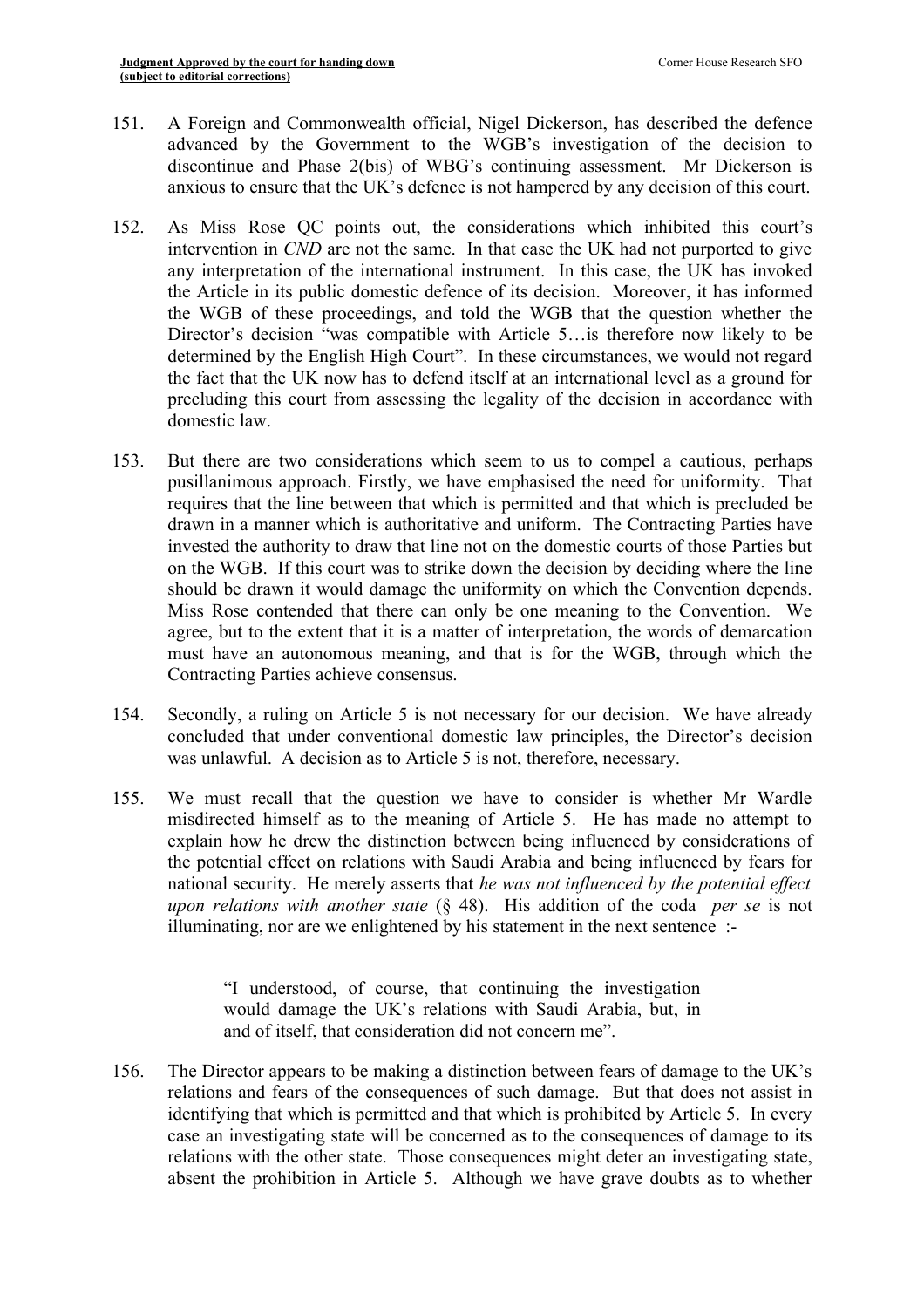Article 5 can achieve its objective if a distinction is drawn between considerations of national security and consideration of the effect on relations with another state, we have also acknowledged that the Convention has not excluded considerations of national security. Thus we have accepted that there is a distinction; the difficulty lies in making it.

- 157. Faced with the WGB's apparent endorsement of the domestic rules and principles of prosecutions in the UK, Canada and Germany and absent any further ruling of the WGB, we express no concluded view as to whether it was open to the Director to take the view that his decision was in compliance with Article 5. The Government will have to defend itself before the court of the WGB. It will be for that body to determine whether it was open to the UK to yield to the explicit threat, which we note does not appear in Mr Dickerson's description given to the WGB in January and March 2007 (see § 6 of his statement).
- 158. Because we have deliberately drawn back from reaching a conclusion on this ground we are spared any comment on the unattractive alternative submission that, despite seeking public acceptance of the decision by invoking Art 5, the Director is entitled to pray in aid his subsequent evidence that he would have made the same decision, even if to do so would have involved acting in breach of the Convention. If the fight against international bribery and corruption is to succeed, there must surely be transparency in the standards which are to be applied in deciding whether to investigate and prosecute and rigour in the way they are interpreted. But we must remind ourselves that neither an absence of transparency nor of rigour, without more, is a ground for judicial review.

# *Other Issues*

- 159. The claimants focussed on the three issues we have already covered. We shall follow its course and dispose briefly of two of the remaining submissions. They contended (issue iv) that the Director ought to have taken into account Saudi Arabia's threatened breach of its own international law obligations.
- 160. Our discussion of the principles relating to Article 5 provides the answer. Firstly, it was for the Director to determine those considerations relevant to his decision to discontinue, subject to his obligation to exercise the power conferred on him by the 1987 Act (see our previous reference to *Al Rawi* at § 56). Secondly, it is not for this court to determine whether the Saudi threat to withdraw co-operation breached Security Council Resolution 1373/2001 (see e.g. *Buttes Gas* at 931G-932F). However, the fact that no consideration appears to have been given by either the Attorney General or the Director as to whether it could properly be contended in response to the threat that carrying it out would be contrary to resolution 1373/2001 is a further illustration of the lack of any resistance to the threat.
- 161. The submission (issue v) that the advice on public interest from ministers during the Shawcross exercise was tainted by reference to matters proscribed by Art 5 misses the target. Ministers could not and did not make the decision impugned. The WGB will decide whether the Director was influenced by considerations outwith Article 5.
- 162. But we are not surprised that the allegation is made. Since, as we have already indicated, the Director has failed to explain how he distinguished between the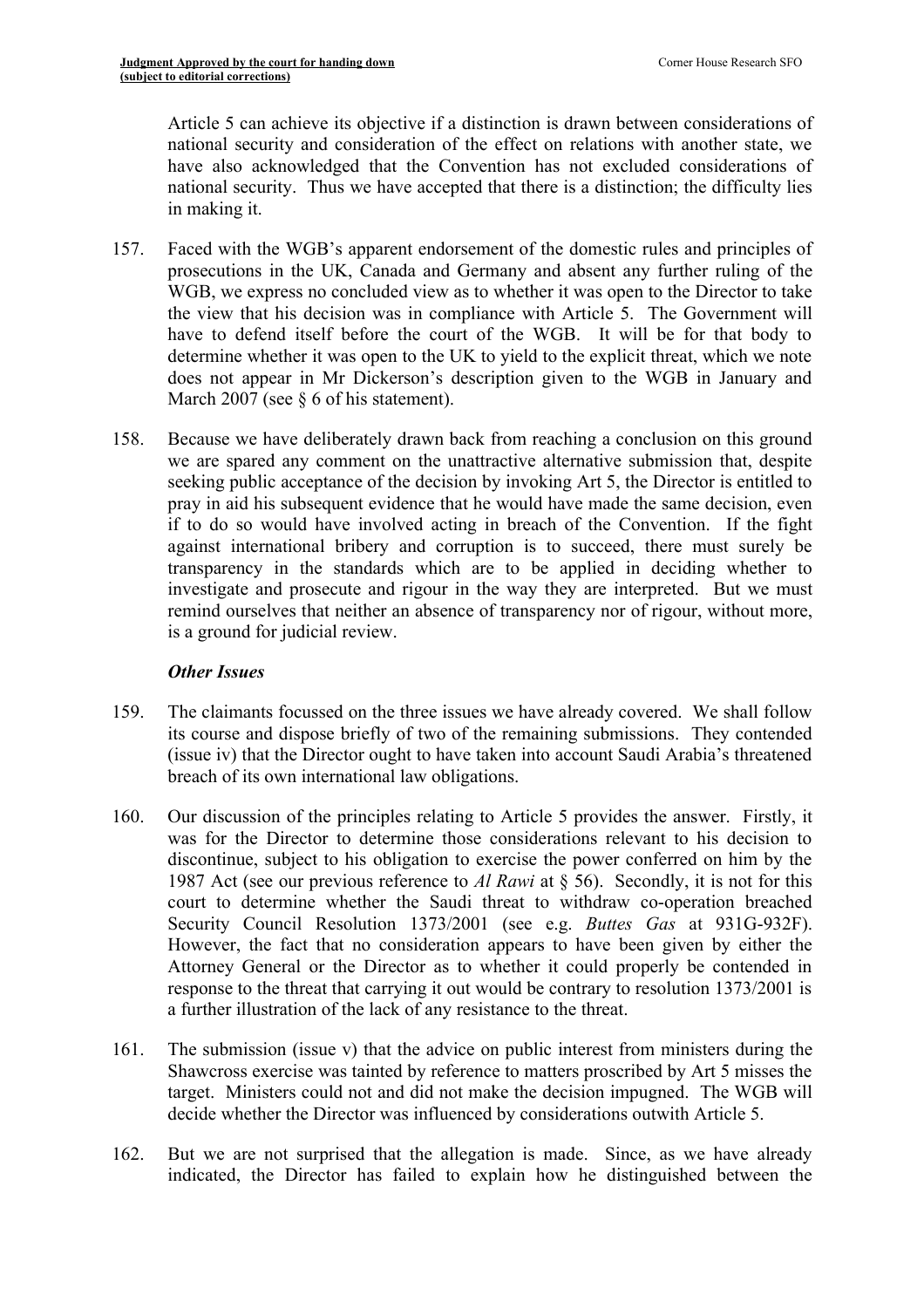influence of a consideration of the potential effect on relations between Saudi Arabia and considerations of national security, no-one can be confident that he maintained that distinction in reaching his conclusion. But that does not entitle us to reject his assurance that he was not influenced by considerations which were in his view prohibited by Article 5. The Director has escaped judgment on this issue because we have accepted that there is a distinction and that it is for the WGB to determine where the boundary is to be defined.

- 163. The final challenge (issue vi) complains that ministers breached the rules announced by the Attorney General, Sir Hartley Shawcross on 29 January 1951. The Shawcross rules require ministers to limit their observations to informing the Attorney General of considerations which may affect his decision; they should not tell him what his decision should be. The Prime Minister, so it is alleged, broke the rules by forcefully expressing his opinion that the investigation should be halted.
- 164. A number of hotly contested issues arise in relation to the Shawcross exercise. It is disappointing to record that we do not need to resolve them. The starting point is a dispute as to the content of those rules. The claimants rely on the statement by Sir Hartley to the House of Commons (Hansard 29/1/1951, Vol.483, Col. 683-4):

"I think the true doctrine is that it is the duty of an Attorney-General, in deciding whether or not to authorise the prosecution, to acquaint himself with all the relevant facts, including, for instance, the effect which the prosecution, successful or unsuccessful as the case may be, would have upon public morale and order, and with any other considerations affecting public policy.

In order so to inform himself, he may, although I do not think he is obliged to, consult with any of his colleagues in the Government; and indeed, as Lord Simon once said, he would in some cases be a fool if he did not. On the other hand, the assistance of his colleagues is confined to informing him of particular considerations which might affect his own decision, and does not consist, and must not consist, in telling him what the decision ought to be. The responsibility for the eventual decision rests with the Attorney General, and he is not to be put, and is not put, under pressure by his colleagues in the matter".

- 165. The Government interpret this statement as meaning that ministers must not instruct the Attorney General to make a particular decision, must not direct him what his decision ought to be. But there is no objection to their giving an opinion as where they think the public interest lies. Indeed, the head of the Legal Secretariat to the Attorney General recalls a number of previous occasions, as do his predecessors, when opinions as to where the public interest lay have been vigorously expressed.
- 166. Both interpretations may be respectably derived from the original statement (as both *Edwards op.cit 323-4* and *Marshall in Constitutional Conventions, The Rules and Forms of Political Accountability (*1993) pp.113-4 acknowledge). There might, we venture to suggest, be some advantage in public clarification of what the Government, in submission, suggests is an ambiguity in the existing statement. But we take the view that it is not for this court to resolve for the following reasons.